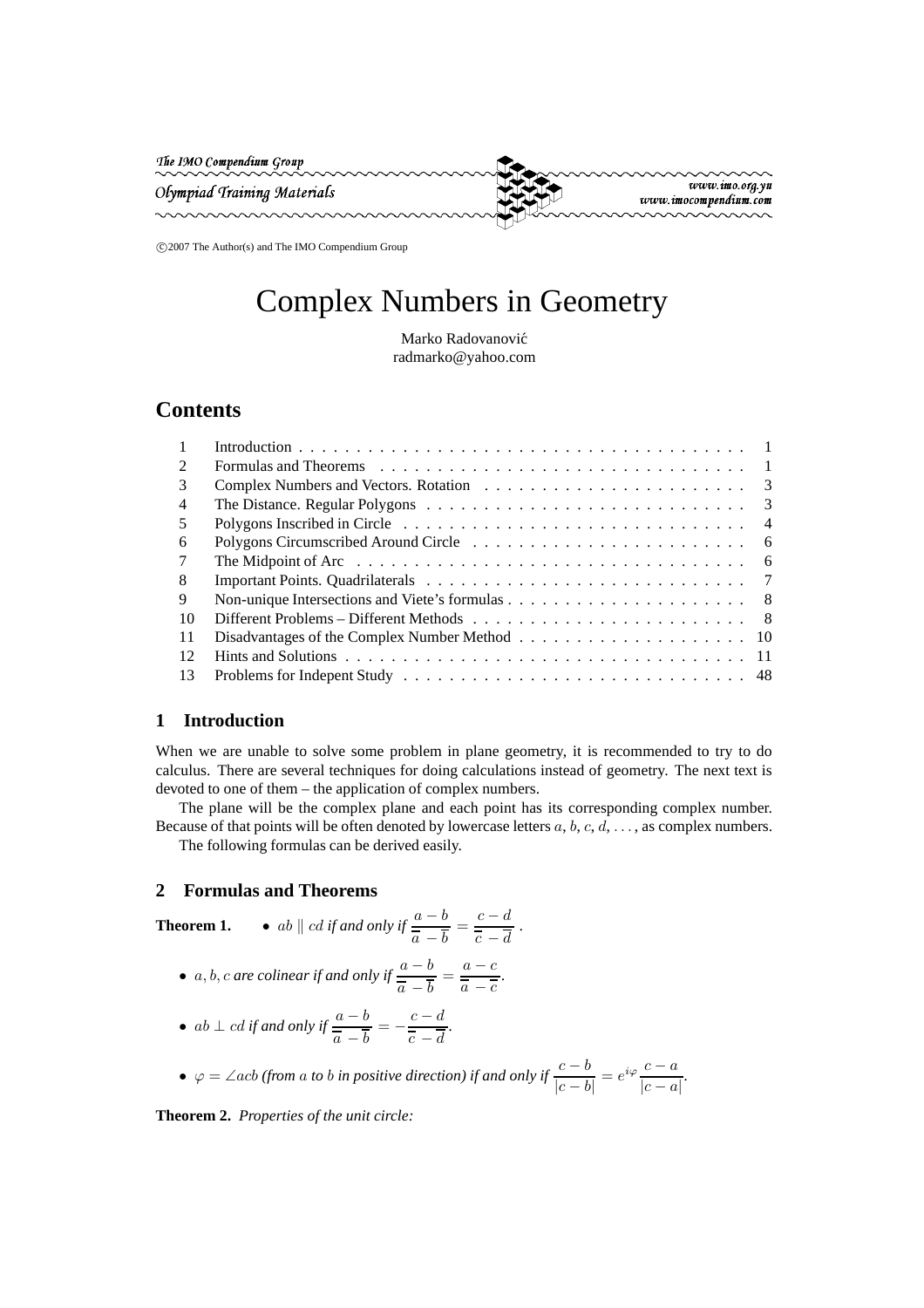- *For a chord ab we have*  $\frac{a-b}{\overline{a}-\overline{b}} = -ab$ *.*
- *If c belongs to the chord ab then*  $\overline{c} = \frac{a+b-c}{ab}$ .

• The intersection of the tangents from a and b is the point 
$$
\frac{2ab}{a+b}
$$
.

- The foot of perpendicular from an arbitrary point *c* to the chord ab is the point  $p = \frac{1}{2}$ 2  $\left(a + \right)$  $b + c - ab\overline{c}$ .
- *The intersection of chords ab and cd is the point*  $\frac{ab(c + d) cd(a + b)}{ab cd}$ .

**Theorem 3.** *The points* a, b, c, d *belong to a circle if and only if*

$$
\frac{a-c}{b-c}:\frac{a-d}{b-d}\in\mathbf{R}.
$$

**Theorem 4.** *The triangles* abc *and* pqr *are similar and equally oriented if and only if*

$$
\frac{a-c}{b-c} = \frac{p-r}{q-r}.
$$

**Theorem 5.** *The area of the triangle* abc *is*

$$
p = \frac{i}{4} \begin{vmatrix} a & \overline{a} & 1 \\ b & \overline{b} & 1 \\ c & \overline{c} & 1 \end{vmatrix} = \frac{i}{4} \left( a\overline{b} + b\overline{c} + c\overline{a} - \overline{a}b - \overline{b}c - \overline{c}a \right)
$$

**Theorem 6.** • *The point c divides the segment ab in the ratio*  $\lambda \neq -1$  *if and only if*  $c = \frac{a + \lambda b}{1 + \lambda}$  $\frac{x + \lambda}{1 + \lambda}$ .

- The point *t* is the centroid of the triangle abc if and only if  $t = \frac{a+b+c}{3}$  $\frac{6+6}{3}$ .
- For the orthocenter h and the circumcenter o of the triangle abc we have  $h + 2o = a + b + c$ .

**Theorem 7.** *Suppose that the unit circle is inscribed in a triangle* abc *and that it touches the sides* bc, ca, ab*, respectively at* p, q, r*.*

- It holds  $a = \frac{2qr}{q+r}$  $\frac{2qr}{q+r}, b = \frac{2rp}{r+q}$  $\frac{2rp}{r+p}$  and  $c = \frac{2pq}{p+r}$  $\frac{-p\cdot q}{p+q}$ ;
- *For the orthocenter* h *of the triangle* abc *it holds*

$$
h = \frac{2(p^2q^2 + q^2r^2 + r^2p^2 + pqr(p+q+r))}{(p+q)(q+r)(r+p)}.
$$

- For the excenter o of the triangle abc it holds  $o = \frac{2pqr(p+q+r)}{(p+q)(q+r)(r+r)}$  $\frac{2pq\cdot (p+q+r)}{(p+q)(q+r)(r+p)}$ .
- **Theorem 8.** *For each triangle* abc *inscribed in a unit circle there are numbers* u, v, w *such that*  $a = u^2$ ,  $b = v^2$ ,  $c = w^2$ , and  $-uv$ ,  $-vw$ ,  $-wu$  are the midpoints of the arcs  $ab$ ,  $bc$ ,  $ca$ *(respectively) that don't contain* c, a, b*.*
	- For the above mentioned triangle and its incenter i we have  $i = -(uv + vw + wu)$ .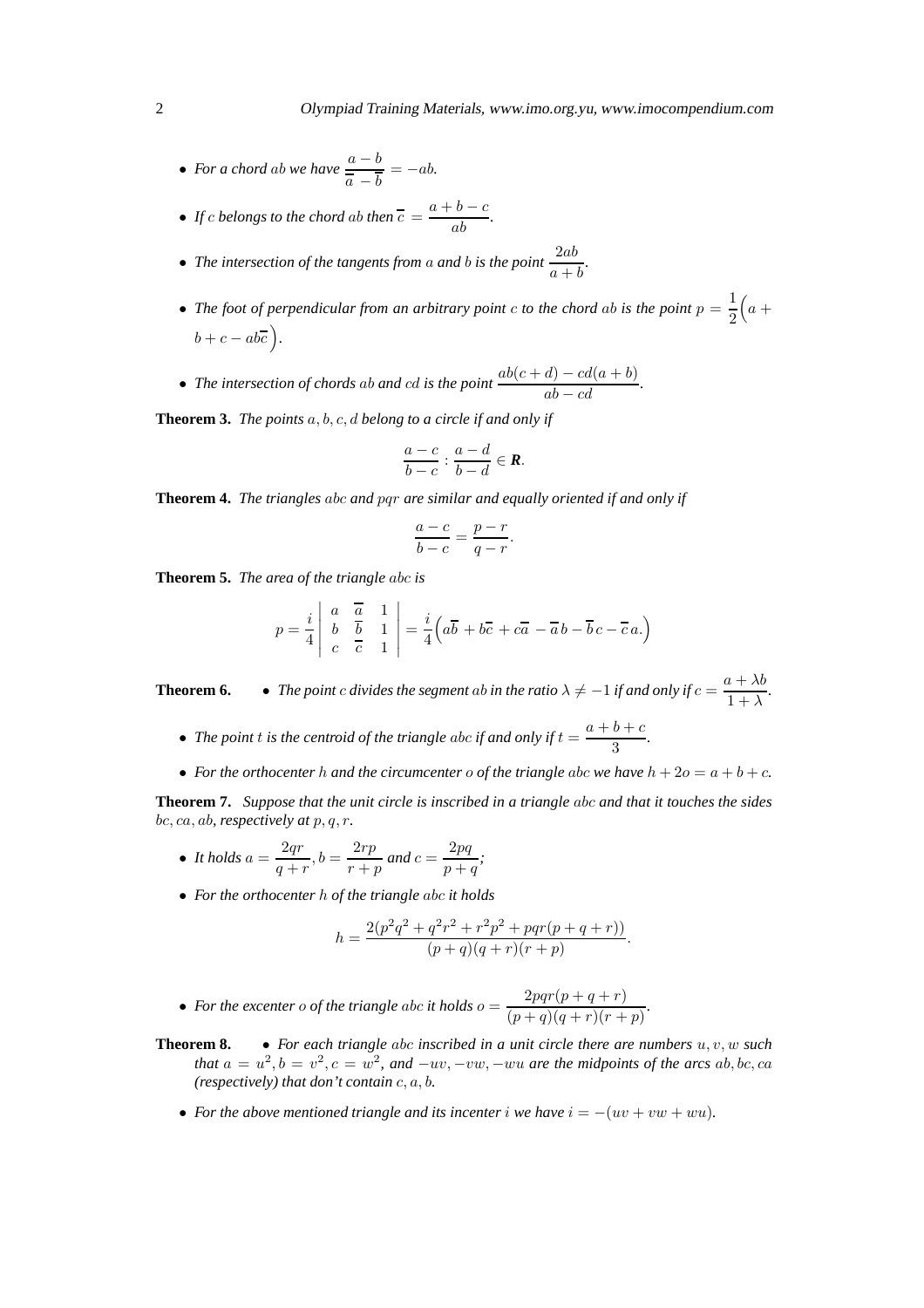**Theorem 9.** *Consider the triangle*  $\triangle$  *whose one vertex is 0, and the remaining two are* x *and* y.

• *If* h is the orthocenter of  $\triangle$  then  $h = \frac{(\overline{x} y + x \overline{y})(x - y)}{\overline{x} \overline{y} - \overline{x} y}$  $\frac{y}{x\overline{y} - \overline{x}y}$ .

• If *o* is the circumference of 
$$
\triangle
$$
, then  $o = \frac{xy(\overline{x} - \overline{y})}{\overline{x} \overline{y} - x \overline{y}}$ .

## **3 Complex Numbers and Vectors. Rotation**

This section contains the problems that use the main properties of the interpretation of complex numbers as vectors (Theorem 6) and consequences of the last part of theorem 1. Namely, if the point b is obtained by rotation of the point a around c for the angle  $\varphi$  (in the positive direction), then  $b - c = e^{i\varphi}(a - c).$ 

**1.** (Yug MO 1990, 3-4 grade) Let S be the circumcenter and H the orthocenter of  $\triangle ABC$ . Let Q be the point such that S bisects  $HQ$  and denote by  $T_1$ ,  $T_2$ , and  $T_3$ , respectively, the centroids of  $\triangle BCQ$ ,  $\triangle CAQ$  and  $\triangle ABQ$ . Prove that

$$
AT_1 = BT_2 = CT_3 = \frac{4}{3}R,
$$

where R denotes the circumradius of  $\triangle ABC$ .

**2.** (BMO 1984) Let *ABCD* be an inscribed quadrilateral and let  $H_A$ ,  $H_B$ ,  $H_C$  and  $H_D$  be the orthocenters of the triangles BCD, CDA, DAB, and ABC respectively. Prove that the quadrilaterals  $ABCD$  and  $H_AH_BH_CH_D$  are congruent.

**3.** (Yug TST 1992) The squares BCDE, CAFG, and ABHI are constructed outside the triangle ABC. Let GCDQ and EBHP be parallelograms. Prove that  $\triangle APQ$  is isosceles and rectangular.

**4.** (Yug MO 1993, 3-4 grade) The equilateral triangles  $BCB_1$ ,  $CDC_1$ , and  $DAD_1$  are constructed outside the triangle ABC. If P and Q are respectively the midpoints of  $B_1C_1$  and  $C_1D_1$  and if R is the midpoint of AB, prove that  $\triangle PQR$  is isosceles.

**5.** In the plane of the triangle  $A_1A_2A_3$  the point  $P_0$  is given. Denote with  $A_s = A_{s-3}$ , for every natural number  $s > 3$ . The sequence of points  $P_0, P_1, P_2, \ldots$  is constructed in such a way that the point  $P_{k+1}$  is obtained by the rotation of the point  $P_k$  for an angle 120<sup>o</sup> in the clockwise direction around the point  $A_{k+1}$ . Prove that if  $P_{1986} = P_0$ , then the triangle  $A_1A_2A_3$  has to be isosceles.

**6.** (IMO Shortlist 1992) Let  $ABCD$  be a convex quadrilateral for which  $AC = BD$ . Equilateral triangles are constructed on the sides of the quadrilateral. Let  $O_1$ ,  $O_2$ ,  $O_3$ , and  $O_4$  be the centers of the triangles constructed on AB, BC, CD, and DA respectively. Prove that the lines  $O_1O_3$  and  $O_2O_4$  are perpendicular.

#### **4 The Distance. Regular Polygons**

In this section we will use the following basic relation for complex numbers:  $|a|^2 = a\overline{a}$ . Similarly, for calculating the sums of distances it is of great advantage if points are colinear or on mutually parallel lines. Hence it is often very useful to use rotations that will move some points in nice positions.

Now we will consider the regular polygons. It is well-known that the equation  $x^n = 1$  has exactly *n* solutions in complex numbers and they are of the form  $x_k = e^{i\frac{2k\pi}{n}}$ , for  $0 \le k \le n - 1$ . Now we have that  $x_0 = 1$  and  $x_k = \varepsilon^k$ , for  $1 \le k \le n - 1$ , where  $x_1 = \varepsilon$ .

Let's look at the following example for the illustration:

**Problem 1.** *Let* A0A1A2A3A4A5A<sup>6</sup> *be a regular 7-gon. Prove that*

$$
\frac{1}{A_0 A_1} = \frac{1}{A_0 A_2} + \frac{1}{A_0 A_3}.
$$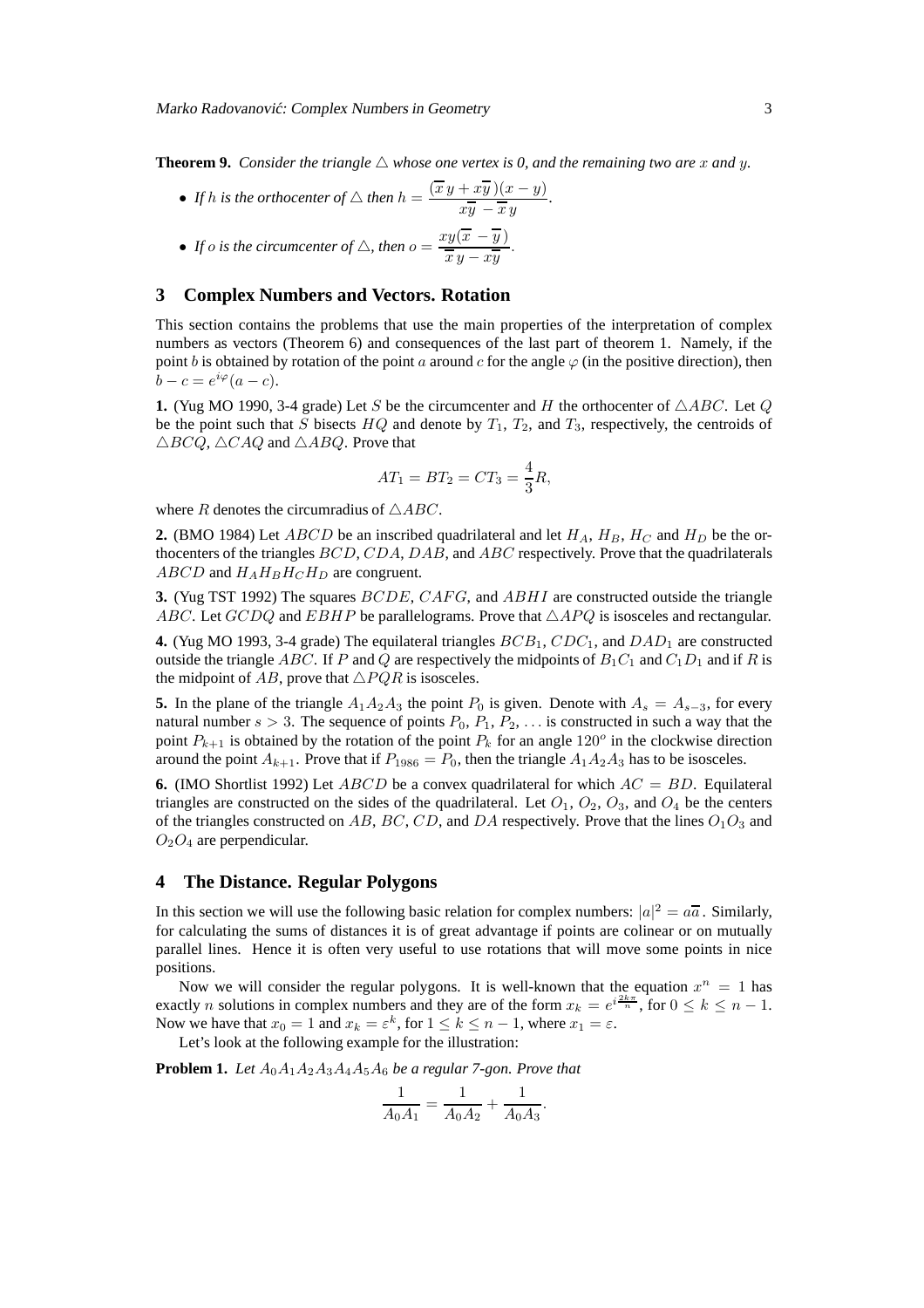**Solution.** As mentioned above let's take  $a_k = \varepsilon^k$ , for  $0 \le k \le 6$ , where  $\varepsilon = e^{i\frac{2\pi}{7}}$ . Further, by rotation around  $a_0 = 1$  for the angle  $\varepsilon$ , i.e.  $\omega = e^{i\frac{2\pi}{14}}$ , the points  $a_1$  and  $a_2$  are mapped to  $a'_1$  and  $a'_2$  respectively. These two points are collinear with  $a_3$ . Now it is enough to prove that 1  $\frac{1}{a'_1-1} = \frac{1}{a'_2-1}$  $\frac{1}{a'_2-1}+\frac{1}{a_3-1}$  $\frac{1}{a_3-1}$ . Since  $\varepsilon = \omega^2$ ,  $a'_1 = \varepsilon (a_1 - 1) + 1$ , and  $a'_2 = \omega (a_2 - 1) + 1$  it is enough to prove that

$$
\frac{1}{\omega^2(\omega^2-1)}=\frac{1}{\omega(\omega^4-1)}+\frac{1}{\omega^6-1}.
$$

After rearranging we get  $\omega^6 + \omega^4 + \omega^2 + 1 = \omega^5 + \omega^3 + \omega$ . From  $\omega^5 = -\omega^{12}$ ,  $\omega^3 = -\omega^{10}$ , and  $\omega = -\omega^8$  (which can be easily seen from the unit circle), the equality follows from 0 =  $\omega^{12} + \omega^{10} + \omega^8 + \omega^6 + \omega^4 + \omega^2 + 1 = \varepsilon^6 + \varepsilon^5 + \varepsilon^4 + \varepsilon^3 + \varepsilon^2 + \varepsilon + 1 = \frac{\varepsilon^7 - 1}{1}$  $\frac{\epsilon}{\epsilon-1}=0.$   $\triangle$ 

**7.** Let  $A_0A_1 \ldots A_{14}$  be a regular 15-gon. Prove that

$$
\frac{1}{A_0 A_1} = \frac{1}{A_0 A_2} + \frac{1}{A_0 A_4} + \frac{1}{A_0 A_7}.
$$

**8.** Let  $A_0A_1 \ldots A_{n-1}$  be a regular n-gon inscribed in a circle with radius r. Prove that for every point P of the circle and every natural number  $m < n$  we have

$$
\sum_{k=0}^{n-1} P A_k^{2m} = \binom{2m}{m} n r^{2m}.
$$

**9.** (SMN TST 2003) Let M and N be two different points in the plane of the triangle ABC such that

 $AM: BM: CM = AN: BN: CN.$ 

Prove that the line  $MN$  contains the circumcenter of  $\triangle ABC$ .

**10.** Let P be an arbitrary point on the shorter arc  $A_0A_{n-1}$  of the circle circumscribed about the regular polygon  $A_0A_1 \ldots A_{n-1}$ . Let  $h_1, h_2, \ldots, h_n$  be the distances of P from the lines that contain the edges  $A_0A_1, A_1A_2, \ldots, A_{n-1}A_0$  respectively. Prove that

$$
\frac{1}{h_1} + \frac{1}{h_2} + \dots + \frac{1}{h_{n-1}} = \frac{1}{h_n}.
$$

#### **5 Polygons Inscribed in Circle**

In the problems where the polygon is inscribed in the circle, it is often useful to assume that the unit circle is the circumcircle of the polygon. In theorem 2 we can see lot of advantages of the unit circle (especially the first statement) and in practice we will see that lot of the problems can be solved using this method. In particular, we know that each triangle is inscribed in the circle and in many problems from the geometry of triangle we can make use of complex numbers. The only problem in this task is finding the circumcenter. For that you should take a look in the next two sections.

**11.** The quadrilateral ABCD is inscribed in the circle with diameter AC. The lines AB and CD intersect at M and the tangets to the circle at B and C interset at N. Prove that  $MN \perp AC$ .

**12.** (IMO Shorlist 1996) Let H be the orthocenter of the triangle  $\triangle ABC$  and P an arbitrary point of its circumcircle. Let E the foot of perpendicular  $BH$  and let  $PAQB$  and  $PARC$  be parallelograms. If  $AQ$  and  $HR$  intersect in X prove that  $EX||AP$ .

**13.** Given a cyclic quadrilateral ABCD, denote by P and Q the points symmetric to C with respect to AB and AD respectively. Prove that the line PQ passes through the orthocenter of  $\triangle ABD$ .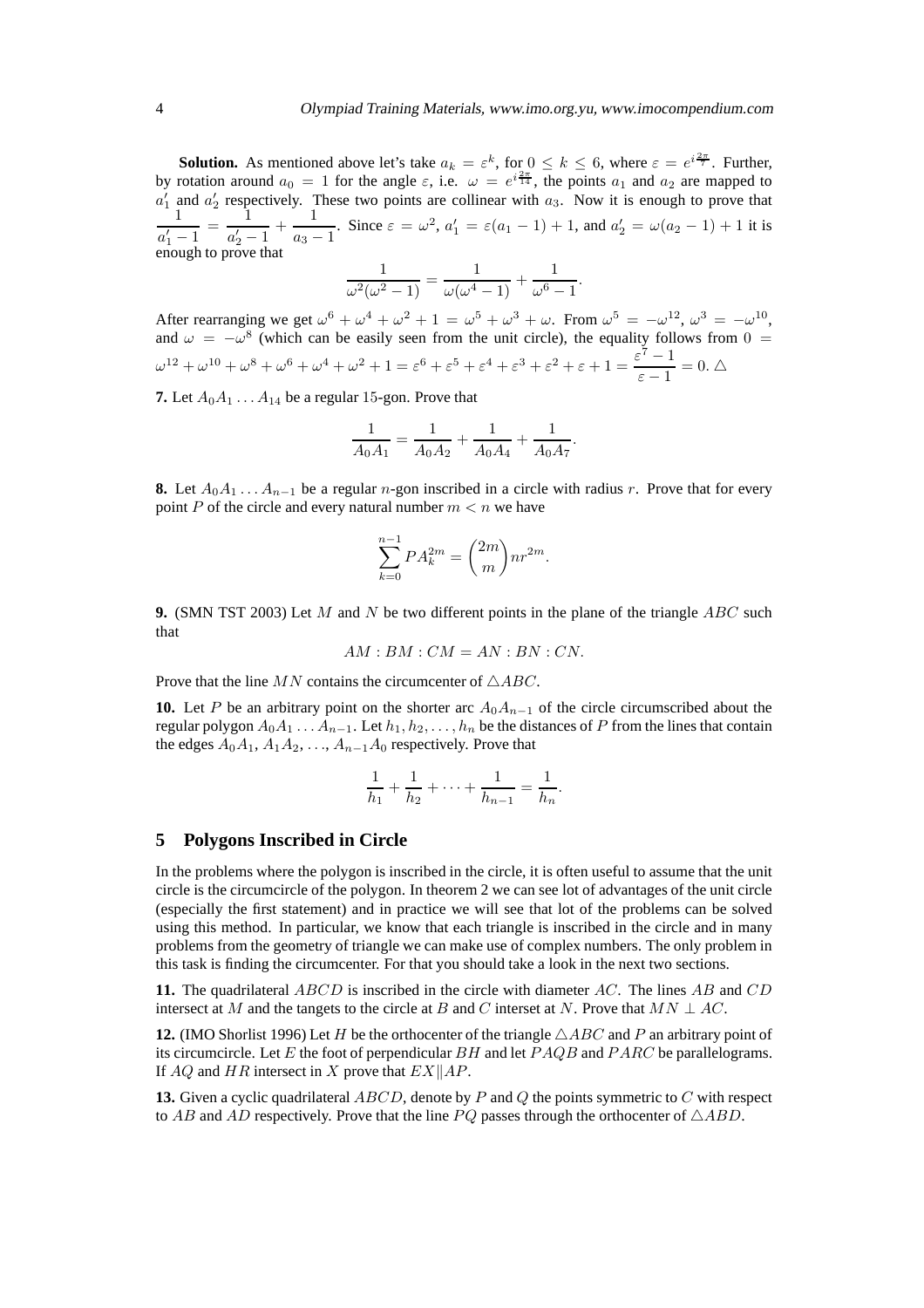**14.** (IMO Shortlist 1998) Let ABC be a triangle, H its orthocenter, O its incenter, and R the circumradius. Let D be the point symmetric to A with respect to BC, E the point symmetric to B with respect to  $CA$ , and F the point symmetric to C with respect to AB. Prove that the points D, E, and F are collinear if and only if  $OH = 2R$ .

**15.** (Rehearsal Competition in MG 2004) Given a triangle ABC, let the tangent at A to the circumscribed circle intersect the midsegment parallel to  $BC$  at the point  $A_1$ . Similarly we define the points  $B_1$  and  $C_1$ . Prove that the points  $A_1, B_1, C_1$  lie on a line which is parallel to the Euler line of  $\triangle ABC$ .

**16.** (MOP 1995) Let  $AA_1$  and  $BB_1$  be the altitudes of  $\triangle ABC$  and let  $AB \neq AC$ . If M is the midpoint of BC, H the orthocenter of  $\triangle ABC$ , and D the intersection of BC and  $B_1C_1$ , prove that  $DH \perp AM$ .

**17.** (IMO Shortlist 1996) Let ABC be an acute-angled triangle such that  $BC > CA$ . Let O be the circumcircle, H the orthocenter, and F the foot of perpendicular  $CH$ . If the perpendicular from F to OF intersects CA at P, prove that  $\angle FHP = \angle BAC$ .

**18.** (Romania 2005) Let  $A_0A_1A_2A_3A_4A_5$  be a convex hexagon inscribed in a circle. Let  $A'_0$ ,  $A'_2$ ,  $A'_4$ be the points on that circle such that

$$
A_0A'_0 \parallel A_2A_4
$$
,  $A_2A'_2 \parallel A_4A_0$   $A_4A'_4 \parallel A_2A_0$ .

Suppose that the lines  $A'_0A_3$  and  $A_2A_4$  intersect at  $A'_3$ , the lines  $A'_2A_5$  and  $A_0A_4$  intersect at  $A'_5$ , and the lines  $A'_4A_1$  and  $A_0A_2$  intersect at  $A'_1$ .

If the lines  $A_0A_3$ ,  $A_1A_4$ , and  $A_2A_5$  are concurrent, prove that the lines  $A_0A'_3$ ,  $A_4A'_1$  and  $A_2A'_5$  are concurrent as well.

**19.** (**Simson's line**) If A, B, C are points on a circle, then the feet of perpendiculars from an arbitrary point D of that circle to the sides of ABC are collinear.

**20.** Let A, B, C, D be four points on a circle. Prove that the intersection of the Simsons line corresponding to A with respect to the triangle  $BCD$  and the Simsons line corresponding to B w.r.t.  $\triangle ACD$  belongs to the line passing through C and the orthocenter of  $\triangle ABD$ .

**21.** Denote by  $l(S; PQR)$  the Simsons line corresponding to the point S with respect to the triangle  $PQR$ . If the points A, B, C, D belong to a circle, prove that the lines  $l(A; BCD)$ ,  $l(B; CDA)$ ,  $l(C, DAB)$ , and  $l(D, ABC)$  are concurrent.

**22.** (Taiwan 2002) Let A, B, and C be fixed points in the plane, and D the mobile point of the circumcircle of  $\triangle ABC$ . Let  $I_A$  denote the Simsons line of the point A with respect to  $\triangle BCD$ . Similarly we define  $I_B$ ,  $I_C$ , and  $I_D$ . Find the locus of the points of intersection of the lines  $I_A$ ,  $I_B$ ,  $I_C$ , and  $I_D$  when D moves along the circle.

**23.** (BMO 2003) Given a triangle ABC, assume that  $AB \neq AC$ . Let D be the intersection of the tangent to the circumcircle of  $\triangle ABC$  at A with the line BC. Let E and F be the points on the bisectors of the segments AB and AC respectively such that BE and CF are perpendicular to BC. Prove that the points  $D$ ,  $E$ , and  $F$  lie on a line.

**24.** (**Pascal's Theorem**) If the hexagon ABCDEF can be inscribed in a circle, prove that the points  $AB \cap DE$ ,  $BC \cap EF$ , and  $CD \cap FA$  are colinear.

**25.** (**Brokard's Theorem**) Let ABCD be an inscribed quadrilateral. The lines AB and CD intersect at  $E$ , the lines  $AD$  and  $BC$  intersect in  $F$ , and the lines  $AC$  and  $BD$  intersect in  $G$ . Prove that  $O$  is the orthocenter of the triangle  $EFG$ .

**26.** (Iran 2005) Let ABC be an equilateral triangle such that  $AB = AC$ . Let P be the point on the extention of the side BC and let X and Y be the points on AB and AC such that

 $PX \parallel AC$ ,  $PY \parallel AB$ .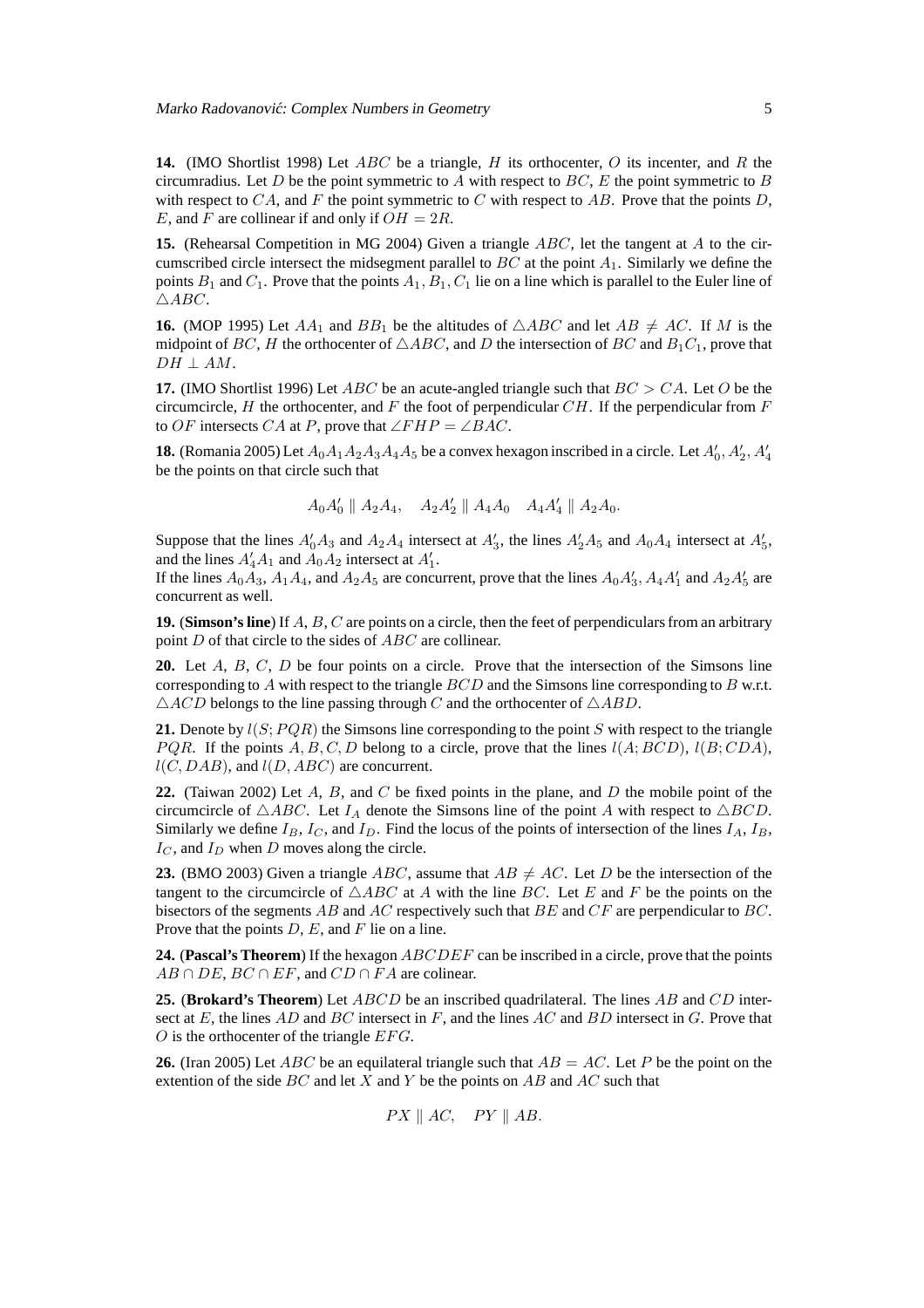Let T be the midpoint of the arc BC. Prove that  $PT \perp XY$ .

**27.** Let  $ABCD$  be an inscribed quadrilateral and let  $K, L, M$ , and N be the midpoints of  $AB, BC$ , CA, and DA respectively. Prove that the orthocenters of  $\triangle AKN$ ,  $\triangle BKL$ ,  $\triangle CLM$ ,  $\triangle DMN$ form a parallelogram.

## **6 Polygons Circumscribed Around Circle**

Similarly as in the previous chapter, here we will assume that the unit circle is the one inscribed in the given polygon. Again we will make a use of theorem 2 and especially its third part. In the case of triangle we use also the formulas from the theorem 7. Notice that in this case we know both the incenter and circumcenter which was not the case in the previous section. Also, notice that the formulas from the theorem 7 are quite complicated, so it is highly recommended to have the circumcircle for as the unit circle whenever possible.

**28.** The circle with the center O is inscribed in the triangle ABC and it touches the sides AB, BC, CA in M, K, E respectively. Denote by P the intersection of MK and AC. Prove that  $OP \perp BE$ .

**29.** The circle with center O is inscribed in a quadrilateral ABCD and touches the sides AB, BC, CD, and DA respectively in K, L, M, and N. The lines  $KL$  and MN intersect at S. Prove that  $OS \perp BD$ .

**30.** (BMO 2005) Let ABC be an acute-angled triangle which incircle touches the sides AB and  $AC$  in D and E respectively. Let X and Y be the intersection points of the bisectors of the angles  $\angle ACB$  and  $\angle ABC$  with the line DE. Let Z be the midpoint of BC. Prove that the triangle XYZ is isosceles if and only if  $\angle A = 60^\circ$ .

**31.** (**Newtons Theorem**) Given an circumscribed quadrilateral ABCD, let M and N be the midpoints of the diagonals AC and BD. If S is the incenter, prove that M, N, and S are colinear.

**32.** Let ABCD be a quadrilateral whose incircle touches the sides AB, BC, CD, and DA at the points  $M, N, P$ , and  $Q$ . Prove that the lines  $AC, BD, MP$ , and  $NQ$  are concurrent.

**33.** (Iran 1995) The incircle of  $\triangle ABC$  touches the sides BC, CA, and AB respectively in D, E, and  $F. X, Y$ , and  $Z$  are the midpoints of  $EF, FD$ , and  $DE$  respectively. Prove that the incenter of  $\triangle ABC$  belongs to the line connecting the circumcenters of  $\triangle XYZ$  and  $\triangle ABC$ .

**34.** Assume that the circle with center I touches the sides BC, CA, and AB of  $\triangle ABC$  in the points  $D, E, F$ , respectively. Assume that the lines AI and EF intersect at K, the lines ED and KC at L, and the lines  $DF$  and  $KB$  at M. Prove that  $LM$  is parallel to  $BC$ .

**35.** (25. Tournament of Towns) Given a triangle ABC, denote by H its orthocenter, I the incenter, O its circumcenter, and K the point of tangency of  $BC$  and the incircle. If the lines  $IO$  and  $BC$  are parallel, prove that  $AO$  and  $HK$  are parallel.

**36.** (IMO 2000) Let  $AH_1$ ,  $BH_2$ , and  $CH_3$  be the altitudes of the acute-angled triangle  $ABC$ . The incircle of ABC touches the sides BC, CA, AB respectively in  $T_1$ ,  $T_2$ , and  $T_3$ . Let  $l_1$ ,  $l_2$ , and  $l_3$ be the lines symmetric to  $H_2H_3$ ,  $H_3H_1$ ,  $H_1H_2$  with respect to  $T_2T_3$ ,  $T_3T_1$ , and  $T_1T_2$  respectively. Prove that the lines  $l_1, l_2, l_3$  determine a triagnle whose vertices belong to the incircle of ABC.

## **7 The Midpoint of Arc**

We often encounter problems in which some point is defined to be the midpoint of an arc. One of the difficulties in using complex numbers is distinguishing the arcs of the cirle. Namely, if we define the midpoint of an arc to be the intersection of the bisector of the corresponding chord with the circle, we are getting two solutions. Such problems can be relatively easy solved using the first part of the theorem 8. Moreover the second part of the theorem 8 gives an alternative way for solving the problems with incircles and circumcircles. Notice that the coordinates of the important points are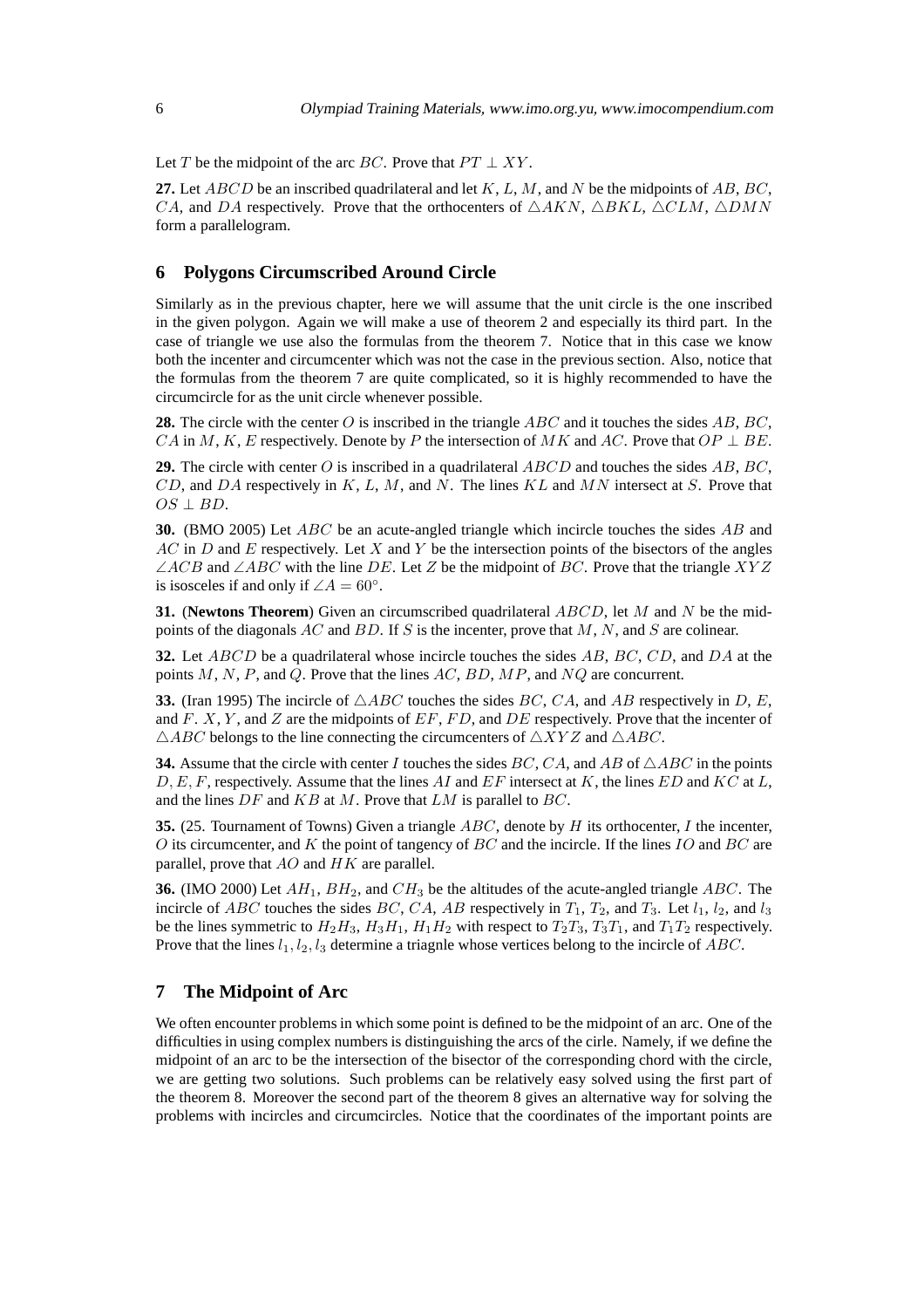given with the equations that are much simpler than those in the previous section. However we have a problem when calculating the points  $d, e, f$  of tangency of the incircle with the sides (calculate them!), so in this case we use the methods of the previous section. In the case of the non-triangular polygon we also prefer the previous section.

**37.** (Kvant M769) Let L be the incenter of the triangle ABC and let the lines AL, BL, and CL intersect the circumcircle of  $\triangle ABC$  at  $A_1$ ,  $B_1$ , and  $C_1$  respectively. Let R be the circumradius and r the inradius. Prove that:

(a) 
$$
\frac{LA_1 \cdot LC_1}{LB} = R
$$
; (b)  $\frac{LA \cdot LB}{LC_1} = 2r$ ; (c)  $\frac{S(ABC)}{S(A_1B_1C_1)} = \frac{2r}{R}$ .

**38.** (Kvant M860) Let O and R be respectively the center and radius of the circumcircle of the triangle ABC and let Z and r be respectively the incenter and inradius of  $\triangle ABC$ . Denote by K the centroid of the triangle formed by the points of tangency of the incircle and the sides. Prove that Z belongs to the segment OK and that  $OZ : ZK = 3R/r$ .

**39.** Let P be the intersection of the diagonals AC and BD of the convex quadrilateral ABCD for which  $AB = AC = BD$ . Let O and I be the circumcenter and incenter of the triangle ABP. Prove that if  $O \neq I$  then  $OI \perp CD$ .

**40.** Let I be the incenter of the triangle ABC for which  $AB \neq AC$ . Let  $O<sub>1</sub>$  be the point symmetric to the circumcenter of  $\triangle ABC$  with respect to BC. Prove that the points A, I, O<sub>1</sub> are colinear if and only if  $\angle A = 60^\circ$ .

**41.** Given a triangle  $ABC$ , let  $A_1$ ,  $B_1$ , and  $C_1$  be the midpoints of  $BC$ ,  $CA$ , and  $AB$  respectively. Let P, Q, and R be the points of tangency of the incircle k with the sides  $BC, CA$ , and  $AB$ . Let  $P_1$ ,  $Q_1$ , and  $R_1$  be the midpoints of the arcs  $QR$ ,  $RP$ , and  $PQ$  on which the points  $P$ ,  $Q$ , and  $R$  divide the circle k, and let  $P_2$ ,  $Q_2$ , and  $R_2$  be the midpoints of arcs  $QPR$ ,  $RQP$ , and  $PRQ$  respectively. Prove that the lines  $A_1P_1$ ,  $B_1Q_1$ , and  $C_1R_1$  are concurrent, as well as the lines  $A_1P_1$ ,  $B_1Q_2$ , and  $C_1R_2$ .

## **8 Important Points. Quadrilaterals**

In the last three sections the points that we've taken as initial, i.e. those with *known* coordinates have been "equally improtant" i.e. all of them had the same properties (they've been either the points of the same circle, or intersections of the tangents of the same circle, etc.). However, there are numerous problems where it is possible to distinguish one point from the others based on its influence to the other points. That point will be regarded as the origin. This is particularly useful in the case of quadrilaterals (that can't be inscribed or circumscribed around the circle) – in that case the intersection of the diagonals can be a good choice for the origin. We will make use of the formulas from the theorem 9.

**42.** The squares  $ABB'B''$ ,  $ACC'C''$ ,  $BCXY$  are consctructed in the exterior of the triangle  $ABC$ . Let P be the center of the square  $BCXY$ . Prove that the lines  $CB''$ ,  $BC''$ ,  $AP$  intersect in a point.

**43.** Let O be the intersection of diagonals of the quadrilateral ABCD and M, N the midpoints of the side AB and CD respectively. Prove that if  $OM \perp CD$  and  $ON \perp AB$  then the quadrilateral ABCD is cyclic.

**44.** Let F be the point on the base AB of the trapezoid ABCD such that  $DF = CF$ . Let E be the intersection of AC and BD and  $O_1$  and  $O_2$  the circumcenters of  $\triangle ADF$  and  $\triangle FBC$  respectively. Prove that  $FE \perp O_1O_2$ .

**45.** (IMO 2005) Let ABCD be a convex quadrilateral whose sides BC and AD are of equal length but not parallel. Let  $E$  and  $F$  be interior points of the sides  $BC$  and  $AD$  respectively such that  $BE = DF$ . The lines AC and BD intersect at P, the lines BD and EF intersect at Q, and the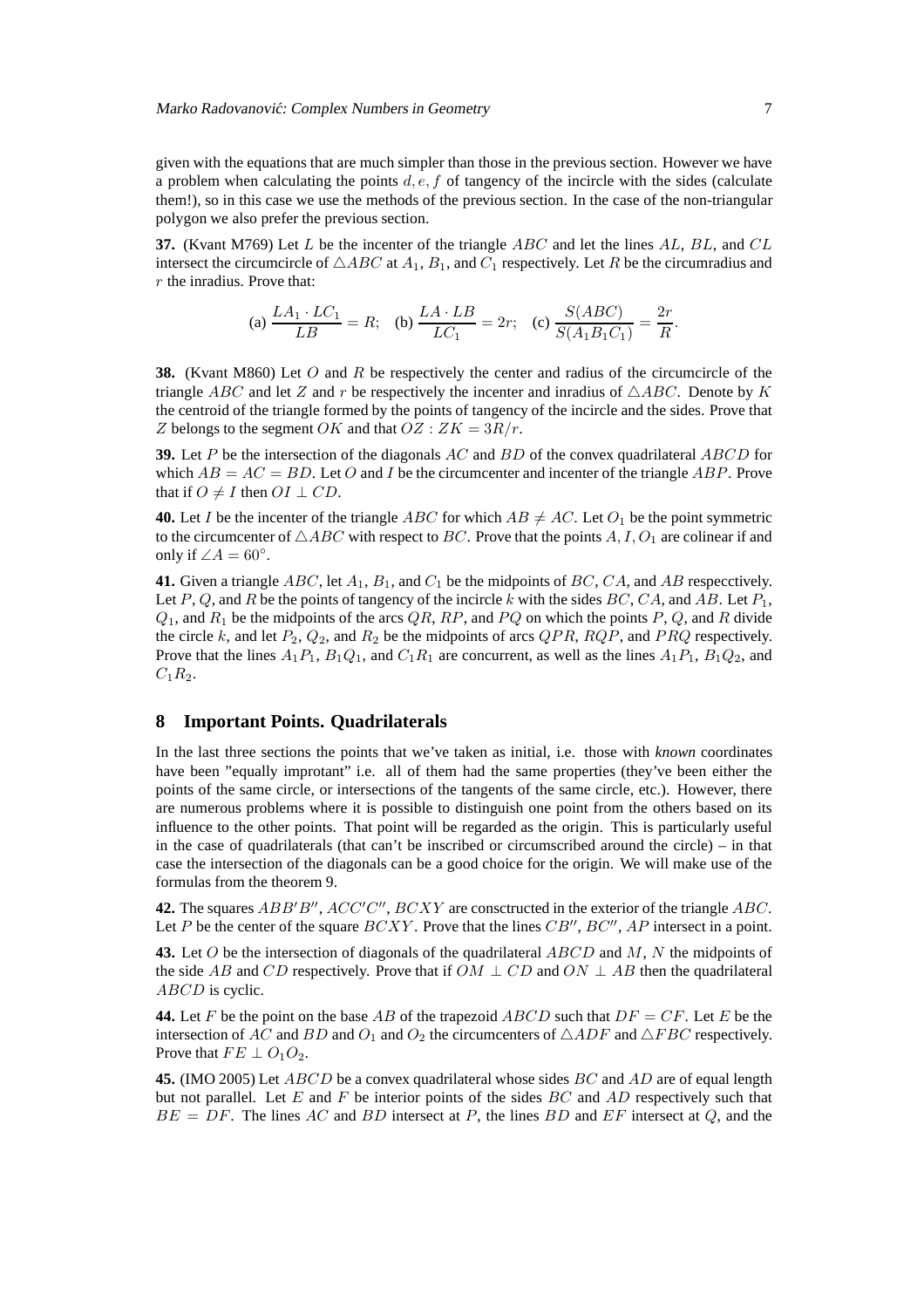lines  $EF$  and  $AC$  intersect at R. Consider all such triangles  $PQR$  as E and F vary. Show that the circumcircles of these triangles have a common point other than P.

**46.** Assume that the diagonals of  $ABCD$  intersect in O. Let  $T_1$  and  $T_2$  be the centroids of the triangles AOD and BOC, and H<sub>1</sub> and H<sub>2</sub> orthocenters of  $\triangle AOB$  and  $\triangle COD$ . Prove that  $T_1T_2 \perp$  $H_1H_2$ .

## **9 Non-unique Intersections and Viete's formulas**

The point of intersection of two lines can be determined from the system of two equations each of which corresponds to the condition that a point correspond to a line. However this method can lead us into some difficulties. As we mentioned before standard methods can lead to non-unique points. For example, if we want to determine the intersection of two circles we will get a quadratic equations. That is not surprising at all since the two circles have, in general, two intersection points. Also, in many of the problems we don't need both of these points, just the direction of the line determined by them. Similarly, we may already know one of the points. In both cases it is more convenient to use Vieta's formulas and get the sums and products of these points. Thus we can avoid "taking the square root of a complex number" which is very suspicious operation by itself, and usually requires some knowledge of complex analysis.

Let us make a remark: If we need explicitly coordinates of one of the intersection points of two circles, and we don't know the other, the only way to solve this problem using complex numbers is to set the given point to be one of the initial points.

**47.** Suppose that the tangents to the circle  $\Gamma$  at A and B intersect at C. The circle  $\Gamma_1$  which passes through C and touches AB at B intersects the circle  $\Gamma$  at the point M. Prove that the line AM bisects the segment BC.

**48.** (Republic Competition 2004, 3rd grade) Given a circle k with the diameter AB, let P be an arbitrary point of the circle different from  $A$  and  $B$ . The projections of the point  $P$  to  $AB$  is  $Q$ . The circle with the center  $P$  and radius  $PQ$  intersects  $k$  at  $C$  and  $D$ . Let  $E$  be the intersection of  $CD$ and  $PQ$ . Let F be the midpoint of  $AQ$ , and G the foot of perpendicular from F to CD. Prove that  $EP = EQ = EG$  and that A, G, and P are colinear.

**49.** (China 1996) Let H be the orthocenter of the triangle ABC. The tangents from A to the circle with the diameter  $BC$  intersect the circle at the points P and Q. Prove that the points P, Q, and H are colinear.

**50.** Let P be the point on the extension of the diagonal AC of the rectangle ABCD over the point C such that  $\angle BPD = \angle CBP$ . Determine the ratio PB : PC.

**51.** (IMO 2004) In the convex quadrilateral *ABCD* the diagonal *BD* is not the bisector of any of the angles  $ABC$  and  $CDA$ . Let P be the point in the interior of  $ABCD$  such that

 $\angle PBC = \angle DBA$  and  $\angle PDC = \angle BDA$ .

Prove that the quadrilateral ABCD is cyclic if and only if  $AP = CP$ .

#### **10 Different Problems – Different Methods**

In this section you will find the problems that are not closely related to some of the previous chapters, as well as the problems that are related to more than one of the chapters. The useful advice is to carefully think of possible initial points, the origin, and the unit circle. As you will see, the main problem with solving these problems is the time. Thus if you are in competition and you want to use complex numbers it is very important for you to estimate the time you will spend. Having this in mind, it is very important to learn complex numbers as early as possible.

You will see several problems that use theorems 3, 4, and 5.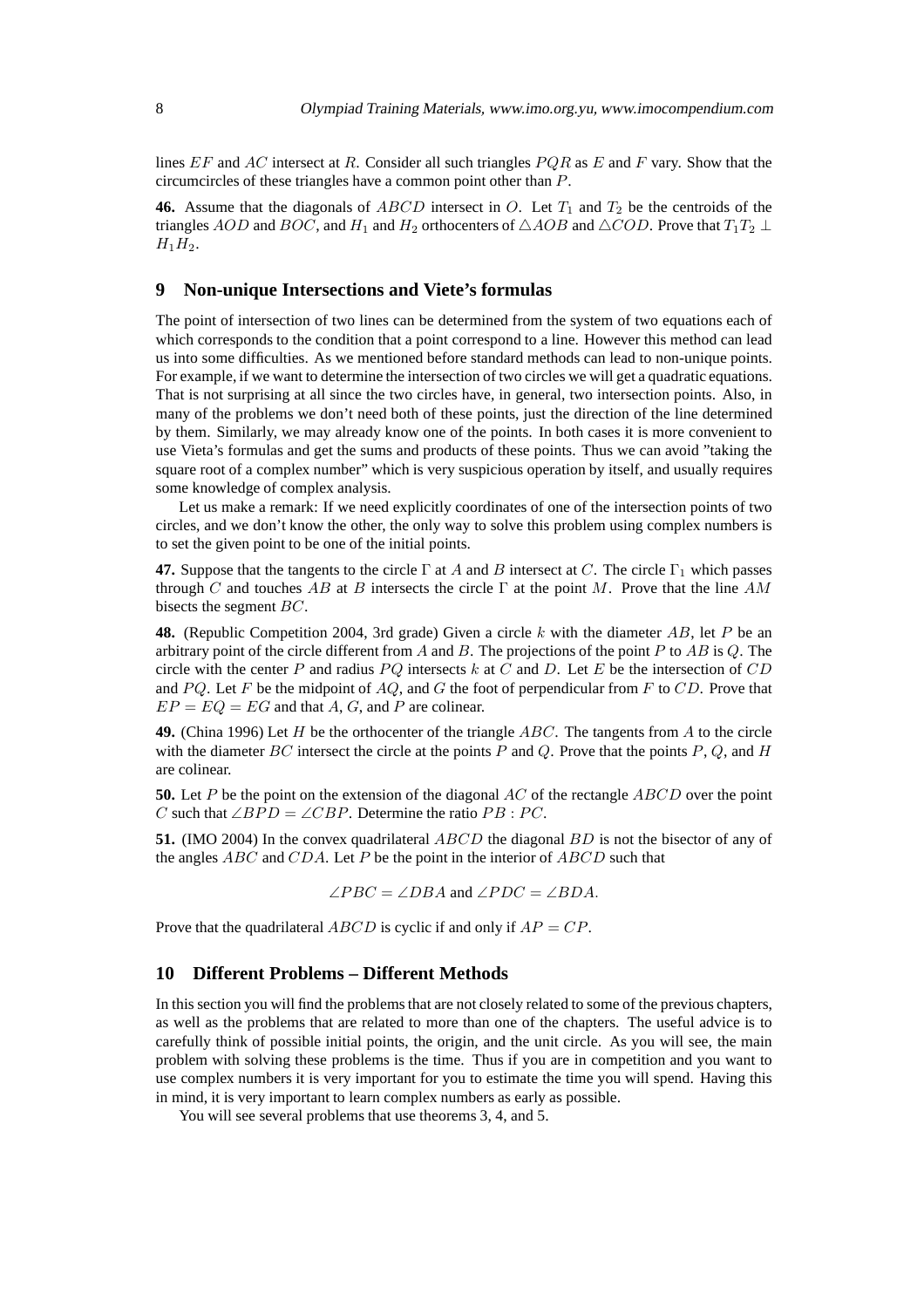Marko Radovanović: Complex Numbers in Geometry 700 and 1990 and 1990 and 1990 and 1990 and 1990 and 1990 and 1

**52.** Given four circles  $k_1$ ,  $k_2$ ,  $k_3$ ,  $k_4$ , assume that  $k_1 \cap k_2 = \{A_1, B_1\}$ ,  $k_2 \cap k_3 = \{A_2, B_2\}$ ,  $k_3 \cap k_4 = \{A_3, B_3\}, k_4 \cap k_1 = \{A_4, B_4\}.$  If the points  $A_1, A_2, A_3, A_4$  lie on a circle or on a line, prove that the points  $B_1$ ,  $B_2$ ,  $B_3$ ,  $B_4$  lie on a circle or on a line.

**53.** Suppose that ABCD is a parallelogram. The similar and equally oliented triangles CD and  $CB$  are constructed outside this parallelogram. Prove that the triangle  $FAE$  is similar and equally oriented with the first two.

**54.** Three triangles KPQ, QLP, and PQM are constructed on the same side of the segment PQ in such a way that  $\angle QPM = \angle PQL = \alpha$ ,  $\angle PQM = \angle QPK = \beta$ , and  $\angle PQK = \angle QPL = \gamma$ . If  $\alpha < \beta < \gamma$  and  $\alpha + \beta + \gamma = 180^{\circ}$ , prove that the triangle KLM is similar to the first three.

**55.** \*(Iran, 2005) Let *n* be a prime number and  $H_1$  a convex *n*-gon. The polygons  $H_2, \ldots, H_n$ are defined recurrently: the vertices of the polygon  $H_{k+1}$  are obtained from the vertices of  $H_k$  by symmetry through k-th neighbour (in the positive direction). Prove that  $H_1$  and  $H_n$  are similar.

**56.** Prove that the area of the triangles whose vertices are feet of perpendiculars from an arbitrary vertex of the cyclic pentagon to its edges doesn't depend on the choice of the vertex.

**57.** The points  $A_1$ ,  $B_1$ ,  $C_1$  are chosen inside the triangle ABC to belong to the altitudes from A, B, C respectively. If

$$
S(ABC1) + S(BCA1) + S(CAB1) = S(ABC),
$$

prove that the quadrilateral  $A_1B_1C_1H$  is cyclic.

**58.** (IMO Shortlist 1997) The feet of perpendiculars from the vertices A, B, and C of the triangle ABC are D, E, end F respectively. The line through D parallel to  $EF$  intersects AC and AB respectively in  $Q$  and  $R$ . The line  $EF$  intersects  $BC$  in  $P$ . Prove that the circumcircle of the triangle PQR contains the midpoint of BC.

**59.** (BMO 2004) Let O be a point in the interior of the acute-angled triangle ABC. The circles through O whose centers are the midpoints of the edges of  $\triangle ABC$  mutually intersect at K, L, and M, (different from O). Prove that O is the incenter of the triangle KLM if and only if O is the circumcenter of the triangle ABC.

**60.** Two circles  $k_1$  and  $k_2$  are given in the plane. Let A be their common point. Two mobile points,  $M_1$  and  $M_2$  move along the circles with the constant speeds. They pass through A always at the same time. Prove that there is a fixed point P that is always equidistant from the points  $M_1$  and  $M_2$ .

**61.** (Yug TST 2004) Given the square ABCD, let  $\gamma$  be i circle with diameter AB. Let P be an arbitrary point on CD, and let M and N be intersections of the lines AP and BP with  $\gamma$  that are different from A and B. Let  $Q$  be the point of intersection of the lines  $DM$  and  $CN$ . Prove that  $Q \in \gamma$  and  $AQ : QB = DP : PC$ .

**62.** (IMO Shortlist 1995) Given the triangle ABC, the circle passing through B and C intersect the sides AB and AC again in C' and B' respectively. Prove that the lines  $BB', CC',$  and  $HH'$  are concurrent, where H and H' orthocenters of the triangles  $ABC$  and  $A'B'C'$  respectively.

**63.** (IMO Shortlist 1998) Let M and N be interior points of the triangle ABC such that  $\angle MAB$  =  $\angle NAC$  and  $\angle MBA = \angle NBC$ . Prove that

$$
\frac{AM \cdot AN}{AB \cdot AC} + \frac{BM \cdot BN}{BA \cdot BC} + \frac{CM \cdot CN}{CA \cdot CB} = 1.
$$

**64.** (IMO Shortlist 1998) Let ABCDEF be a convex hexagon such that  $\angle B + \angle D + \angle F = 360^{\circ}$ and  $AB \cdot CD \cdot EF = BC \cdot DE \cdot FA$ . Prove that

$$
BC \cdot AE \cdot FD = CA \cdot EF \cdot DB.
$$

**65.** (IMO Shortlist 1998) Let *ABC* be a triangle such that  $\angle A = 90^\circ$  and  $\angle B < \angle C$ . The tangent at A to its circumcircle  $\omega$  intersect the line BC at D. Let E be the reflection of A with respect to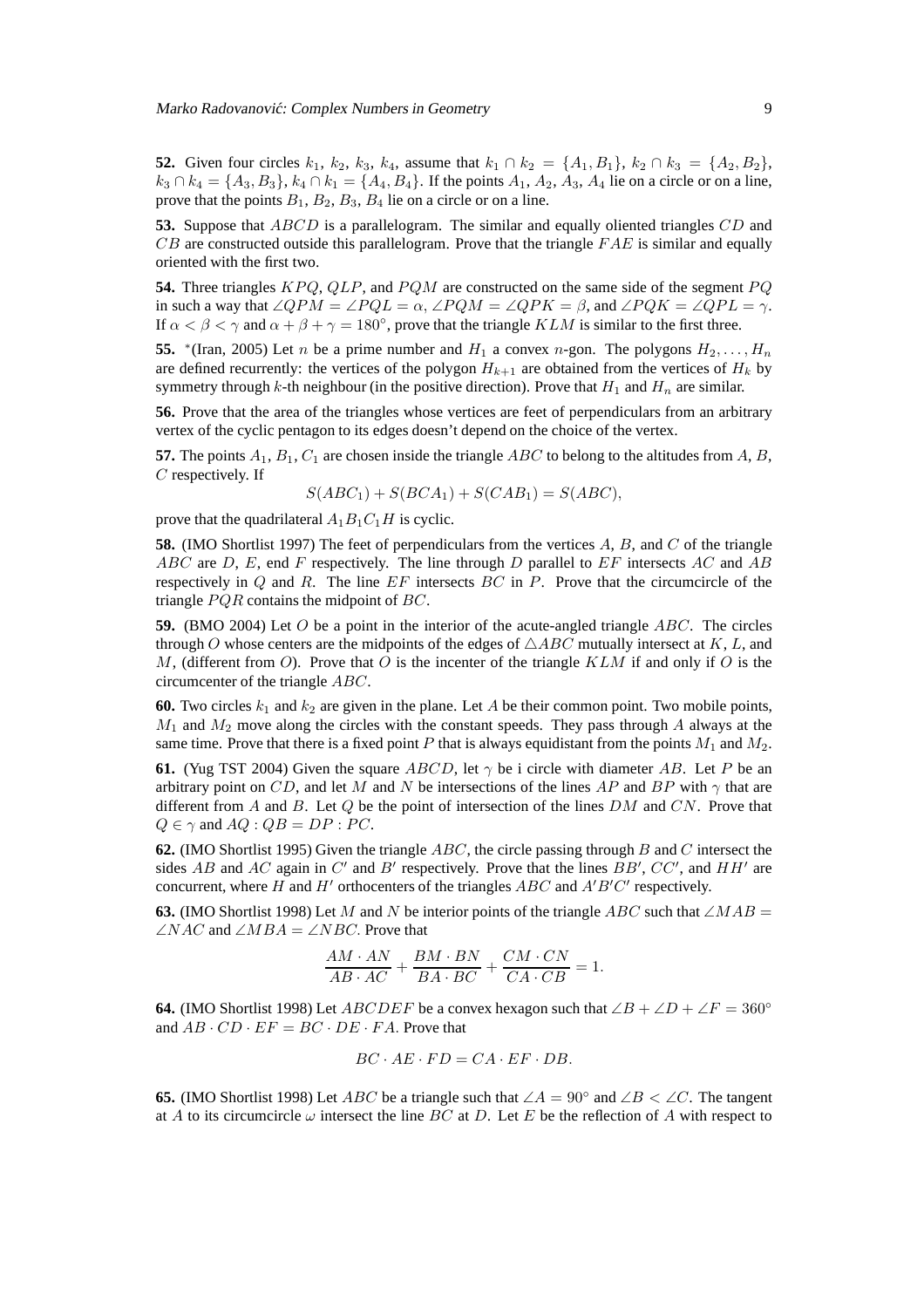$BC, X$  the foot of the perpendicular from A to BE, and Y the midpoint of AX. If the line BY intersects  $\omega$  in Z, prove that the line BD tangents the circumcircle of  $\triangle ADZ$ .

**Hint:** Use some inversion first...

**66.** (Rehearsal Competition in MG 1997, 3-4 grade) Given a triangle  $ABC$ , the points  $A_1$ ,  $B_1$  and  $C_1$  are located on its edges BC, CA, and AB respectively. Suppose that  $\triangle ABC \sim \triangle A_1 B_1 C_1$ . If either the orthocenters or the incenters of  $\triangle ABC$  and  $\triangle A_1B_1C_1$  coincide prove that the triangle ABC is equilateral.

**67.** (**Ptolomy's inequality**) Prove that for every convex quadrilateral ABCD the following inequality holds

$$
AB \cdot CD + BC \cdot AD \ge AC \cdot BD.
$$

**68.** (China 1998) Find the locus of all points D such that

 $DA \cdot DB \cdot AB + DB \cdot DC \cdot BC + DC \cdot DA \cdot CA = AB \cdot BC \cdot CA$ .

### **11 Disadvantages of the Complex Number Method**

The bigest difficulties in the use of the method of complex numbers can be encountered when dealing with the intersection of the lines (as we can see from the fifth part of the theorem 2, although it dealt with the chords of the circle). Also, the difficulties may arrise when we have more than one circle in the problem. Hence you should avoid using the comples numbers in problems when there are lot of lines in general position without some special circle, or when there are more then two circles. Also, the things can get very complicated if we have only two circles in general position, and only in the rare cases you are advised to use complex numbers in such situations. The problems when some of the conditions is the equlity with sums of distances between non-colinear points can be very difficult and pretty-much unsolvable with this method.

Of course, these are only the obvious situations when you can't count on help of complex numbers. There are numerous innocent-looking problems where the calculation can give us increadible difficulties.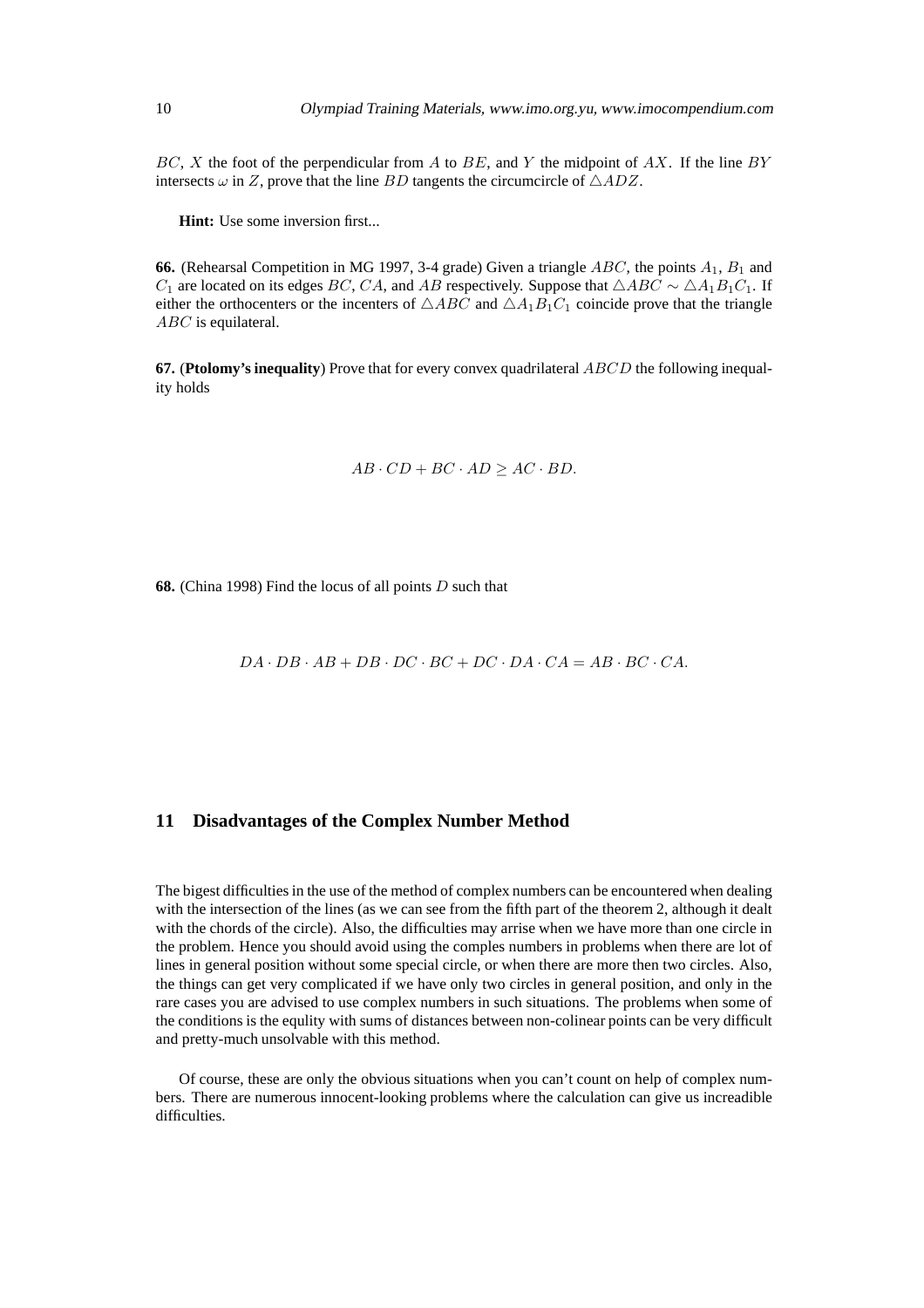## **12 Hints and Solutions**

Before the solutions, here are some remarks:

- In all the problems it is assumed that the lower-case letters denote complex numbers corresponding to the points denoted by capital letters (sometimes there is an exception when the unit circle is the incircle of the triangle and its center is denoted by o).
- Some abbreviations are used for addressing the theorems. For example T1.3 denotes the third part of the theorem 1.
- The solutions are quite useless if you don't try to solve the problem by yourself.
- Obvious derivations and algebraic manipulations are skipped. All expressions that are somehow "equally" related to both a and b are probably divisible by  $a - b$  or  $a + b$ .
- To make the things simpler, many conjugations are skipped. However, these are very straightforward, since most of the numbers are on the unit circle and they satisfy  $\overline{a} = \frac{1}{a}$  $\frac{1}{a}$ .
- If you still doesn't believe in the power of complex numbers, you are more than welcome to try these problems with other methods– but don't hope to solve all of them. For example, try the problem 41. Sometimes, complex numbers can give you shorter solution even when comparing to the elementar solution.
- The author has tried to make these solutions available in relatively short time, hence some mistakes are possible. For all mistakes you've noticed and for other solutions (with complex numbers), please write to me to the above e-mail address.

**1.** Assume that the circumcircle of the triangle abc is the unit circle, i.e.  $s = 0$  and  $|a| = |b| = |c|$ 1. According to T6.3 we have  $h = a+b+c$ , and according to T6.1 we conclude that  $h+q = 2s = 0$ , i.e.  $q = -a - b - c$ . Using T6.2 we get  $t_1 = \frac{b + c + q}{3}$  $\frac{c+q}{3} = -\frac{a}{3}$  $\frac{a}{3}$  and similarly  $t_2 = -\frac{b}{3}$  $\frac{b}{3}$  and  $t_3 = -\frac{c}{3}$  $\frac{8}{3}$ . We now have  $|a - t_1| = \left| a + \frac{a}{3} \right|$ 3  $\left| = \right|$ 4a 3  $=\frac{4}{3}$  $\frac{4}{3}$  and similarly  $|b - t_2| = |c - t_3| = \frac{4}{3}$  $\frac{1}{3}$ . The proof is complete. We have assumed that  $R = 1$ , but this is no loss of generality.

**2.** For the unit circle we will take the circumcircle of the quadrilateral abcd. According to T6.3 we have  $h_a = b+c+d$ ,  $h_b = c+d+a$ ,  $h_c = d+a+b$ , and  $h_d = a+b+c$ . In order to prove that abcd and  $h_a h_b h_c h_d$  are congruent it is enough to establish  $|x - y| = |h_x - h_y|$ , for all  $x, y \in \{a, b, c, d\}$ . This is easy to verify.

**3.** Notice that the point h ca be obtained by the rotation of the point a around b for the angle  $\frac{\pi}{2}$  in the positive direction. Since  $e^{i\frac{\pi}{2}} = i$ , using T1.4 we get  $(a - b)i = a - h$ , i.e.  $h = (1 - i)a + ib$ . Similarly we get  $d = (1 - i)b + ic$  and  $g = (1 - i)c + ia$ . Since  $BCDE$  is a square, it is a parallelogram as well, hence the midpoints of ce and bd coincide, hence by T6.1 we have  $d + b = e + c$ , or  $e = (1+i)b - ic$ . Similarly  $q = (1+i)c - ia$ . The quadrilaterals beph and cqqd are parallelograms implying that  $p + b = e + h$  and  $c + q = q + d$ , or

$$
p = ia + b - ic, \quad q = -ia + ib + c.
$$

In order to finish the proof it is enough to show that  $q$  ca be obtained by the rotation of  $p$  around  $q$ by an angle  $\frac{\pi}{2}$ , which is by T1.4 equivalent to

$$
(p-a)i = p-b.
$$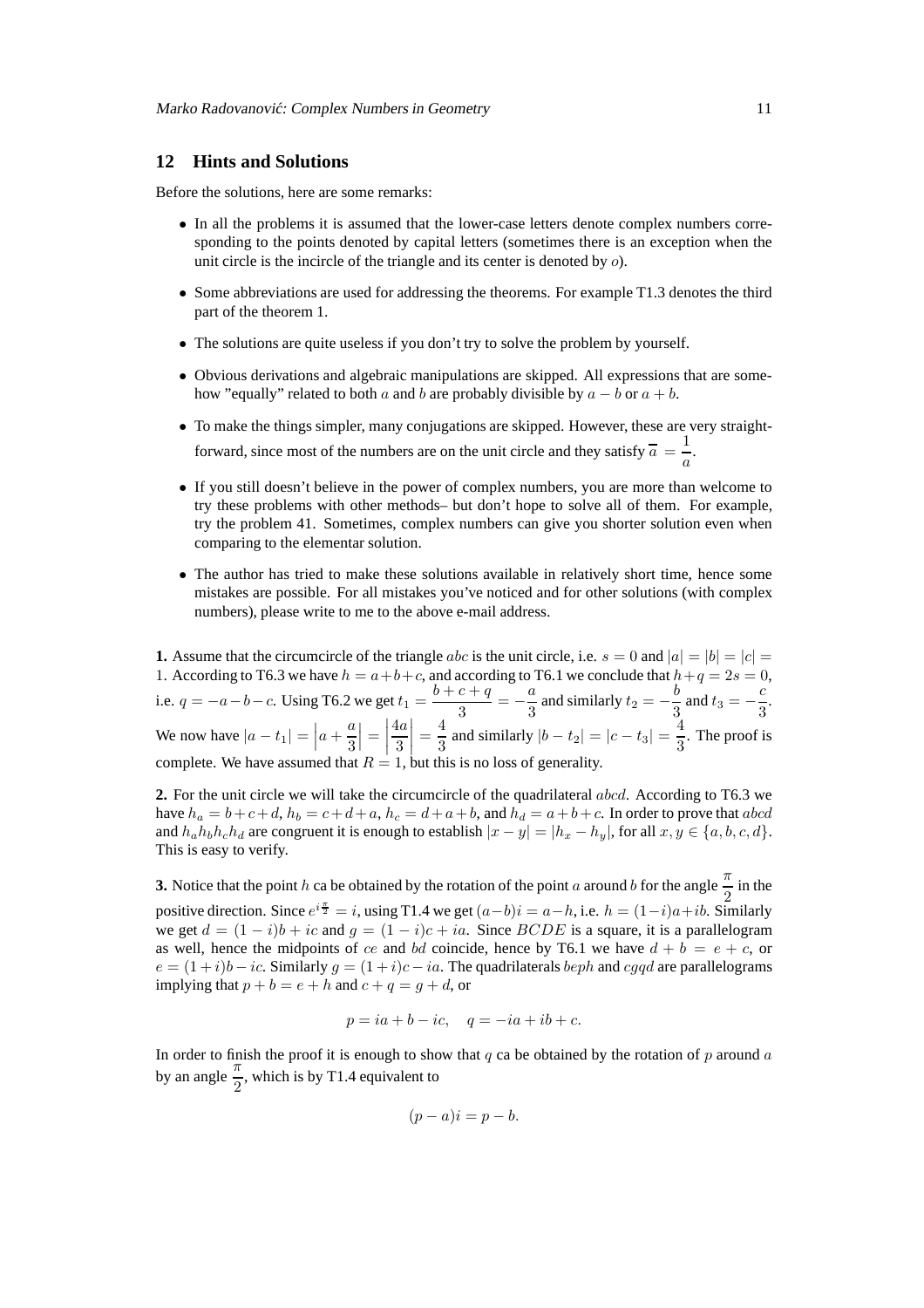The last identity is easy to verify.

**4.** The points  $b_1$ ,  $c_1$ ,  $d_1$ , are obtained by rotation of b, c, d around c, d, and a for the angle  $\frac{\pi}{3}$  in the positive direction. If we denote  $e^{i\pi/3} = \varepsilon$  using T1.4 we get

$$
(b-c)\varepsilon = b_1 - c
$$
,  $(c-d)\varepsilon = c_1 - d$ ,  $(d-a)\varepsilon = d_1 - a$ .

Since  $p$  is the midpoint of  $b_1c_1$  T6.1 gives

$$
p = \frac{b_1 + c_1}{2} = \frac{\varepsilon b + c + (1 - \varepsilon)d}{2}.
$$

Similarly we get  $q = \frac{\varepsilon c + d + (1 - \varepsilon)a}{2}$  $\frac{1-(1-\varepsilon)a}{2}$ . Using T6.1 again we get  $r = \frac{a+b}{2}$  $\frac{1}{2}$ . It is enough to prove that q can be obtained by the rotation of p around r for the angle  $\frac{\pi}{3}$ , in the positive direction. The last is (by T1.4) equivalent to

$$
(p-r)\varepsilon = q-r,
$$

which follows from

$$
p-r = \frac{-a + (\varepsilon - 1)b + c + (1 - \varepsilon)}{2}, \quad q - r = \frac{-\varepsilon a - b + \varepsilon c + d}{2},
$$

and  $\varepsilon^2 - \varepsilon + 1 = 0$  (since  $0 = \varepsilon^3 + 1 = (\varepsilon + 1)(\varepsilon^2 - \varepsilon + 1)$ ).

**5.** Let  $\varepsilon = e^{i\frac{2\pi}{3}}$ . According to T1.4 we have  $p_{k+1} - a_{k+1} = (p_k - a_{k+1})\varepsilon$ . Hence

$$
p_{k+1} = \varepsilon p_k + (1 - \varepsilon)a_{k+1} = \varepsilon(\varepsilon p_{k-1} + (1 - \varepsilon)a_k) + (1 - \varepsilon)a_{k+1} = \dots
$$

$$
= \varepsilon^{k+1} p_0 + (1 - \varepsilon) \sum_{i=1}^{k+1} \varepsilon^{k+1-i} a_i.
$$

Now we have  $p_{1996} = p_0 + 665(1-\epsilon)(\epsilon^2 a_1 + \epsilon a_2 + a_3)$ , since  $\epsilon^3 = 1$ . That means  $p_{1996} = p_0$  if and only if  $\varepsilon^2 a_1 + \varepsilon a_2 + a_3 = 0$ . Using that  $a_1 = 0$  we conclude  $a_3 = -\varepsilon a_2$ , and it is clear that  $a_2$ can be obtained by the rotation of  $a_3$  around  $0 = a_1$  for the angle  $\frac{\pi}{3}$  in the positive direction.

**6.** Since the point a is obtained by the rotation of b around  $o_1$  for the angle  $\frac{2\pi}{3} = \varepsilon$  in the positive direction, T1.4 implies  $(o_1 - b)\varepsilon = o_1 - a$ , i.e.  $o_1 = \frac{a - b\varepsilon}{1 - \varepsilon}$  $\frac{\epsilon}{1-\epsilon}$ . Analogously

$$
o_2 = \frac{b - c\varepsilon}{1 - \varepsilon}, \quad o_3 = \frac{c - d\varepsilon}{1 - \varepsilon}, \quad o_4 = \frac{d - a\varepsilon}{1 - \varepsilon}.
$$

Since  $o_1 o_3 \perp o_2 o_4$  is equivalent to  $\frac{o_1 - o_3}{\overline{o_1} - \overline{o_3}} = -\frac{o_2 - o_4}{\overline{o_2} - \overline{o_4}}$  $\frac{\sigma_2}{\sigma_2 - \sigma_4}$ , it is enouogh to prove that

$$
\frac{a-c-(b-d)\varepsilon}{a-c-(b-d)\varepsilon}=-\frac{b-d-(c-a)\varepsilon}{b-d-(c-a)\varepsilon},
$$

i.e. that  $(a-c)\overline{b-d} - (b-d)\overline{b-d} \varepsilon + (a-c)\overline{a-c} \overline{\varepsilon} - (b-d)\overline{a-c} \varepsilon = -\overline{a-c}(b-d) +$  $(b-d)\overline{b-d\overline{\varepsilon}} - (a-c)\overline{a-c\overline{\varepsilon}} + (a-c)\overline{b-d\overline{\varepsilon}}$ . The last follows from  $\overline{\varepsilon} = \frac{1}{\varepsilon}$  $\frac{1}{\varepsilon}$  and  $|a - c|^2 =$  $(a-c)a - c = |b - d|^2 = (b - d)\overline{b - d}.$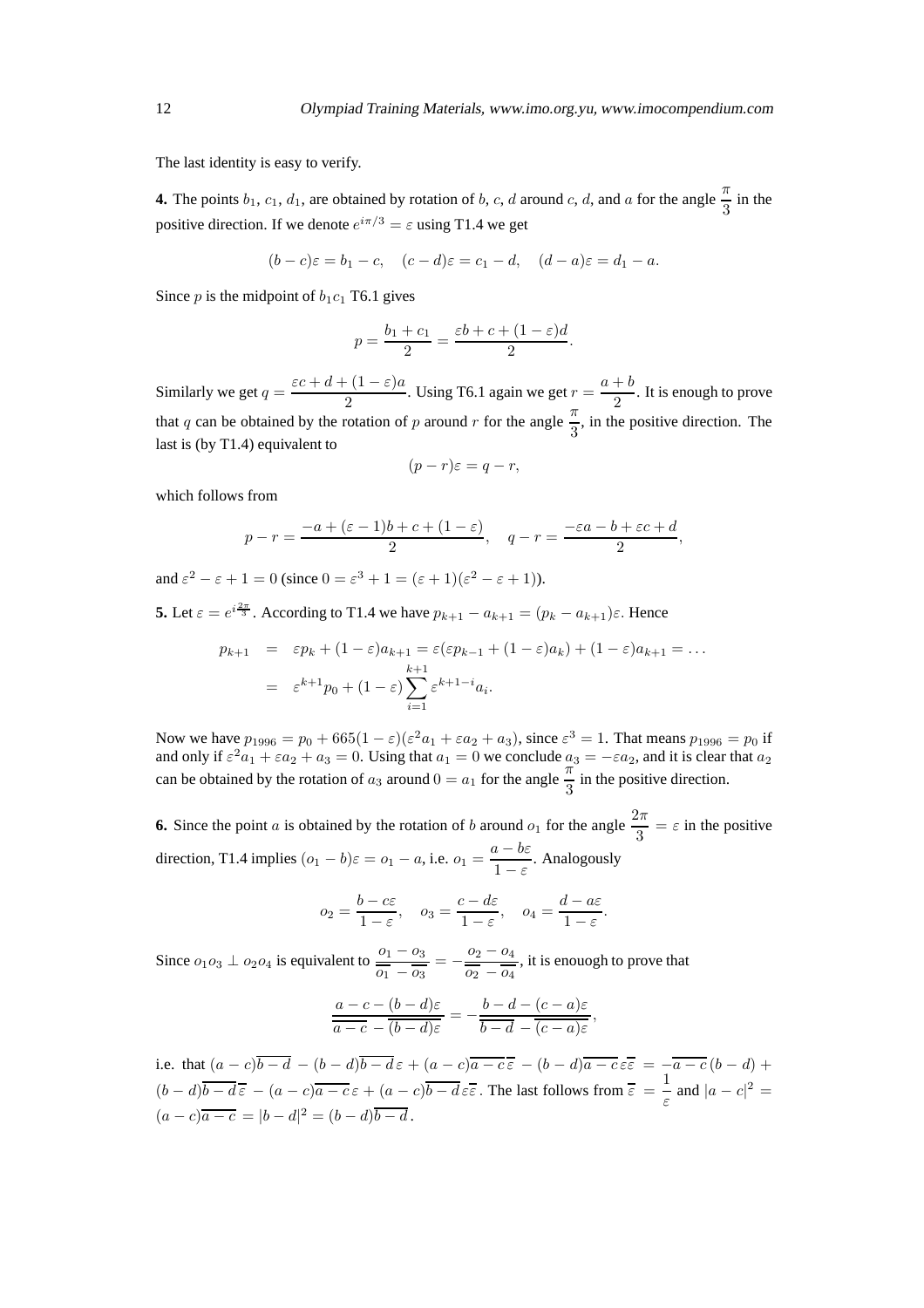**7.** We can assume that  $a_k = \varepsilon^k$  for  $0 \le k \le 12$ , where  $\varepsilon = e^{i\frac{2\pi}{15}}$ . By rotation of the points  $a_1, a_2$ , and  $a_4$  around  $a_0 = 1$  for the angles  $\omega^6$ ,  $\omega^5$ , and  $\omega^3$  (here  $\omega = e^{i\pi/15}$ ), we get the points  $a'_1$ ,  $a'_2$ , and  $a'_4$ , such that takve da su  $a_0, a_7, a'_1, a'_2, a'_4$  kolinearne. Sada je dovoljno dokazati da je

$$
\frac{1}{a'_1 - 1} = \frac{1}{a'_2 - 1} + \frac{1}{a'_4 - 1} + \frac{1}{a_7 - 1}.
$$

From T1.4 we have  $a'_1 - a_0 = (a_1 - a_0)\omega^6$ ,  $a'_2 - a_0 = (a_2 - a_0)\omega^5$  and  $a'_4 - a_0 = (a_4 - a_0)\omega^3$ , as well as  $\varepsilon = \omega^2$  and  $\omega^{30} = 1$ . We get

$$
\frac{1}{\omega^{6}(\omega^{2}-1)} = \frac{1}{\omega^{5}(\omega^{4}-1)} + \frac{1}{\omega^{3}(\omega^{8}-1)} - \frac{\omega^{14}}{\omega^{16}-1}.
$$

Taking the common denominator and cancelling with  $\omega^2 - 1$  we see that it is enough to prove that

$$
\omega^{8} + \omega^{6} + \omega^{4} + \omega^{2} + 1 = \omega(\omega^{12} + \omega^{8} + \omega^{4} + 1) + \omega^{3}(\omega^{8} + 1) - \omega^{20}.
$$

Since  $\omega^{15} = -1 = -\omega^{30}$ , we have that  $\omega^{15-k} = -\omega^{30-k}$ . The required statement follows from  $0 = \omega^{28} + \omega^{26} + \omega^{24} + \omega^{22} + \omega^{20} + \omega^{18} + \omega^{16} + \omega^{14} + \omega^{12} + \omega^{10} + \omega^8 + \omega^6 + \omega^4 + \omega^2 + 1 = \frac{\omega^{30} - 1}{\omega^2 - 1} = 0.$ 

**8.** [Obtained from Uroš Rajković] Take the complex plane in which the center of the polygon is the origin and let  $z = e^{i\frac{\pi}{k}}$ . Now the coordinate of  $A_k$  in the complex plane is  $z^{2k}$ . Let  $p(|p| = 1)$ be the coordinate of  $P$ . Denote the left-hand side of the equality by  $S$ . We need to prove that  $S = \binom{2m}{m}$ m  $\bigg) \cdot n$ . We have that

$$
S = \sum_{k=0}^{n-1} P A_k^{2m} = \sum_{k=0}^{n-1} |z^{2k} - p|^{2m}
$$

Notice that the arguments of the complex numbers  $(z^{2k} - p) \cdot z^{-k}$  (where  $k \in \{0, 1, 2, ..., n\}$ ) are equal to the argument of the complex number  $(1 - p)$ , hence

$$
\frac{(z^{2k}-p) \cdot z^{-k}}{1-p}
$$

is a positive real number. Since  $|z^{-k}| = 1$  we get:

$$
S = \sum_{k=0}^{n-1} |z^{2k} - p|^{2m} = |1 - p|^{2m} \cdot \sum_{k=0}^{n-1} \left(\frac{z^{2k} - p}{1 - p}\right)^{2m} = |1 - p|^{2m} \cdot \frac{\sum_{k=0}^{n-1} (z^{2k} - p)^{2m}}{(1 - p)^{2m}}.
$$

Since  $S$  is a positive real number we have:

$$
S = \left| \sum_{k=0}^{n-1} (z^{2k} - p)^{2m} \right|.
$$

Now from the binomial formula we have:

$$
S = \left| \sum_{k=0}^{n-1} \left[ \sum_{i=0}^{2m} {2m \choose i} \cdot z^{2ki} \cdot (-p)^{2m-i} \right] \cdot z^{-2mk} \right|.
$$

After some algebra we get:

$$
S = \left| \sum_{k=0}^{n-1} \sum_{i=0}^{2m} {2m \choose i} \cdot z^{2k(i-m)} \cdot (-p)^{2m-i} \right|,
$$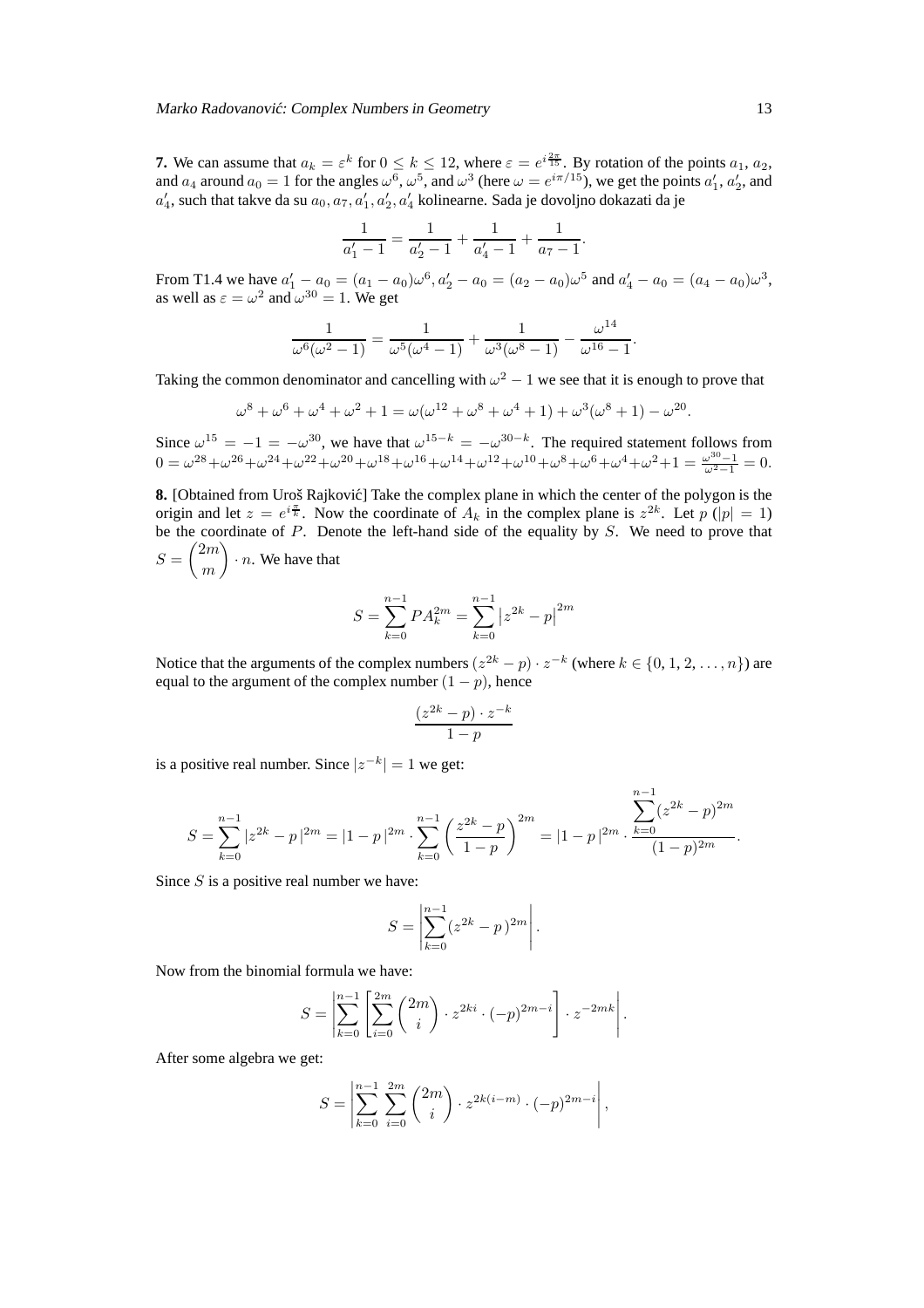or, equivalently

$$
S = \left| \sum_{i=0}^{2m} {2m \choose i} \cdot (-p)^{2m-i} \cdot \sum_{k=0}^{n-1} z^{2k(i-m)} \right|.
$$

Since for  $i \neq m$  we have:

$$
\sum_{k=0}^{n-1} z^{2k(i-m)} = \frac{z^{2n(i-m)} - 1}{z^{2(i-m)} - 1},
$$

for  $z^{2n(i-m)} - 1 = 0$  and  $z^{2(i-m)} - 1 \neq 0$ , we have

$$
\sum_{k=0}^{n-1} z^{2k(i-m)} = 0.
$$

For  $i = m$  we have:

$$
\sum_{k=0}^{n-1} z^{2k(i-m)} = \sum_{k=0}^{n-1} 1 = n.
$$

From this we conclude:

$$
S = \left| \binom{2m}{m} \cdot (-p)^m \cdot n \right| = \binom{2m}{m} \cdot n \cdot |(-p)^m| \, .
$$

Using  $|p| = 1$  we get

$$
S = \binom{2m}{m} \cdot n
$$

and that is what we wanted to prove.

**9.** Choose the circumcircle of the triangle abc to be the unit circle. Then  $o = 0$  and  $\overline{a} = \frac{1}{c}$  $\frac{1}{a}$ . The first of the given relations can be written as

$$
1 = \frac{|a-m||b-n|}{|a-n||b-m|} \Rightarrow 1 = \frac{|a-m|^2|b-n|^2}{|a-n|^2|b-m|^2} = \frac{(a-m)(\overline{a}-\overline{m})(a-n)(\overline{a}-\overline{n})}{(a-n)(\overline{a}-\overline{n})(b-m)(\overline{b}-\overline{m})}
$$

After some simple algebra we get  $(a-m)(\overline{a}-\overline{m})(b-n)(\overline{b}-\overline{n}) = (1-\frac{m}{a})$  $\frac{m}{a}$  –  $a\overline{m}$  +  $m\overline{m}$ )(1 –  $\frac{n}{b}$  $\overline{b}$  –  $b\overline{n} + n\overline{n}$ ) = 1 -  $\frac{m}{a}$  $\frac{m}{a} - a\overline{m} + m\overline{m} - \frac{n}{b}$  $\frac{m}{b} + \frac{mn}{ab} + \frac{a\overline{m}n}{b}$  $\overline{b}$  –  $m\overline{m}n$  $\frac{\overline{m} \, n}{b} - b\overline{n} + \frac{b m \overline{n}}{a}$  $\frac{\partial}{\partial a} + ab\overline{m} \overline{n} - bm\overline{m} \overline{n} +$  $n\overline{n} - \frac{mn\overline{n}}{a}$  $\frac{a}{a}$  –  $a\overline{m}$   $n\overline{n}$  +  $m\overline{m}$   $n\overline{n}$ . The value of the expression  $(a - n)(\overline{a} - \overline{n})(b - m)(b - \overline{m})$ we can get from the prevoius one replacing every  $a$  with  $b$  and vice versa. The initial equality now becomes:

$$
1 - \frac{m}{a} - a\overline{m} + m\overline{m} - \frac{n}{b} + \frac{mn}{ab} + \frac{a\overline{m}n}{b} - \frac{m\overline{m}n}{b} - b\overline{n} +
$$
  

$$
\frac{bm\overline{n}}{a} + ab\overline{m}\overline{n} - bm\overline{m}\overline{n} + n\overline{n} - \frac{mn\overline{n}}{a} - a\overline{m}n\overline{n} + m\overline{m}n\overline{n}
$$
  

$$
= 1 - \frac{m}{b} - b\overline{m} + m\overline{m} - \frac{n}{a} + \frac{mn}{ab} + \frac{b\overline{m}n}{a} - \frac{m\overline{m}n}{a} - a\overline{n} + \frac{am\overline{n}}{b} +
$$
  

$$
ab\overline{m}\overline{n} - am\overline{m}\overline{n} + n\overline{n} - \frac{mn\overline{n}}{b} - b\overline{m}n\overline{n} + m\overline{m}n\overline{n}.
$$

Subtracting and taking  $a - b$  out gives

$$
\frac{m}{ab} - \overline{m} - \frac{n}{ab} + \frac{(a+b)\overline{m}n}{ab} - \frac{m\overline{m}n}{ab} + \overline{n} - \frac{(a+b)m\overline{n}}{ab} + m\overline{m}\overline{n} + \frac{mn\overline{n}}{ab} - \overline{m}n\overline{n} = 0.
$$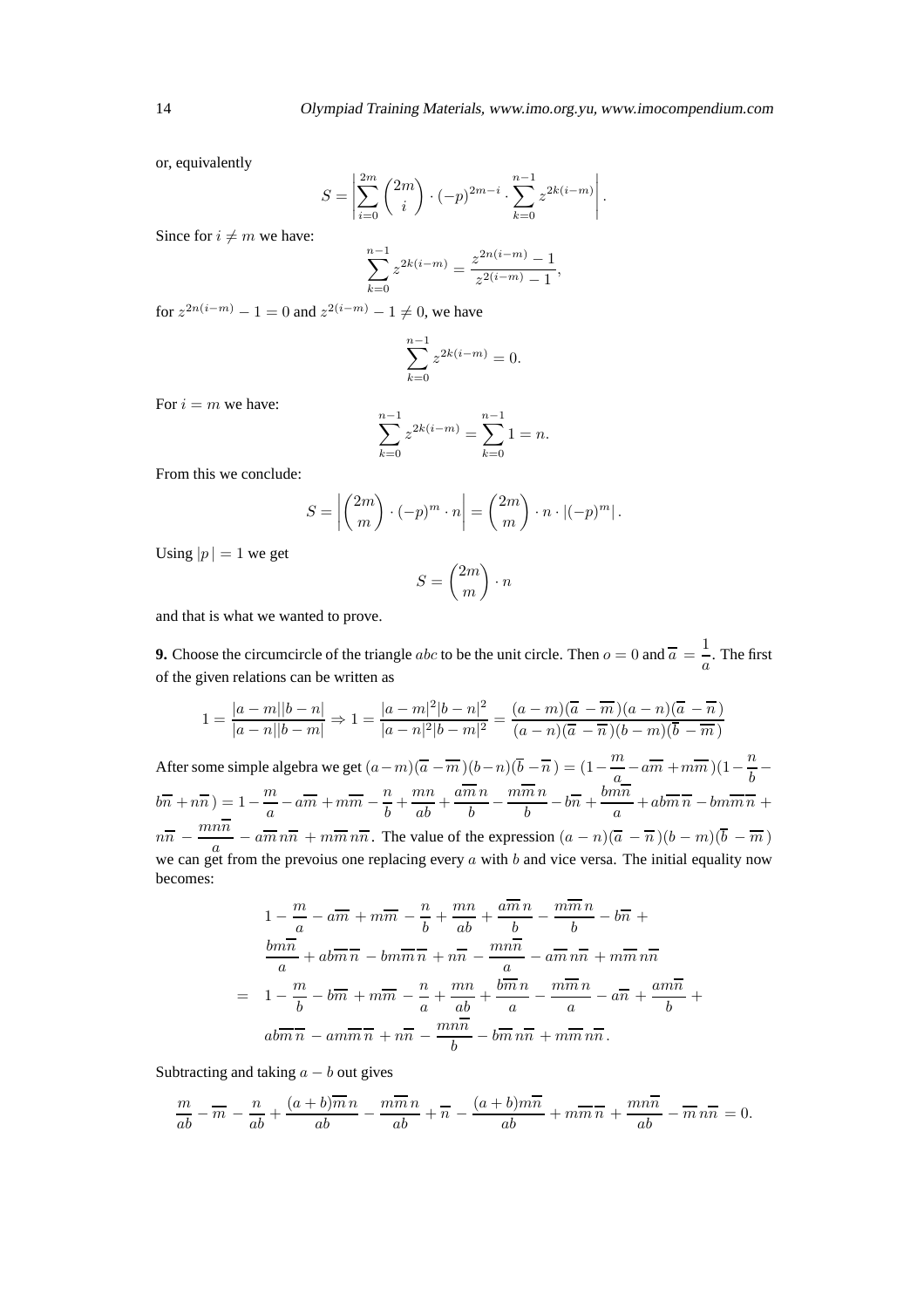Since  $AM/CM = AN/CM$  holds as well we can get the expression analogous to the above when every b is exchanged with c. Subtracting this expression from the previous and taking  $b - c$  out we get

$$
-\frac{m}{abc} + \frac{n}{abc} - \frac{\overline{m}n}{bc} + \frac{m\overline{m}n}{abc} + \frac{m\overline{n}}{bc} - \frac{mn\overline{n}}{abc} = 0.
$$

Writing the same expression with  $ac$  instead of bc (this can be obtained from the initial conditions because of the symmetry), subtracting, and simplifying yields  $m\overline{n} - n\overline{m} = 0$ . Now we have  $m - o$  $\frac{m - o}{\overline{m} - \overline{o}} = \frac{n - o}{\overline{n} - \overline{o}}$  $\frac{n}{\overline{n} - \overline{o}}$ , and by T1.2 the points m, n, o are colinear.

**10.** [Obtained from Uroš Rajković] First we will prove that for the points p, a, and b of the unit circle the distance from  $p$  to the line  $ab$  is equal to:

$$
\frac{1}{2}|(a-p)(b-p)|.
$$

Denote by q the foot of perpendicular from  $p$  to  $ab$  and use T2.4 to get:

$$
q = \frac{1}{2} \left( p + a + b - \frac{ab}{p} \right).
$$

Now the required distance is equal to:

$$
|q-p| = \frac{1}{2} \left| -p + a + b - \frac{ab}{p} \right|.
$$

Since  $|p| = 1$  we can multiply the expression on the right by  $-p$  which gives us:

$$
\left|\frac{1}{2}(p^2 - (a+b)p + ab)\right|.
$$

Now it is easy to see that the required distance is indeed equal to:

$$
\frac{1}{2}|(a-p)(b-p)|.
$$

If we denote  $z = e^{i\frac{2\pi}{2n}}$ , the coordinate of  $A_k$  is  $z^{2k}$ . Now we have:

$$
2 \cdot h_k = |(z^{2k} - p)(z^{2k-2} - p)|.
$$

The vector  $(z^{2k} - p) \cdot z^{-k}$  is colinear with  $1 - p$ , nece

$$
\frac{(z^{2k}-p) \cdot z^{-k}}{1-p}
$$

is a positive real number. Hence for  $k \in \{1, 2, \dots, n-1\}$  it holds:

$$
h_k = \frac{(z^{2k} - p) \cdot (z^{2k-2} - p) \cdot z^{-(2k-1)}}{2 \cdot (1-p)^2} \cdot |1-p|^2,
$$

since  $|z| = 1$ . We also have:

$$
h_n = \frac{(1-p) \cdot (z^{2n-2} - p) \cdot z^{-(n-1)}}{2 \cdot (1-p)^2} \cdot |1-p|^2.
$$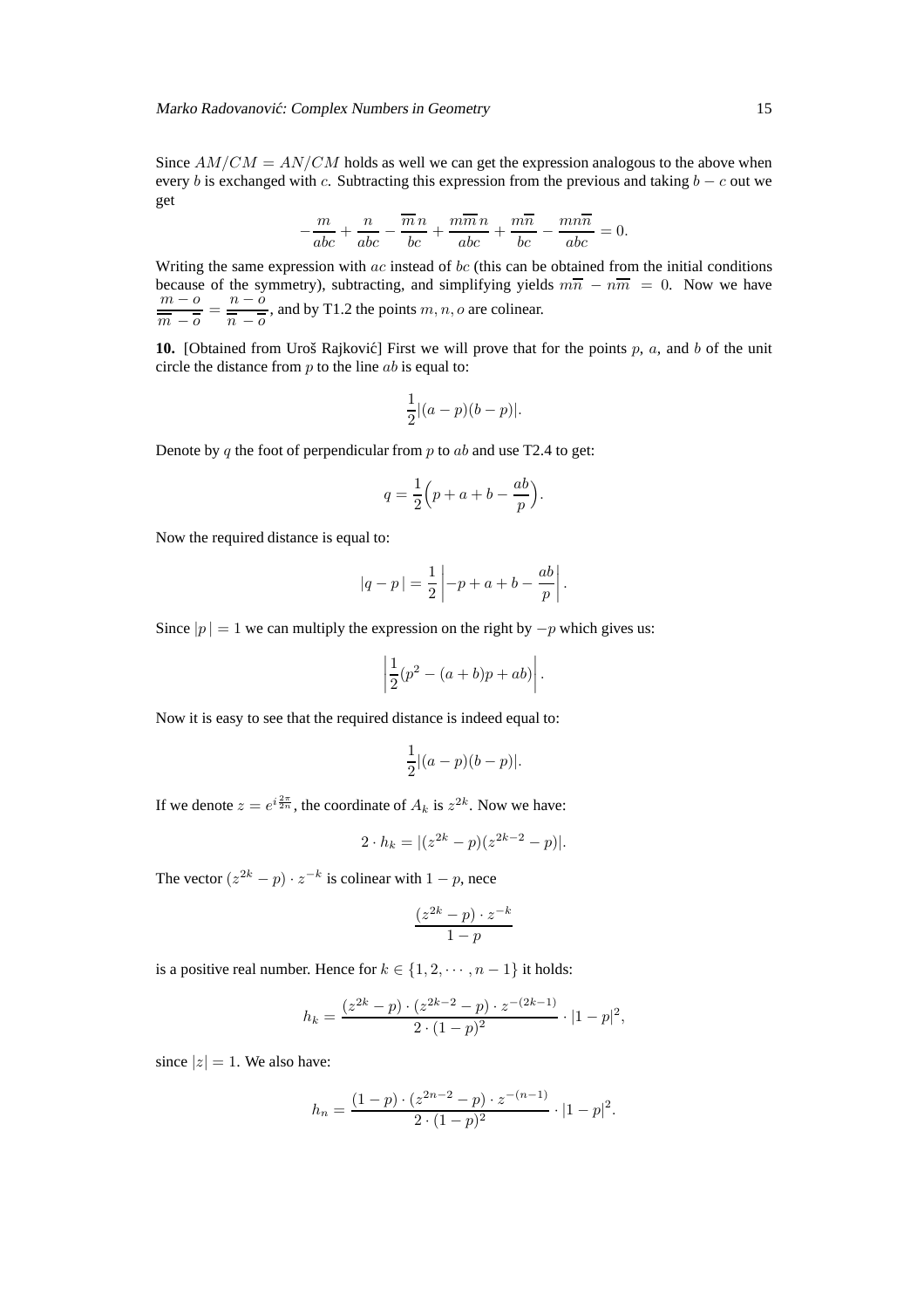We need to prove that:

$$
\sum_{k=1}^{n-1} \frac{1}{\frac{(z^{2k}-p)\cdot(z^{2k-2}-p)\cdot z^{-(2k-1)}}{2\cdot(1-p)^2}\cdot|1-p|^2} = \frac{1}{\frac{(1-p)\cdot(z^{2n-2}-p)\cdot z^{-(n-1)}}{2\cdot(1-p)^2}\cdot|1-p|^2}.
$$

After cancelling and multiplying by  $z$  we get:

$$
\sum_{k=1}^{n-1} \frac{z^{2k}}{(z^{2k}-p)\cdot(z^{2k-2}-p)} = \frac{-1}{(1-p)\cdot(z^{2n-2}-p)},
$$

since  $z^n = -1$ . Denote by S the left-hand side of the equality. We have:

$$
S - \frac{1}{z^2}S = \sum_{k=1}^{n-1} \frac{(z^{2k} - p) - (z^{2k-2} - p)}{(z^{2k} - p) \cdot (z^{2k-2} - p)}.
$$

This implies:

$$
(1 - \frac{1}{z^2})S = \sum_{k=1}^{n-1} \left( \frac{1}{z^{2k-2} - p} - \frac{1}{z^{2k} - p} \right).
$$

After simplifying we get:

$$
(1 - \frac{1}{z^2})S = \frac{1}{1 - p} - \frac{1}{z^{2n - 2} - p} = \frac{(z^{2n - 2} - p) - (1 - p)}{(1 - p) \cdot (z^{2n - 2} - p)}.
$$

Since  $z^{2n-2} = \frac{1}{z}$  $\frac{1}{z^2}$  (from  $z^n = 1$ ) we get:

$$
S = \frac{-1}{(1-p) \cdot (z^{2n-2} - p)},
$$

q.e.d.

**11.** Assume that the unit circle is the circumcircle of the quadrilateral abcd. Since ac is its diameter we have  $c = -a$ . Furthermore by T2.5 we have that

$$
m = \frac{ab(c+d) - cd(a+b)}{ab - cd} = \frac{2bd + ad - ab}{d+b}.
$$
  
According to T2.3 we have that  $n = \frac{2bd}{b+d}$ , hence  $m - n = \frac{a(d-b)}{b+d}$  and  $\overline{m} - \overline{n} = \frac{b-d}{a(b+d)}$ .  
Now we have 
$$
\frac{m-n}{\overline{m} - \overline{n}} = -\frac{a-c}{\overline{a} - \overline{c}} = a^2,
$$

hence according to T1.3  $mn \perp ac$ , q.e.d.

**12.** Assume that the unit circle is the circumcircle of the triangle *abc*. Using T6.3 we have  $h =$  $a + b + c$ , and using T2.4 we have  $e = \frac{1}{2}$ 2  $\left(a+b+c-\frac{ac}{b}\right)$ b ). Since  $paqb$  is a parallelogram the midpoints of pq and ab coincide, and according to T6.1  $q = a+b-p$  and analogously  $r = a+c-p$ . Since the points  $x, a, q$  are colinear, we have (using T1.2)

$$
\frac{x-a}{\overline{x}-\overline{a}}=\frac{a-q}{\overline{a}-\overline{q}}=\frac{p-b}{\overline{p}-\overline{b}}=-pb,
$$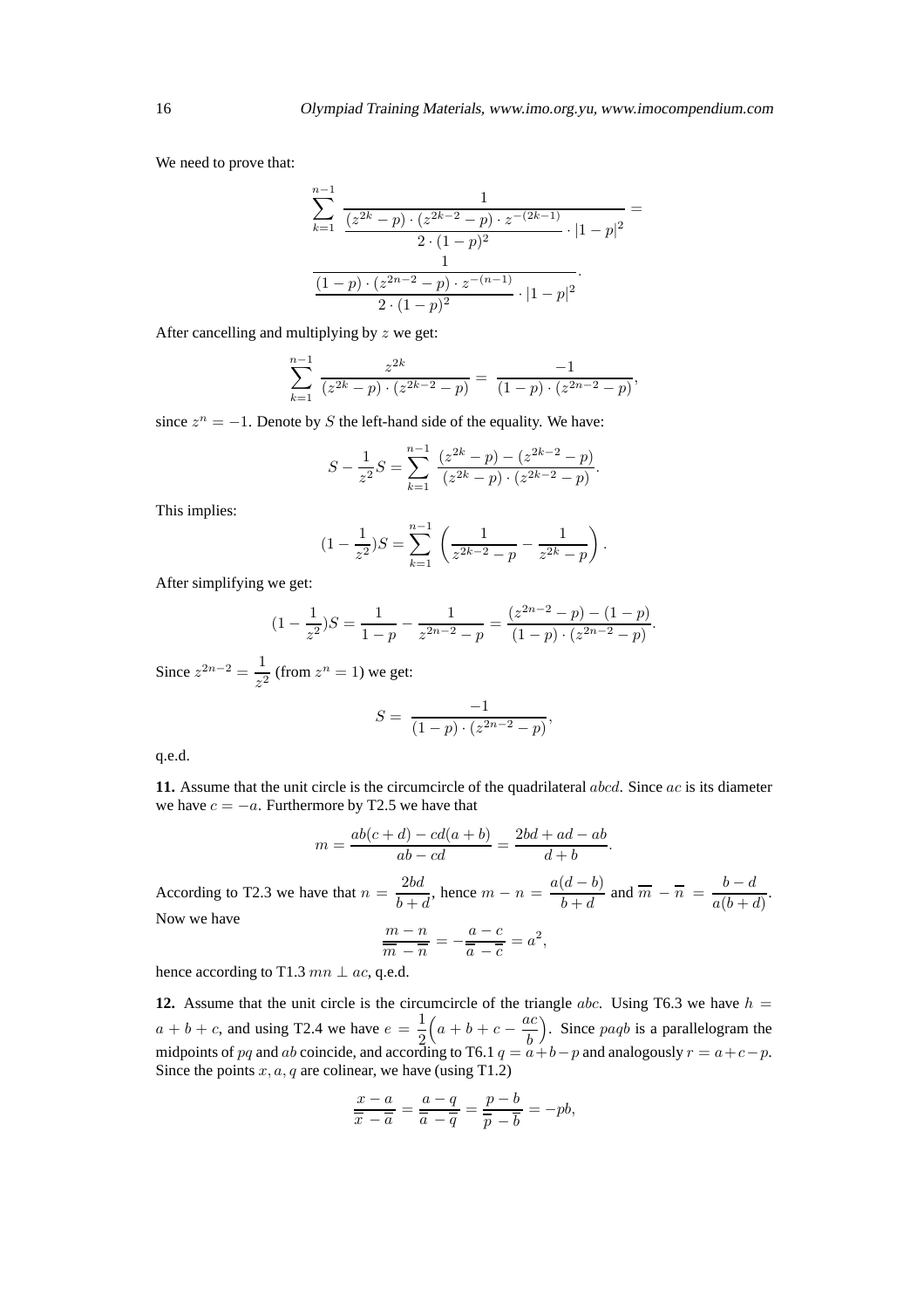or, equivalently  $\overline{x} = \frac{pb + a^2 - ax}{abp}$ . Since the points h, r, x are colinear as well, using the same theorem we get

$$
\frac{x-h}{\overline{x}-\overline{h}} = \frac{h-r}{\overline{h}-\overline{r}} = \frac{b+p}{\overline{b}+\overline{p}} = bp,
$$

i.e.

$$
\overline{x} = \frac{x - a - b - c + p + \frac{bp}{a} + \frac{bp}{c}}{bp}.
$$

Equating the expressions obtained for  $\overline{x}$  we get

$$
x = \frac{1}{2} \left( 2a + b + c - p - \frac{bp}{c} \right).
$$

By T1.1 it is sufficient to prove that

$$
\frac{e-x}{\overline{e}-\overline{x}} = \frac{a-p}{\overline{a}-\overline{p}} = -ap.
$$

The last follows from

$$
e - x = \frac{1}{2} \left( p + \frac{bp}{c} - a - \frac{ac}{b} \right) = \frac{bcp + b^2p - abc - ac^2}{2bc} = \frac{(b+c)(bp - ac)}{2bc},
$$

by conjugation.

**13.** We will assume that the circumcircle of the quadrilateral abcd is the unit circle. Using T2.4 and T6.1 we get

$$
p = a + b - \frac{ab}{c}
$$
,  $q = a + d + \frac{ad}{c}$  (1).

Let H be the orthocenter of the triangle ABD. By T6.3 we have  $h = a + b + d$ , hence according to T1.2 it is enough to prove that

$$
\frac{p-h}{\overline{p}-\overline{h}} = \frac{q-h}{\overline{q}-\overline{h}}.\quad (2)
$$

Chaning for  $p$  from (1) we get

$$
\frac{p-h}{\overline{p}-\overline{h}}=\frac{a+b-\frac{ab}{c}-a-b-d}{\frac{1}{a}+\frac{1}{b}-\frac{c}{ab}-\frac{1}{a}-\frac{1}{b}-\frac{1}{d}}=\frac{abd}{c},
$$

and since this expression is symmetric with respect to b and  $d$ , (2) is clearly satisfied.

**14.** Assume that the unit circle is the circumcircle of the triangle  $abc$  and assume that  $a', b', c'$  are feet of perpendiculars from  $a, b, c$  respectively. From T2.4 we have

$$
a' = \frac{1}{2}(a+b+c-\frac{bc}{a}),
$$
  $b' = \frac{1}{2}(a+b+c-\frac{ca}{b}),$   $c' = \frac{1}{2}(a+b+c-\frac{ab}{c}).$ 

Since  $a', b', c'$  are midpoints of  $ad, be, cf$  respectively according to T6.1 we have

$$
d=b+c-\frac{bc}{a},\quad e=a+c-\frac{ac}{b},\quad f=a+b-\frac{ab}{c}.
$$

By T1.2 the colinearity of the points  $d, e, f$  is equivalent to

$$
\frac{d-e}{\overline{d}-\overline{e}} = \frac{f-e}{\overline{f}-\overline{e}}
$$

.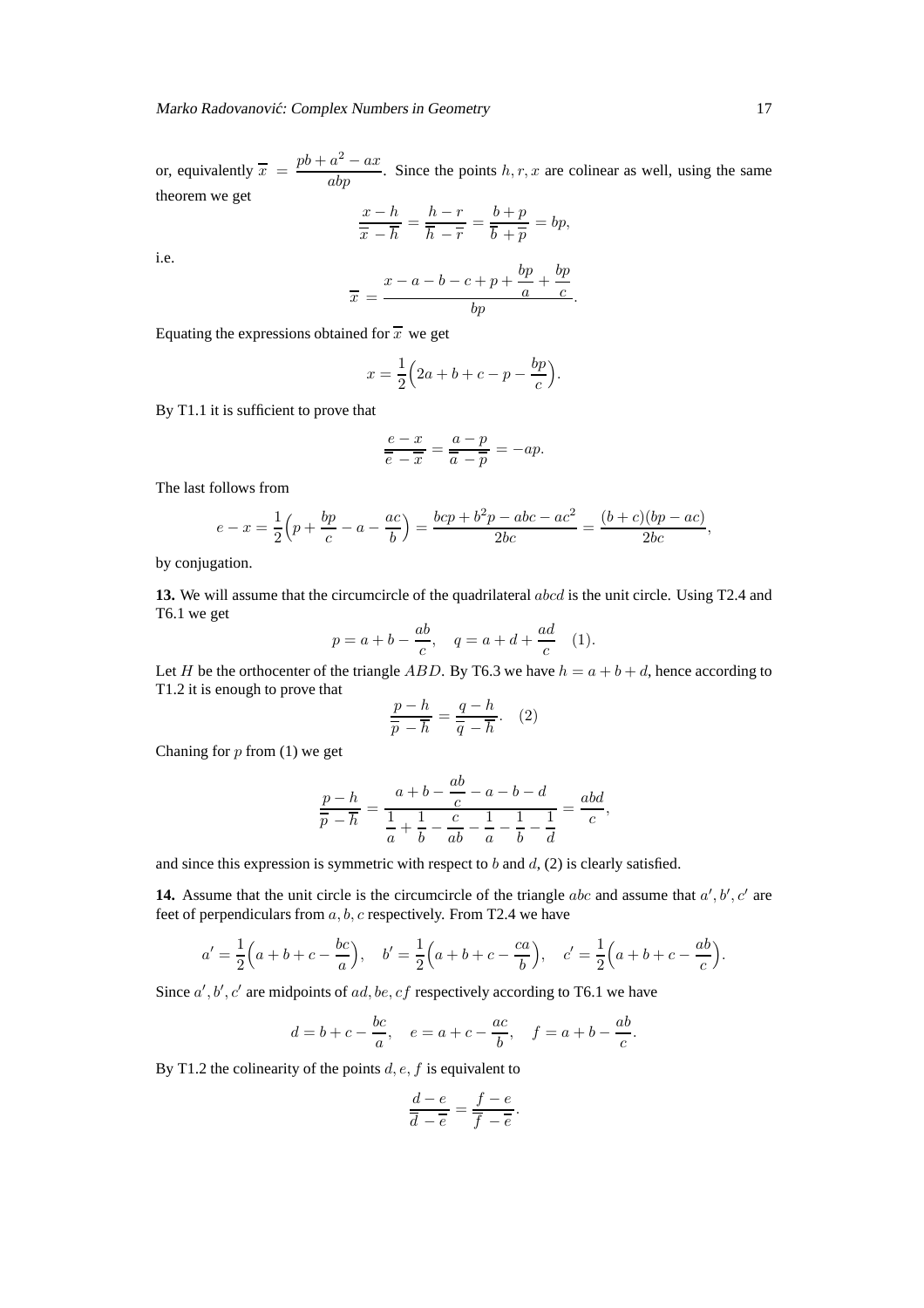Since  $d - e = b - a + \frac{ac}{b}$  $\overline{b}$  – bc Since  $d - e = b - a + \frac{ac}{b} - \frac{bc}{a} = (b - a) \frac{ab - c(a + b)}{ab}$  and similarly  $f - e = (b - c) \frac{bc - a(b + c)}{bc}$ , by conjugation and some algebra we get

$$
0 = (a2b + a2c - abc)(c - a - b) - (c2a + c2b - abc)(a - b - c)
$$
  
= (c - a)(abc - a<sup>2</sup>b - ab<sup>2</sup> - a<sup>2</sup>c - ac<sup>2</sup> - b<sup>2</sup>c - bc<sup>2</sup>). (1)

Now we want to get the necessary and sufficient condition for  $|h| = 2$  (the radius of the circle is 1). After the squaring we get

$$
4 = |h|^2 = h\overline{h} = (a+b+c)\left(\frac{1}{a} + \frac{1}{b} + \frac{1}{c}\right)
$$
  
= 
$$
\frac{a^2b + ab^2 + a^2c + ac^2 + b^2c + bc^2 + 3abc}{abc}.
$$
 (2)

Now (1) is equivalent to (2), which finishes the proof.

**15.** Assume that the unit circle is the circumcircle of the triangle abc. Let  $a', b', c'$  be the midpoints of bc, ca, ab. Since  $aa_1 \perp a_0$  and since  $a_1, b', c'$  are colinear, using T1.3 and T1.2, we get

$$
\frac{a-a_1}{\overline{a}-\overline{a_1}} = -\frac{a-o}{\overline{a}-\overline{o}} = -a^2, \quad \frac{b'-c'}{\overline{b'}-\overline{c'}} = \frac{b'-a_1}{\overline{b'}-\overline{a_1}}.
$$

From the first equality we have  $\overline{a_1} = \frac{2a-a_1}{a^2}$ , and since from T6.1  $b' = \frac{a+c}{2}$  and  $c' = \frac{a+b}{2}$ 2 2 we also have  $\overline{a_1} = \frac{ab + bc + ca - aa_1}{2abc}$ . By equating of the above expressions gives us  $a_1 =$  $a^2(a + b + c) - 3abc$  $\frac{(a+b+c)-3abc}{a^2-2bc}$ . Similarly  $b_1 = \frac{b^2(a+b+c)-3abc}{2(b^2-ac)}$  $\frac{(b+b+c)-3abc}{2(b^2-ac)}$  and  $c_1 = \frac{c^2(a+b+c)-3abc}{2(c^2-2ab)}$  $\frac{16+Cf}{2(c^2-2ab)}$ . Now we have

$$
a_1 - b_1 = \frac{a^2(a+b+c) - 3abc}{2(a^2 - bc)} - \frac{b^2(a+b+c) - 3abc}{2(b^2 - ac)} = -\frac{c(a-b)^3(a+b+c)}{2(a^2 - bc)(b^2 - ac)},
$$

and it is easy to verify the condition for  $a_1b_1 \perp ho$ , which is according to T1.3:

$$
\frac{a_1 - b_1}{\overline{a_1} - \overline{b_1}} = -\frac{h - o}{\overline{h} - \overline{o}} = -\frac{(a + b + c)abc}{ab + bc + ca}.
$$

Similarly  $a_1c_1 \perp ho$ , implying that the points  $a_1, a_2$ , and  $a_3$  are colinear.

**16.** Assume that the unit circle is the circumcircle of the triangle abc. By T2.4 we have that  $b_1 =$ 1 2  $\left(a+b+c-\frac{ac}{b}\right)$ b ) and  $c_1 = \frac{1}{2}$ 2  $\left(a+b+c-\frac{ab}{c}\right)$ c ), according to T6.1  $m = \frac{b+c}{2}$  $\frac{1}{2}$ , and according to T6.3  $h = a + b + c$ . Now we will determine the point d. Since d belongs to the chord bc according to T2.2  $\overline{d} = \frac{b+c-d}{bc}$ . Furthermore, since the points  $b_1$ ,  $c_1$ , and d are colinear, according to T1.2 we have  $\overline{h}$ 

$$
\frac{d-b_1}{\overline{d} - \overline{b_1}} = \frac{b_1 - c_1}{\overline{b_1} - \overline{c_1}} = \frac{a\left(\frac{b}{c} - \frac{c}{b}\right)}{\frac{1}{a}\left(\frac{c}{b} - \frac{b}{c}\right)} = -a^2.
$$

Now we have that  $\overline{d} = \frac{a^2 \overline{b_1} + b_1 - d}{a}$  $\frac{a^2}{a^2}$ , hence

$$
d = \frac{a^2b + a^2c + ab^2 + ac^2 - b^2c - bc^2 - 2abc}{2(a^2 - bc)}.
$$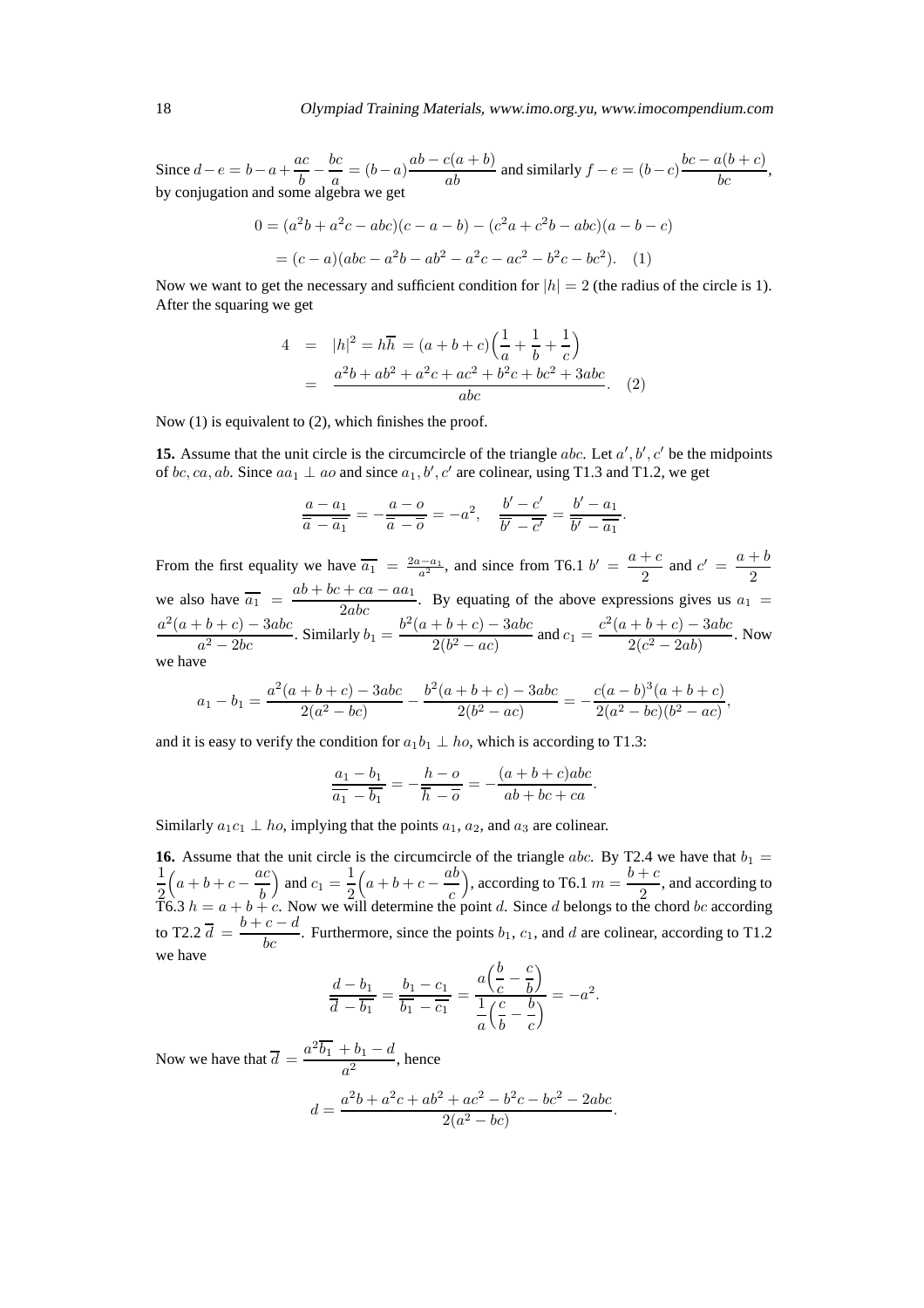In order to prove that  $dh \perp am$  (see T1.3) it is enough to prove that  $\frac{d-h}{\overline{d}-\overline{h}} = -\frac{m-a}{\overline{m}-\overline{a}}$  $\frac{\overline{m}}{\overline{m}-\overline{a}}$ . This however follows from

$$
d - h = \frac{b^2c + bc^2 + ab^2 + ac^2 - a^2b - a^2c - 2a^3}{2(a^2 - bc)}
$$
  
= 
$$
\frac{(b + c - 2a)(ab + bc + ca + a^2)}{2(a^2 - bc)}
$$

and  $m - a = \frac{b + c - 2a}{2}$  $\frac{2}{2}$  by conjugation.

**17.** Assume that the unit circle is the circumcircle of the triangle abc. By T2.4 we have that  $f =$ 1 2  $\left(a+b+c-\frac{ab}{c}\right)$ c ). Since  $a, c, p$  are colinear and  $ac$  is a chord of the unit circle, according to T2.2 we have  $\overline{p} = \frac{a + c - p}{ }$  $\frac{c}{ac}$ . Since  $fo \perp pf$  using T1.3 we coclude

$$
\frac{f - o}{\overline{f} - \overline{o}} = -\frac{p - f}{\overline{p} - \overline{f}}.
$$

From the last two relations we have

$$
p = f \frac{2ac\overline{f} - (a+c)}{ac\overline{f} - f} = \frac{(a+b+c - \frac{ab}{c})c^2}{b^2 + c^2}.
$$

Let  $\angle phf = \varphi$ , then

$$
\frac{f-h}{\overline{f}-\overline{h}} = e^{i2\varphi} \frac{p-h}{\overline{p}-\overline{h}}
$$

.

Since  $p - h = -b \frac{ab + bc + ca + c^2}{b^2 + c^2}$  $\frac{bc + bc + b}{b^2 + c^2}$ , and by conjugation

$$
\overline{p} - \overline{h} = -\frac{c(ab + bc + ca + b^2)}{ab(b^2 + c^2)},
$$

 $f - h = \frac{ab + bc + ca + c^2}{2c}$  $\frac{1}{2c} + ca + c^2}{2c}$ ,  $\overline{f} - \overline{h} = \frac{ab + bc + ca + c^2}{2abc}$ , we see that  $e^{i2\varphi} = \frac{c}{b}$  $\frac{6}{b}$ . On the other hand we have  $\frac{c - a}{\cdot}$  $\frac{c-a}{\overline{c-a}} = e^{i2\alpha} \frac{b-a}{\overline{b-a}}$  $b - \overline{a}$ , and using T1.2  $e^{i2\alpha} = \frac{c}{l}$  $\frac{\partial}{\partial b}$ . We have proved that  $\alpha = \pi + \varphi$  or  $\alpha = \varphi$ , and since the first is impossible, the proof is complete.

**18.** First we will prove the following useful lemma.

**Lemma 1.** If  $a$ ,  $b$ ,  $c$ ,  $a'$ ,  $b'$ ,  $c'$  are the points of the unit circle, then the lines  $aa'$ ,  $bb'$ ,  $cc'$  concurrent *or colinear if and only if*

$$
(a - b')(b - c')(c - a') = (a - c')(b - a')(c - b').
$$

**Proof.** Let x be the intersection of  $aa'$  and  $bb'$ , and let y be the intersection of the lines  $aa'$  and  $cc'$ . Using T2.5 we have

$$
x = \frac{aa'(b+b') - bb'(a+a')}{aa' - bb'}, \quad y = \frac{aa'(c+c') - cc'(a+a')}{aa' - cc'}.
$$

Here we assumed that these points exist (i.e. that none of  $aa' \parallel bb'$  and  $aa' \parallel cc'$  holds). It is obvious that the lines  $aa', bb', cc'$  are concurrent if and only if  $x = y$ , i.e. if and only if

$$
(aa'(b+b') - bb'(a+a'))(aa'-cc') = (aa'(c+c') - cc'(a+a'))(aa'-bb').
$$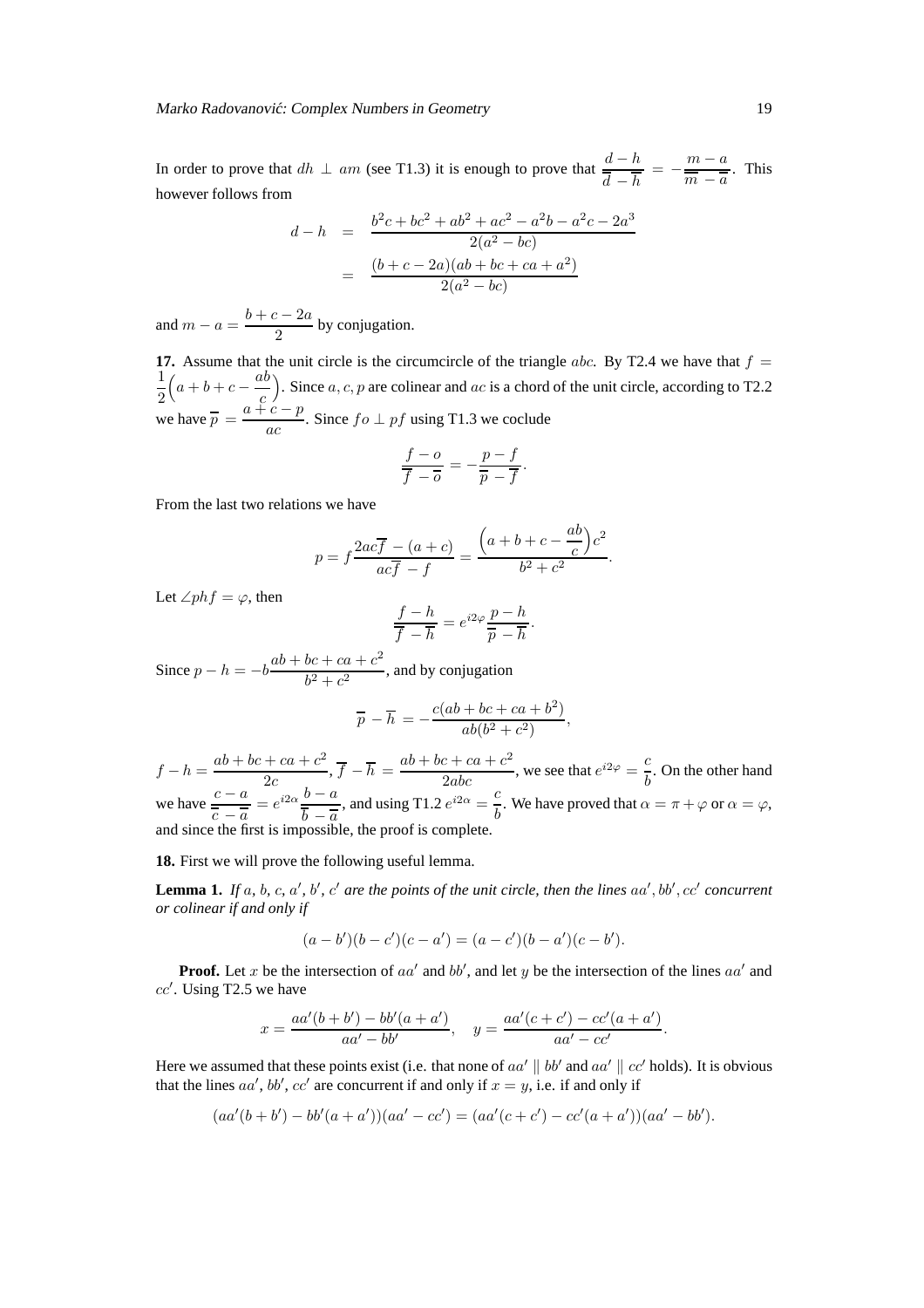After simplifying we get  $aa'b + aa'b' - abb' - a'b'b - bcc' - b'cc' = aa'c + aa'c' - bc'c - bb'c'$  $acc' - a'cc'$ , and since this is equivalent to  $(a - b')(b - c')(c - a') = (a - c')(b - a')(c - b')$ , the lemma is proven.  $\square$ 

Now assume that the circumcircle of the hexagon is the unit circle. Using T1.1 we get

$$
\frac{a_2 - a_4}{\overline{a_2} - \overline{a_4}} = \frac{a_0 - a'_0}{\overline{a_0} - \overline{a'_0}}, \quad \frac{a_4 - a_0}{\overline{a_4} - \overline{a_0}} = \frac{a_2 - a'_2}{\overline{a_2} - \overline{a'_2}}, \quad \frac{a_2 - a_0}{\overline{a_2} - \overline{a_0}} = \frac{a_4 - a'_4}{\overline{a_4} - \overline{a'_4}},
$$

hence  $a'_0 = \frac{a_2 a_4}{a_2 a_4}$  $\frac{a_2 a_4}{a_0}, a'_2 = \frac{a_0 a_4}{a_2}$  $\frac{0^{a_4}}{a_2}$  i  $a'_4 = \frac{a_0 a_2}{a_4}$  $\frac{6a}{a_4}$ . Similarly, using T2.5 we get

$$
a'_3 = \frac{a'_0 a_3 (a_2 + a_3) - a_2 a_3 (a'_0 + a_3)}{a'_0 a_3 - a_2 a_4} = \frac{a_4 (a_3 - a_2) + a_3 (a_2 - a_0)}{a_3 - a_0}.
$$

Analogously,

$$
a'_5 = \frac{a_0(a_5 - a_4) + a_5(a_4 - a_2)}{a_5 - a_2}, \quad a'_1 = \frac{a_2(a_1 - a_0) + a_1(a_0 - a_4)}{a_1 - a_4}.
$$

Assume that the points  $a''_3, a''_1, a''_5$  are the other intersection points of the unit circle with the lines  $a_0a'_3$ ,  $a_4a'_1$ ,  $a_2a'_5$  respectively. According to T1.2

$$
\frac{a'_3 - a_0}{\overline{a'_3} - \overline{a_0}} = \frac{a''_3 - a_0}{\overline{a''_3} - \overline{a_0}} = -a''_3 a_0,
$$

and since  $a_0 - a'_3 = \frac{a_3(2a_0 - a_2 - a_4) + a_2a_4 - a_0^2}{a_3 - a_0}$  $\frac{a_4 - a_0}{a_3 - a_0}$ , we have

$$
a_3'' - a_4 = \frac{(a_0 - a_2)^2(a_3 - a_4)}{a_0 a_2 (a_3 - a_0)(\overline{a_0} - \overline{a_3'})}, \quad a_3'' - a_2 = \frac{(a_0 - a_4)^2(a_3 - a_2)}{a_0 a_4 (a_3 - a_0)(\overline{a_0} - \overline{a_3'})}.
$$

Analogously we get

$$
a_1'' - a_0 = a_3'' - a_4 = \frac{(a_2 - a_4)^2(a_1 - a_0)}{a_2 a_4 (a_1 - a_4)(\overline{a_4} - \overline{a_1'})},
$$
  
\n
$$
a_1'' - a_2 = a_3'' - a_4 = \frac{(a_4 - a_0)^2(a_1 - a_2)}{a_0 a_4 (a_1 - a_4)(\overline{a_4} - \overline{a_1'})},
$$
  
\n
$$
a_5'' - a_0 = a_3'' - a_4 = \frac{(a_2 - a_4)^2(a_5 - a_0)}{a_2 a_4 (a_5 - a_0)(\overline{a_2} - \overline{a_5'})},
$$
  
\n
$$
a_5'' - a_4 = a_3'' - a_4 = \frac{(a_0 - a_2)^2(a_5 - a_4)}{a_0 a_2 (a_5 - a_4)(\overline{a_2} - \overline{a_5'})}.
$$

Using the lemma and the concurrence of the lines  $a_0a_3, a_1a_4$ , and  $a_2a_5$  (i.e.  $(a_0-a_1)(a_2-a_3)(a_4-a_5)$  $a_5$  =  $(a_0 - a_5)(a_2 - a_1)(a_4 - a_3)$  we get the concurrence of the lines  $a_0 a_3''$ ,  $a_4 a_1''$ , and  $a_2 a_5''$ , i.e.  $(a_0 - a_1'')(a_2 - a_3'')(a_4 - a_5'') = (a_0 - a_5'')(a_2 - a_1'')(a_4 - a_3'')$ , since they, obviously, intersect.

**19.** [Obtained from Uroš Rajković] Assume that the unit circle is the circumcircle of the triangle abc. If  $A_1$ ,  $B_1$ , and  $C_1$  denote the feet of the perpendiculars, we have from T2.4:

$$
a_1 = \frac{1}{2} \left( b + c + m - \frac{bc}{m} \right),
$$
  
\n
$$
b_1 = \frac{1}{2} \left( a + c + m - \frac{ac}{m} \right),
$$
 and  
\n
$$
c_1 = \frac{1}{2} \left( a + b + m - \frac{ab}{m} \right).
$$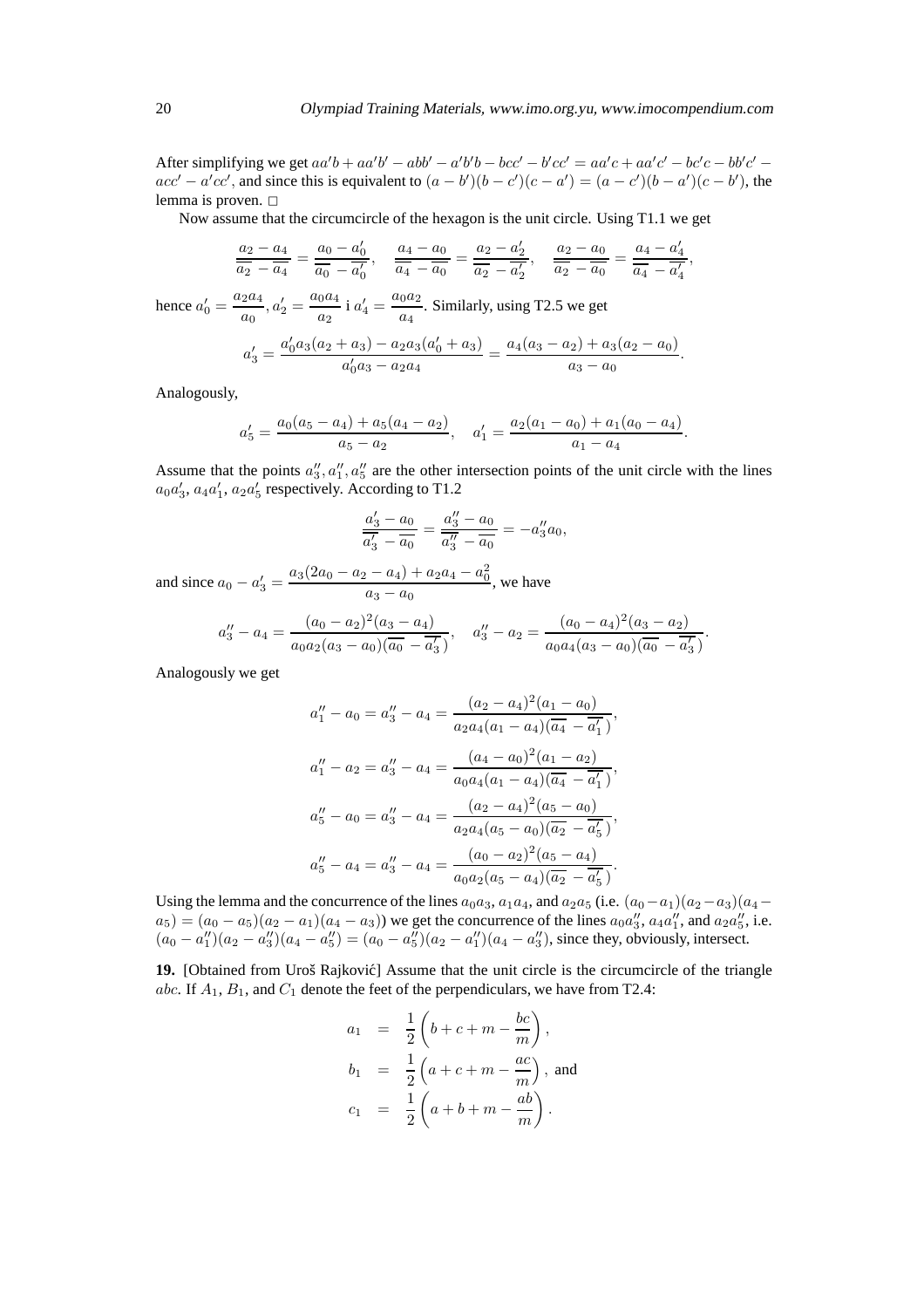We further get:

$$
\frac{a_1 - c_1}{b_1 - c_1} = \frac{c - a + \frac{ab - bc}{m}}{c - b + \frac{ab - ac}{m}} = \frac{(c - a)(m - b)}{(c - b)(m - a)} = \frac{\overline{a}_1 - \overline{c}_1}{\overline{b}_1 - \overline{c}_1}
$$

and, according to T1.2, the points  $A_1$ ,  $B_1$ , and  $C_1$  are colinear.

**20.** The quadrilateral ABCD is cyclic, and we assume that it's circumcircle is the unti circle. Let  $a_1, a_2$ , and  $a_3$  denote the feet of the perpendiculars from a to bc, cd, and db respectively. Denote by  $b_1$ ,  $b_2$ , and  $b_3$  the feet of the perpendiculars from  $b$  to  $ac$ ,  $cd$ , and  $da$  respectively. According to T2.4 we have that

$$
a_1 = \frac{1}{2} \left( a + b + c - \frac{bc}{a} \right), \ a_2 = \frac{1}{2} \left( a + b + d - \frac{bd}{a} \right), \ a_3 = \frac{1}{2} \left( a + c + d - \frac{cd}{a} \right)
$$

$$
b_1 = \frac{1}{2} \left( b + a + c - \frac{ac}{b} \right), \ b_2 = \frac{1}{2} \left( b + c + d - \frac{cd}{b} \right), \ b_3 = \frac{1}{2} \left( b + d + a - \frac{da}{b} \right)
$$

The point x can be obtained from the condition for colinearity. First from the colinearity of  $x, a_1, a_2$ and T1.2 we have that

$$
\frac{x-a_1}{x-a_1} = \frac{a_1 - a_2}{a_1 - a_2} = \frac{\frac{1}{2}(c - d + \frac{bd}{a} - \frac{bc}{a})}{\frac{1}{2}(\frac{1}{c} - \frac{1}{d} + \frac{a}{bd} - \frac{a}{bc})} = \frac{bcd}{a},
$$

and after simplifying

$$
\overline{x} = \frac{x - \frac{1}{2}(a+b+c+d-\frac{abc+acd+abd+bcd}{ac})}{bcd}a.
$$

Similarly from the colinearity of the points  $x$ ,  $b_1$ , and  $b_2$  we get

$$
\overline{x} = \frac{x - \frac{1}{2} \left( a + b + c + d - \frac{abc + acd + abd + bcd}{b^2} \right)}{acd}b,
$$

and from this we conclude

$$
x = \frac{1}{2} \Big( a + b + c + d \Big).
$$

Let  $h = a + c + d$  (by T6) be the orthocenter of the triangle acd. In order to finish the proof, according to T1.2 it is enough to show that

$$
\frac{x-c}{\overline{x}-\overline{c}}=\frac{h-c}{\overline{h}-\overline{c}}=\frac{a+b+d-c}{\overline{a}+\overline{b}+\overline{d}-\overline{c}}.
$$

On the other hand  $x - c = \frac{1}{2}$ 2  $(a + b + d - c)$ , from which the equality is obvious.

**21.** Using the last problem we have that the intersection of the lines  $l(a; bcd)$  and  $l(b; cda)$  is the point  $x=\frac{1}{2}$ 2  $(a + b + c + d)$ , which is a symmetric expression, hence this point is the intersection of every two of the given lines.

**22.** Using the last two problems we get the locus of points is the set of all the points of the form  $x=\frac{1}{2}$ 2  $(a + b + c + d)$ , when d moves along the circle. That is in fact the circle with the radius  $\frac{1}{2}$ 2

,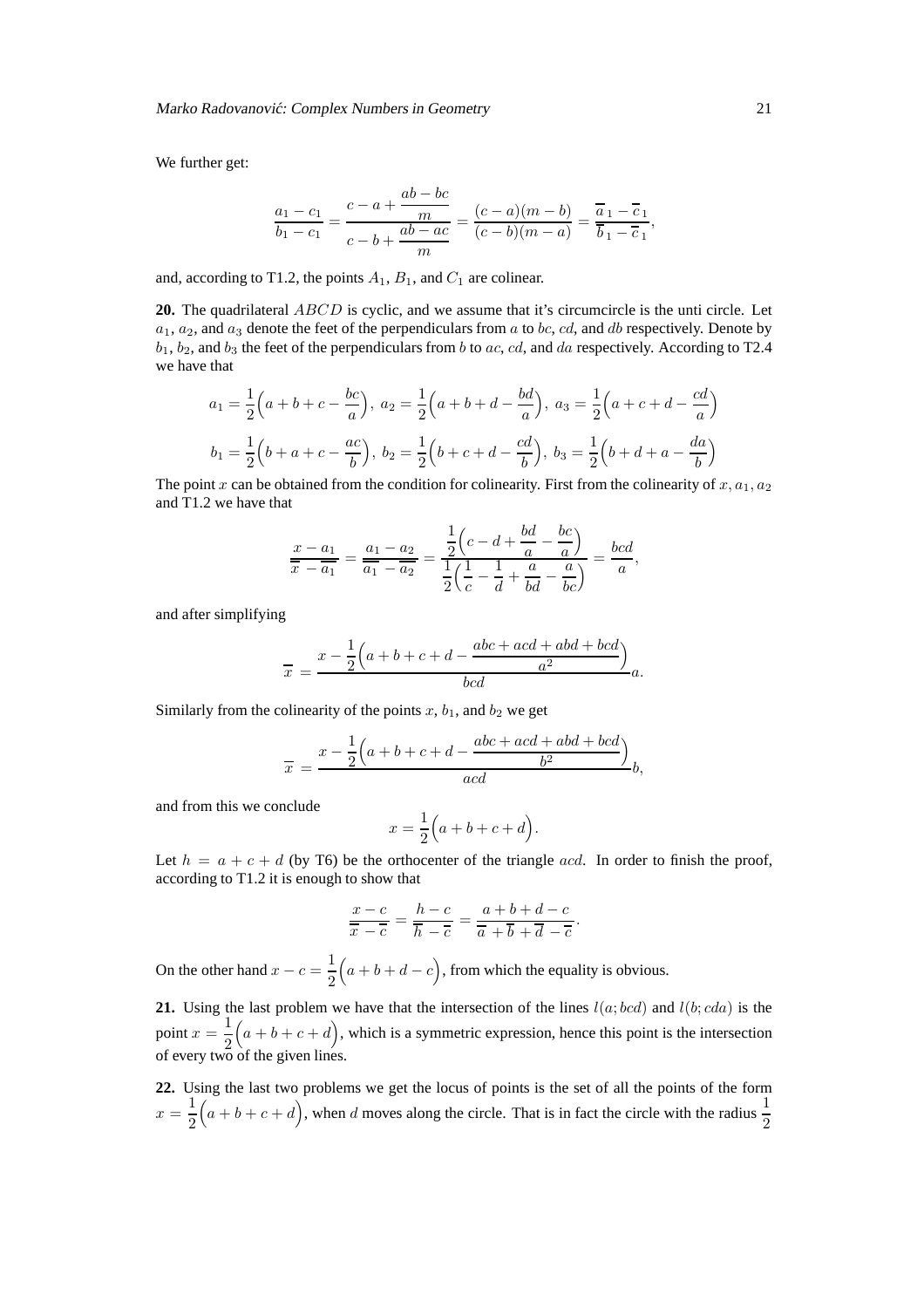and center  $\frac{a+b+c}{2}$ , which is the midpoint of the segment connecting the center of the given circle with the orthocenter of the triangle *abc*.

**23.** Assume that the unit circle is the circumcircle of the triangle abc. From T1.3 and the condition  $ad \perp ao$  we have that

$$
\frac{d-a}{\overline{d}-\overline{a}}=-\frac{a-o}{\overline{a}-\overline{o}}=-a^2,
$$

and after simplifying  $\overline{d} = \frac{2a - d}{2}$  $\frac{a}{a^2}$ . Since the points b, c, d are colinear and bc is the chord of the unit circle, according to T2.2  $\overline{d} = \frac{b+c-d}{bc}$ , and solving the given system we get  $d =$  $a^2(b+c) - 2abc$  $\frac{a^2 - bc}{a^2 - bc}$ . Since e belongs to the perpendicular bisector of ab we have  $oe \perp ab$ . According to T1.3 and  $\frac{e - o}{\cdot}$  $\frac{e - o}{\overline{e} - \overline{o}} = -\frac{a - b}{\overline{a} - \overline{b}}$  $\overline{a} - b$  $= ab$ , i.e.  $\overline{e} = \frac{e}{ab}$ . From  $be \perp bc$ , using T1.3 again we get  $b - e$  $\frac{b-e}{\overline{b}-\overline{e}}=-\frac{b-c}{\overline{b}-\overline{c}}$  $\frac{b}{a} - \overline{c}$ = bc, or equivalently  $\overline{e} = \frac{c - b + e}{bc} = \frac{e}{ab}$ . Hence  $e = \frac{a(c - b)}{c - a}$  $\frac{c}{c-a}$ . Similarly we have  $f = \frac{a(b-c)}{b}$  $b - a$ . Using T1.2 we see that it is enough to prove that  $\frac{d - f}{\overline{d}}$  $\frac{d-f}{\overline{d}-\overline{f}} = \frac{f-e}{\overline{f}-\overline{e}}$  $f - \overline{e}$ . Notice that

$$
d - f = \frac{a^2(b+c) - 2abc}{a^2 - bc} - \frac{a(b-c)}{b-a} = \frac{a^2b^2 + 3a^2bc - ab^2c - 2a^3b - abc^2}{(a^2 - bc)(b-a)}
$$
  
= 
$$
\frac{ab(a-c)(b+c-2a)}{(a^2 - bc)(b-a)},
$$

and similarly  $d - e = \frac{ac(a - b)(b + c - 2a)}{(a^2 - bc)(c - a)}$  $\frac{a^{(a)} - b^{(b)} + b^{(c)} - 2a^{(c)}}{a^{(a)} - bc)(c - a)}$ . After conjugation we see that the required condition is easy to verify.

**24.** [Obtained from Uroš Rajković] Assume that the unit circle is the incircle of the hexagon ABCDEF. After conjugating and using T2.5 we get:

$$
\overline{m} = \frac{a+b-(d+e)}{ab-de}, \overline{n} = \frac{b+c-(e+f)}{bc-ef}, \overline{p} = \frac{c+d-(f+a)}{cd-fa},
$$

hence:

$$
\overline{m} - \overline{n} = \frac{(b-e)(bc - cd + de - ef + fa - ab)}{(ab - de)(bc - ef)},
$$

and analogously:

$$
\overline{n} - \overline{p} = \frac{(c-f)(cd - de + ef - fa + ab - bc)}{(bc - ef)(cd - fa)}.
$$

From here we get:

$$
\frac{\overline{m}-\overline{n}}{\overline{n}-\overline{p}} = \frac{(b-e)(cd-fa)}{(f-c)(ab-de)}.
$$

Since the numbers  $\overline{a}$ ,  $\overline{b}$ ,  $\overline{c}$ ,  $\overline{d}$ ,  $\overline{e}$ , and  $\overline{f}$  are equal to  $\frac{1}{a}$ ,  $\frac{1}{b}$  $\frac{1}{b}$ ,  $\frac{1}{c}$  $\frac{1}{c}$ ,  $\frac{1}{d}$  $\frac{1}{d}$ ,  $\frac{1}{e}$  $\frac{1}{e}$ , and  $\frac{1}{f}$ , respectively, we see that it is easy to verify that the complex number on the left-hand side of the last equality equal to its complex conjugate, hence it is real. Now according to T1.2 the points  $M$ ,  $N$ , and  $P$  are colinear, q.e.d.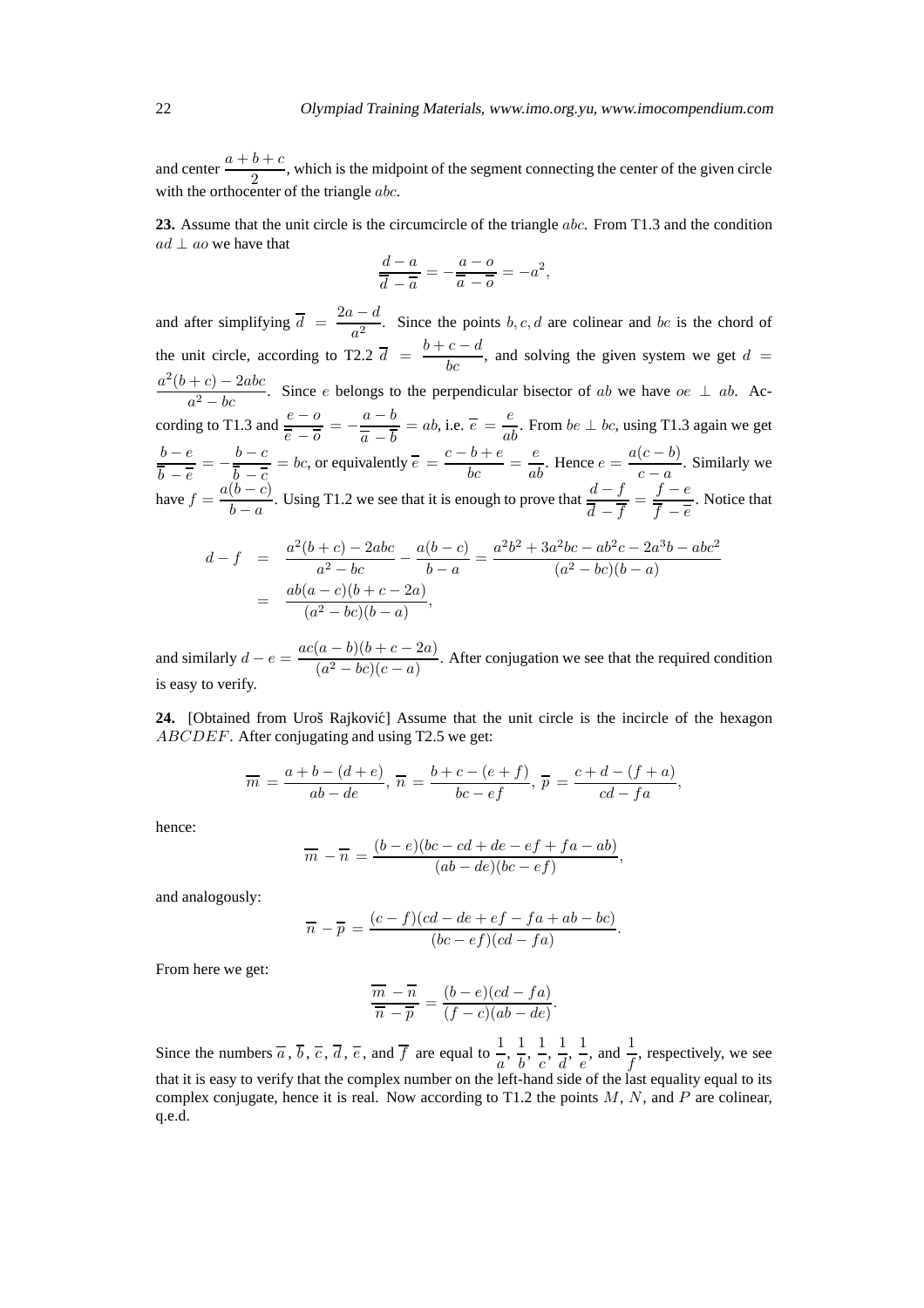**25.** Assume that the quadrilateral abcd is inscribed in the unit circle. Using T2.5 we get

$$
e = \frac{ab(c+d) - cd(a+b)}{ab - cd},
$$
  
\n
$$
f = \frac{ad(b+c) - bc(a+d)}{ad - bc}mbox{ab}
$$
  
\n
$$
g = \frac{ac(b+d) - bd(a+c)}{ac - bd}.
$$
 (1)

In order to prove that  $o = 0$  is the orthocenter of the triangle  $efg$ , it is enough to prove that  $of \perp eg$ and  $og \perp ef$ . Because of the symmetry it is enough to prove one of these two relateions. Hence, by T1.3 it is enough to prove that

$$
\frac{f - o}{\overline{f} - \overline{o}} = \frac{e - g}{\overline{e} - \overline{g}} \quad (2).
$$

From (1) we have that

$$
\frac{f - o}{\overline{f} - \overline{o}} = \frac{\frac{ad(b + c) - bc(a + d)}{ad - bc}}{\frac{(b + c) - (a + d)}{bc - ad}} = \frac{ad(b + c) - bc(a + d)}{a + d - (b + c)},
$$
(3)

or equivalently

$$
e - g = \frac{(a - d)(ab^2d - ac^2d) + (b - c)(bcd^2 - a^2bc)}{(ab - cd)(ac - bd)}
$$

$$
= \frac{(a - d)(b - c)((b + c)ad - (a + d)bc)}{(ab - cd)(ac - bd)}
$$
(4)

and by conjugation

$$
\overline{e} - \overline{g} = \frac{(a-d)(b-c)(b+c-(a+d))}{(ab-cd)(ac-bd)} \quad (5).
$$

Comparing the expressions (3),(4), and (5) we derive the statement.

**26.** Assume that the unit circle is the circumcircle of the triangle  $abc$  and assume that  $a = 1$ . Then  $c = \overline{b}$  and  $t = -1$ . Since p belongs to the chord bc, using T2.2 we get that  $\overline{p} = b + \frac{1}{b}$  $\frac{1}{b}$  – p. Since x belongs to the chord ab, in the similar way we get  $\overline{x} = \frac{1+b-x}{1}$  $\frac{b}{b}$ . Since  $px \parallel ac$  by T1.1 we have

$$
\frac{p-x}{\overline{p}-\overline{x}}=\frac{a-c}{\overline{a}-\overline{c}}=-\frac{1}{b},
$$

i.e.  $\bar{x} = pb + \bar{p} - xb$ . From this we get  $x = \frac{b(p+1)}{b+1}$  $\frac{(p+1)}{b+1}$ . Similarly we derive  $y = \frac{p+1}{b+1}$  $\frac{b^2+1}{b+1}$ . According to T1.3 it remains to prove that  $\frac{x - y}{x - y}$  $\frac{x-y}{x-y} = -\frac{p-t}{\overline{p}-\overline{t}}$  $\frac{p-t}{\overline{p}-\overline{t}} = -\frac{p+1}{\overline{p}+1}$  $\frac{p+1}{p+1}$ . This follows from  $x - y =$  $(p+1)(b-1)$  $\frac{1}{b+1}$  and by conjugation

$$
\overline{x} - \overline{y} = \frac{(\overline{p} + 1)(\frac{1}{b} - 1)}{\frac{1}{b} + 1} = -\frac{(\overline{p} + 1)(b - 1)}{b + 1}.
$$

**27.** Assume that the unit circle is the circumcircle of the quadrilateral abcd. Using T6.1 we have  $k = \frac{a+b}{a}$  $\frac{+b}{2}, l = \frac{b+c}{2}$  $\frac{c+a}{2}$ ,  $m = \frac{c+a}{2}$  $\frac{a}{2}$  and  $n = \frac{d+a}{2}$  $\frac{1}{2}$ . We want to determine the coordinate of the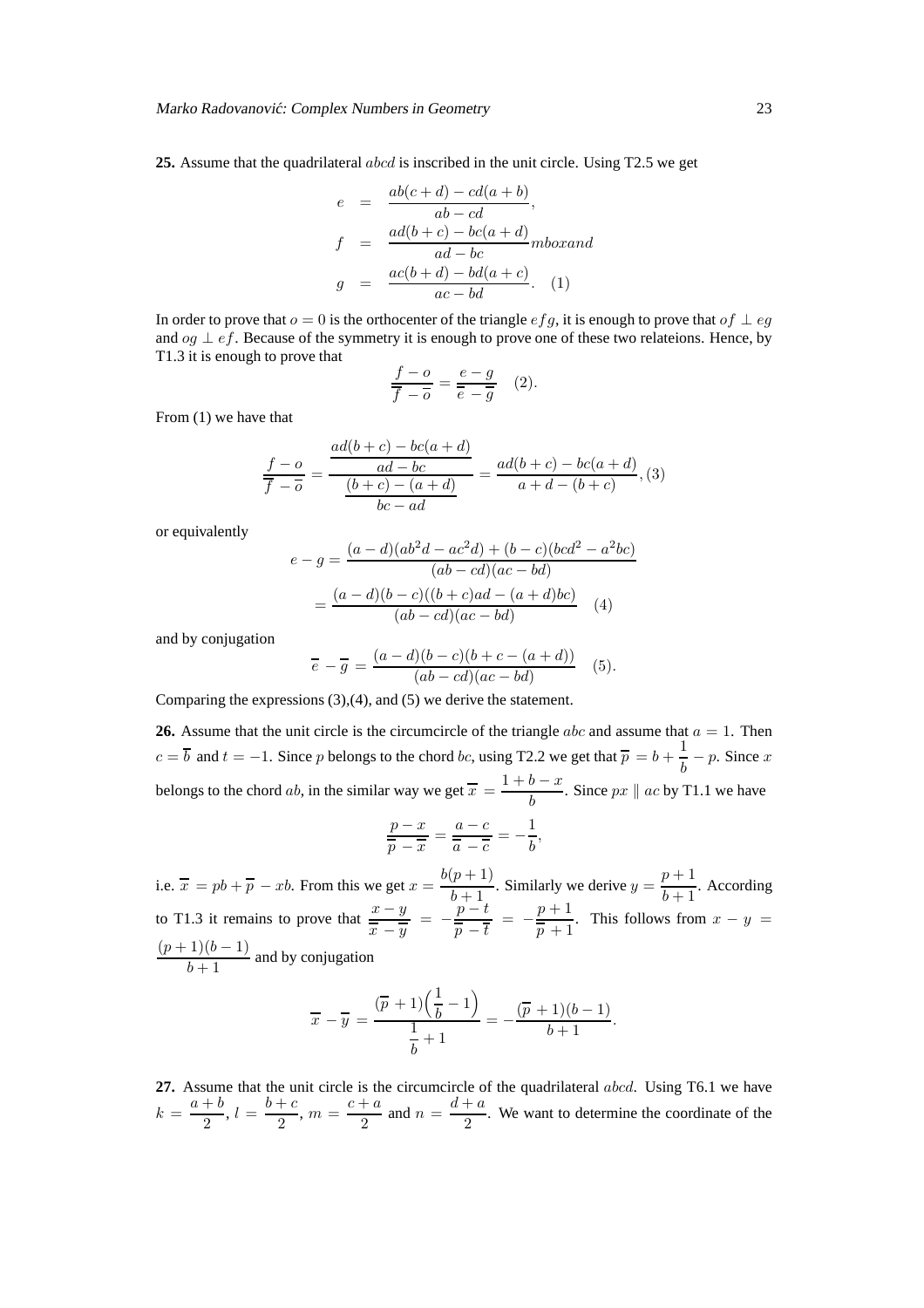orthocenter of the triangle akn. Let  $h_1$  be that point and denote by  $h_2$ ,  $h_3$ , and  $h_4$  the orthocenters of bkl, clm, and dmn respectively. Then  $kh_1 \perp an$  and  $nh_1 \perp ak$ . By T1.3 we get

$$
\frac{k - h_1}{\overline{k} - \overline{h_1}} = -\frac{a - n}{\overline{a} - \overline{n}} \text{ and } \frac{n - h_1}{\overline{n} - \overline{h_1}} = -\frac{a - k}{\overline{a} - \overline{k}}.
$$
 (1)

Since

$$
\frac{a-n}{\overline{a}-\overline{n}}=\frac{a-d}{\overline{a}-\overline{d}}=-ad,
$$

we have that

$$
\overline{h_1} = \frac{\overline{k}ad - k + h_1}{ad}.
$$

Similarly from the second of the equations in (1) we get

$$
\overline{h_1} = \frac{\overline{n} ab - n + h_1}{ab}.
$$

Solving this system gives us that

$$
h_1 = \frac{2a+b+d}{2}.
$$

Symmetricaly

$$
h_2 = \frac{2b+c+a}{2}, h_3 = \frac{2c+d+b}{2}, h_4 = \frac{2d+a+c}{2},
$$

and since  $h_1 + h_3 = h_2 + h_4$  using T6.1 the midpoints of the segments  $h_1h_3$  and  $h_2h_4$  coincide hence the quadrilateral  $h_1h_2h_3h_4$  is a parallelogram.

**28.** Assume that the unit circle is the circumcircle of the triangle abc. By T2.3 we have that  $a =$ 2em  $\frac{2em}{e+m}$  i  $b = \frac{2mk}{m+i}$  $\frac{2mn}{m+k}$ . Let's find the point p. Since the points m, k, and p are colinear and mk is the chord of the unit circle, by T2.2 we have that  $\overline{p} = \frac{m + k - p}{mk}$ . Furthermore the points p, e, and c are colinear. However, in this problem it is more convenient to notice that  $pe \perp oe$  and now using T1.3 we have

$$
\frac{e-p}{\overline{e}-\overline{p}} = -\frac{e-o}{\overline{e}-\overline{o}} = -e^2
$$

and after simplifying  $\overline{p} = \frac{2e - p}{2}$  $\frac{P}{e^2}$ . Equating the two expressions for  $\overline{p}$  we get

$$
p = e \frac{(m+k)e - 2mk}{e^2 - mk}.
$$

In order to finish the proof using T1.3 it is enough to prove that  $\frac{p - o}{q - q}$  $\frac{p - o}{\overline{p} - \overline{o}} = -\frac{e - b}{\overline{e} - \overline{b}}$  $\overline{e}$  – b . This will follow from

$$
e-b=\frac{e(m+k)-2mk}{m+k},
$$

and after conjugating  $\overline{e} - \overline{b} = \frac{m+k-2e}{(m+k)e}$  $\frac{n+k-2e}{(m+k)e}$  and  $\overline{p} = \frac{m+k-2e}{mk-e^2}$  $\frac{m k - e^2}{mk - e^2}$ .

**29.** Assume that the circle inscribed in abcd is the unit one. From T2.3 we have that

$$
a = \frac{2nk}{n+k}
$$
,  $b = \frac{2kl}{k+l}$ ,  $c = \frac{2lm}{l+m}$ ,  $d = \frac{2mn}{m+n}$ . (1)

Using T2.5 we get

$$
s = \frac{kl(m+n) - mn(k+l)}{kl - mn}.
$$
 (2)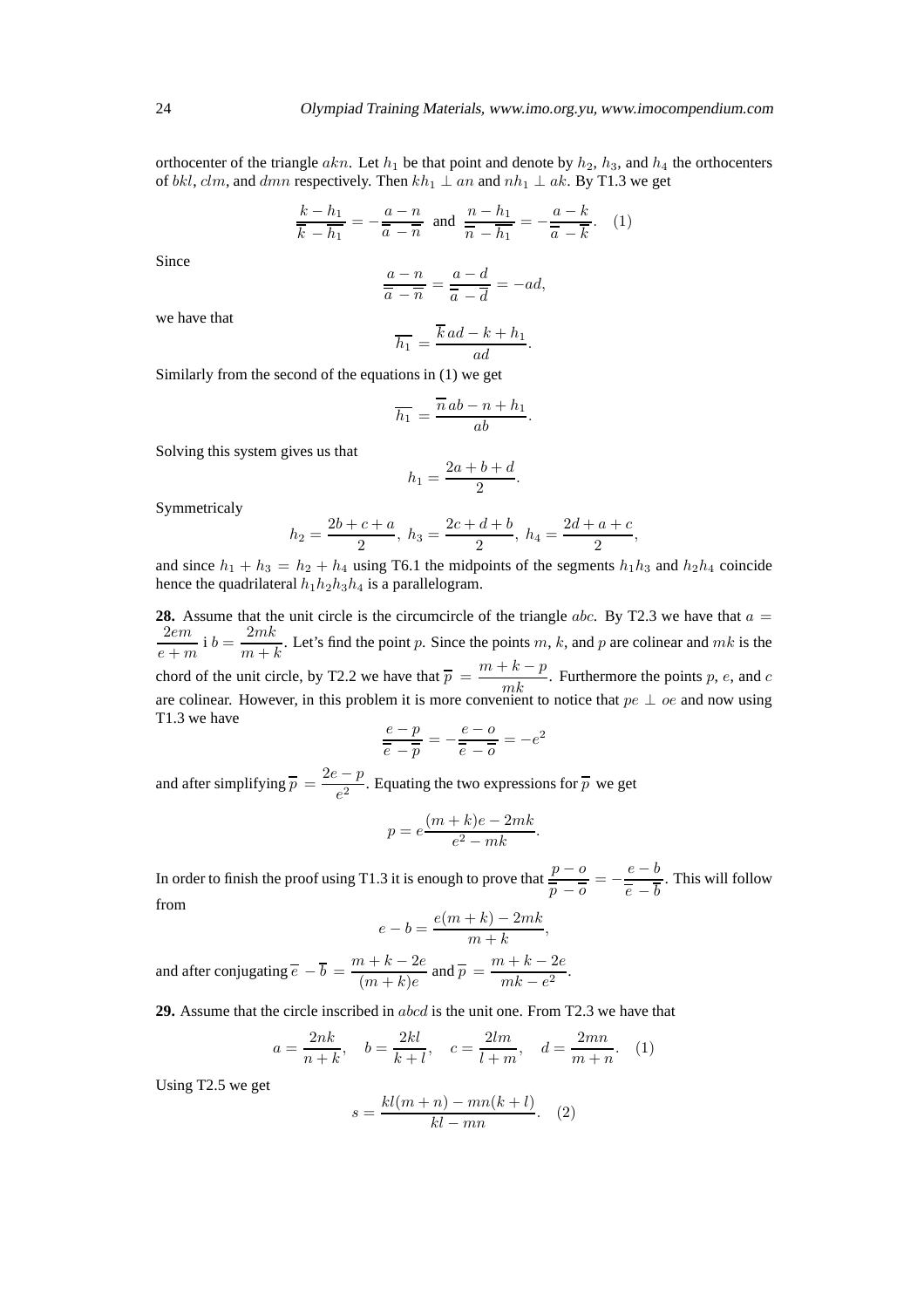According to T1.1 it is enough to verify that

$$
\frac{s - o}{\overline{s} - \overline{o}} = \frac{b - d}{\overline{b} - \overline{d}}.
$$

From (1) we have that  $b - d = 2\frac{kl(m+n) - mn(k+l)}{(k+l)(m+n)}$  $\frac{(k+1)(m+n)}{(k+1)(m+n)}$  (3), and after conjugating  $b - d =$  $m + n - (k + l)$  $\frac{(k+l)(m+n)}{(k+l)(m+n)}$  (4). From (2) we have that

$$
\frac{s}{s} = \frac{kl(m+n) - mn(k+l)}{kl - mn}, \quad (5)
$$

and comparing the expressions (3),(4), and (5) we finish the proof.

**30.** [Obtained from Uroš Rajković] Let P be the point of tangency of the incircle with the line BC. Assume that the incircle is the unit circle. By T2.3 the coordinates of A, B, and C are respectively

$$
a = \frac{2qr}{q+r}
$$
,  $b = \frac{2pr}{p+r}$  i  $c = \frac{2pq}{p+q}$ .

Furthermore, using T6.1 we get  $x = \frac{1}{2}$  $\frac{1}{2}(b+c) = \frac{pr}{p+r} + \frac{pq}{p+r}$  $\frac{pq}{p+q}, y = \alpha b = \alpha \frac{2pr}{p+q}$  $\frac{2p}{p+r}$ , and  $z = \beta c =$  $\beta \frac{2pq}{\sigma}$  $\frac{p+q}{p+q}$  ( $\alpha, \beta \in R$ ). The values of  $\alpha$  and  $\beta$  are easy to compute from the conditions  $y \in rq$  and  $z \in rq$ :

$$
\alpha = \frac{(p+r)(q+r)}{2(p+q)r} \text{ i } \beta = \frac{(p+q)(r+q)}{2(p+r)q}.
$$

From here we get the coordinates of y and z using p, q, and r:

$$
y = \frac{p(q+r)}{(p+q)}
$$
 and  $z = \frac{p(r+q)}{(p+r)}$ .

We have to prove that:

 $\angle RAQ = 60^\circ \Longleftrightarrow XYZ$  is equilateral.

The first condition is equivalent to  $\angle QOR = 60^\circ$  i.e. with

$$
r = q \cdot e^{i2\pi/3}.
$$

The second condition is equivalent to  $(z - x) = (y - x) \cdot e^{i\pi/3}$ . Notice that:

$$
y - x = \frac{p(q+r)}{(p+q)} - \left(\frac{pr}{p+r} + \frac{pq}{p+q}\right) = \frac{pr(r-q)}{(p+q)(p+r)}
$$
 and  

$$
z - x = \frac{p(p+q)}{(p+r)} - \left(\frac{pr}{p+r} + \frac{pq}{p+q}\right) = \frac{pq(q-r)}{(p+q)(p+r)}.
$$

Now the second condition is equivalent to:

$$
\frac{pq(q-r)}{(p+q)(p+r)} = \frac{pr(r-q)}{(p+q)(p+r)} e^{i\pi/3},
$$

i.e. with  $q = -r e^{i\pi/3}$ . It remains to prove the equivalence:

$$
r = q e^{i2\pi/3} \Longleftrightarrow q = -r e^{i\pi/3},
$$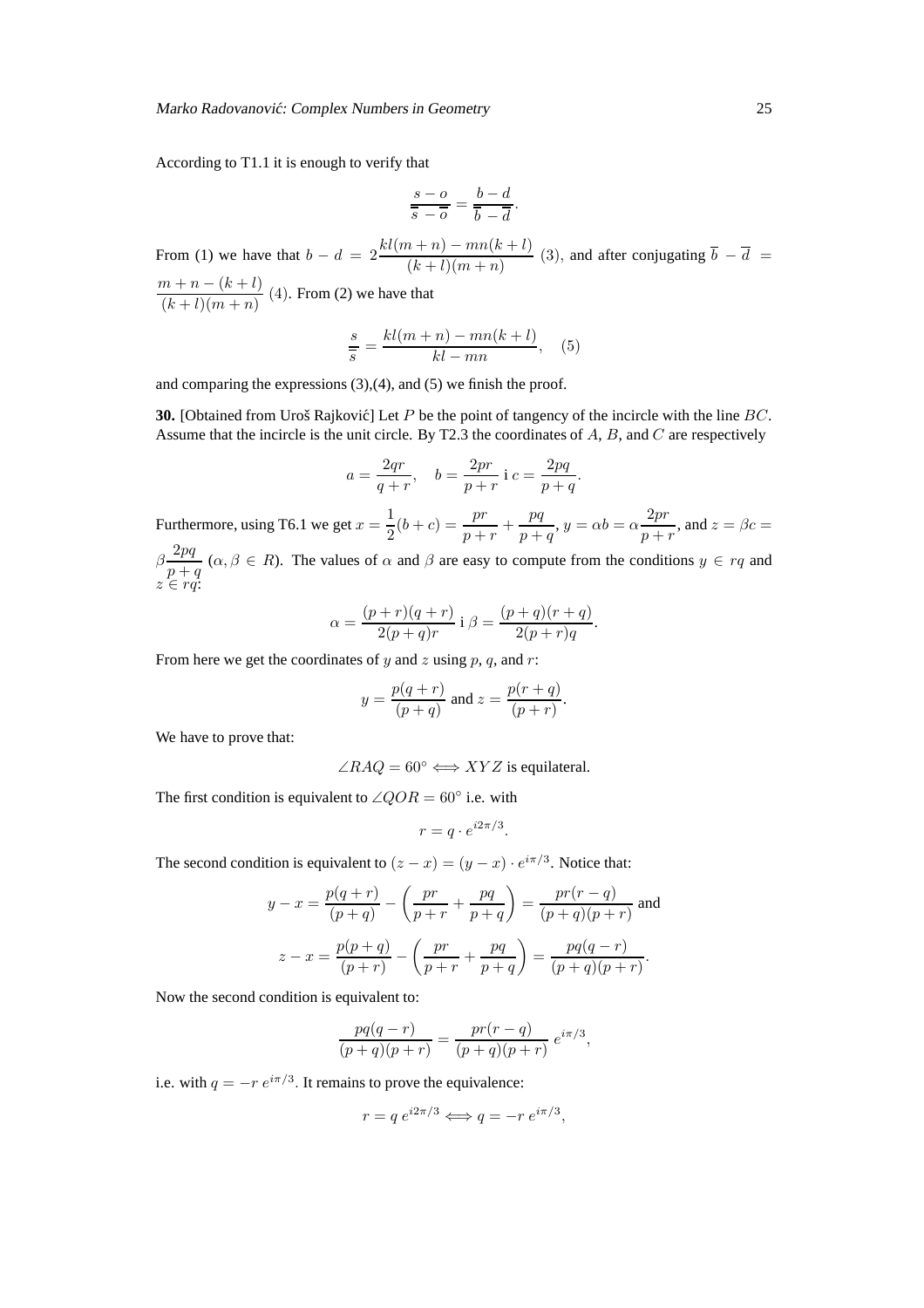which obviously holds.

**31.** According to T1.1 it is enough to prove that

$$
\frac{m - o}{\overline{m} - \overline{o}} = \frac{n - o}{\overline{n} - \overline{o}}.
$$

If p, q, r, s are the points of tangency of the incircle with the sides ab, bc, cd, da respectively using T2.3 we get

$$
m = \frac{a+c}{2} = \frac{ps}{p+s} + \frac{qr}{q+r} = \frac{pqs+prs+pqr+qrs}{(p+s)(q+r)},
$$

and after conjugating  $\overline{m} = \frac{p+q+r+s}{(p+q)(p+q)}$  $\frac{p+q+r+5}{(p+s)(q+r)}$  and

$$
\frac{m}{\overline{m}} = \frac{pqr + ps + prs + qrs}{p + q + r + s}.
$$

Since the last expression is symmetric in p, q, r, s we conclude that  $\frac{m}{\overline{m}} = \frac{n}{\overline{n}}$  $\frac{n}{n}$ , as required.

**32.** Assume that the incircle of the quadrilateral abcd is the unit circle. We will prove that the intersection of the lines  $mp$  and  $nq$  belongs to bd. Then we can conlude by symmetry that the point also belongs to ac, which will imply that the lines  $mp$ ,  $nq$ ,  $ac$ , and  $bd$  are concurrent. Using T2.3 we have that

$$
b = \frac{2mn}{m+n}, \quad d = \frac{2pq}{p+q}.
$$

If x is the intersection point of  $mp$  and  $nq$ , using T2.5 we get

$$
x = \frac{mp(n+q) - nq(m+p)}{mp - nq}.
$$

We have to prove that the points  $x, b, d$  are colinear, which is according to T1.2 equivalent to saying that  $\overline{1}$   $\overline{1}$ 

$$
\frac{b-d}{\overline{b}-\overline{d}}=\frac{b-x}{\overline{b}-\overline{x}}.
$$

This follows from  $b - d = \frac{2mn}{m + 1}$  $\frac{m+n}{-}$ 2pq  $\frac{2pq}{p+q} = 2\frac{mn(p+q) - pq(m+n)}{(m+n)(p+q)}$  $\frac{p+q}{(m+n)(p+q)}$  and

$$
b - x = \frac{2mn}{m+n} - \frac{mp(n+q) - nq(m+p)}{mp - nq}
$$
  
= 
$$
\frac{m^2np - mn^2q - m^2pq + n^2pq + m^2nq - mn^2p}{(mp - nq)(m + n)}
$$
  
= 
$$
\frac{(m-n)(mn(p+q) - pq(m+n))}{(m+n)(mp - nq)},
$$

by conjugation.

**33.** Assume that the unit circle is the incumcircle of the triangle abc. Using T7.3 we have that the circumecenter has the coordinate

$$
o = \frac{2def(d+e+f)}{(d+e)(e+f)(f+d)}
$$

.

Let's calculate the coordinate of the circumcenter  $o_1$  of the triangle  $xyz$ . First, according to T6.1 we

have that 
$$
x = \frac{e+f}{2}
$$
,  $y = \frac{d+f}{2}$  and  $z = \frac{d+e}{2}$ . Moreover by T1.3 we have that  $\frac{o_1 - \frac{x+y}{2}}{\overline{o_1} - \frac{\overline{x+y}}{2}}$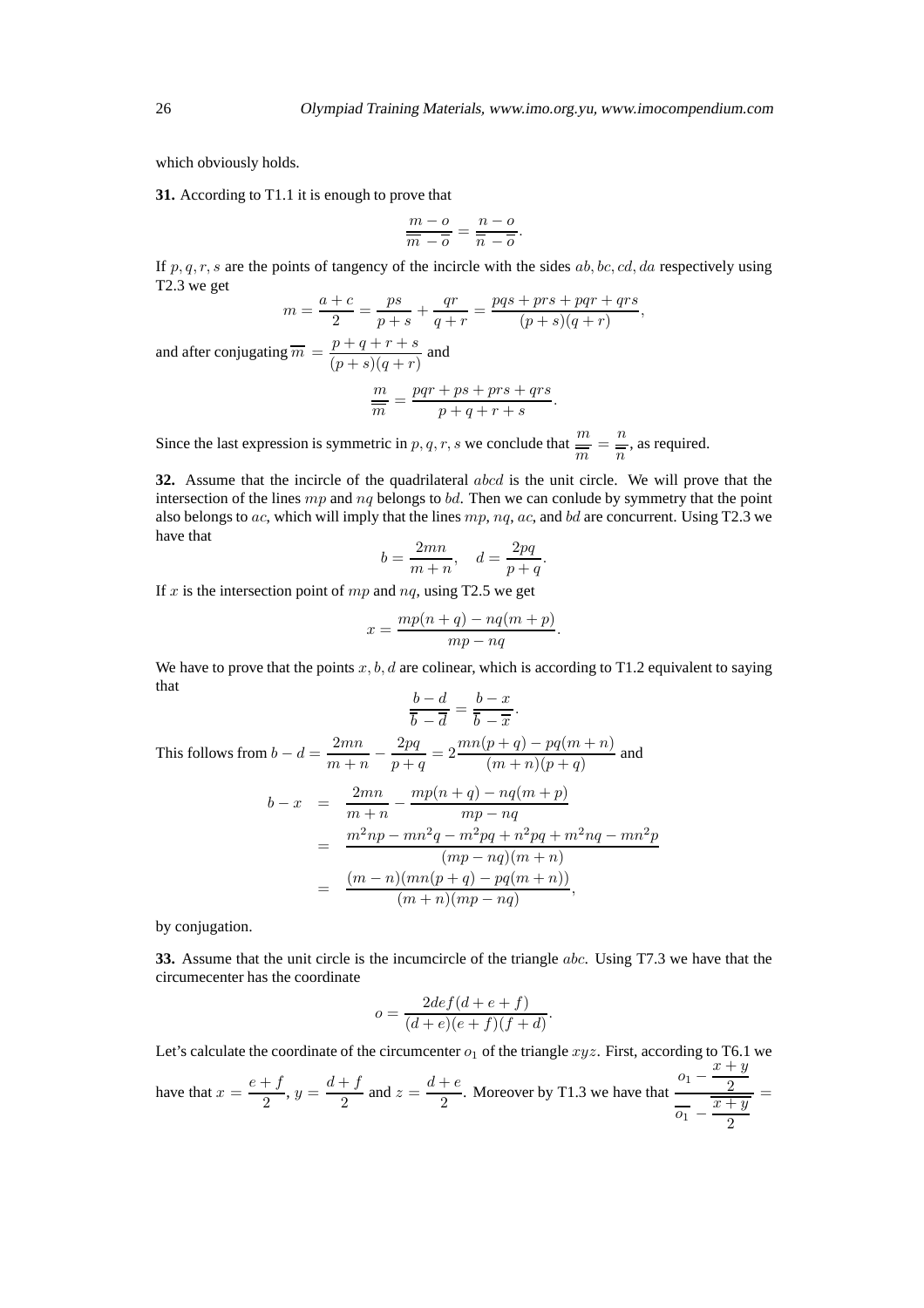$$
-\frac{x-y}{\overline{x}-\overline{y}} = \frac{(e-d)/2}{(\overline{e}-\overline{d})/2} = -ed
$$
, and simplifying  

$$
\overline{o_1} = \frac{-\frac{f}{2} + \frac{ed}{2f} + o_1}{ed},
$$

and similarly  $\overline{o_1}$  =  $\overline{\phantom{a}}$ d  $rac{d}{2} + \frac{ef}{2d}$  $\frac{c_j}{2d} + o_1$  $\frac{2d}{ef} + o_1$ . By equating we get  $o_1 = \frac{e + f + d}{2}$  $\frac{y + \alpha}{2}$ . Now by T1.2 it is enough to prove that  $\frac{o_1 - i}{\sqrt{2}}$  $\frac{o_1-i}{\overline{o_1}-\overline{i}}=\frac{o-i}{\overline{o}-\overline{i}}$  $\frac{0}{\overline{0}-\overline{i}}$ , which can be easily obtained by conjugation of the previous expressions for  $o$  and  $o_1$ .

**34.** Assume that the incircle of the triangle *abc* is the unit circle. Using T7.1 we get  $b = \frac{2fd}{f}$  $f + d$ and  $c = \frac{2ed}{\cdot}$  $\frac{2\pi}{e+d}$ . From some elemetary geometry we conclude that k is the midpoint of segment ef hence by T6.1 we have  $k = \frac{e + f}{2}$  $\frac{1}{2}$ . Let's calculate the coordinate of the point m. Since m belongs to the chord fd by T2.2 we have  $\overline{m} = \frac{f + d - m}{fd}$ . Similarly we have that the points b, m, k are colinear and by T1.2 we get  $\frac{k-m}{\epsilon}$  $\frac{k-m}{\overline{k}-\overline{m}}=\frac{b-k}{\overline{b}-\overline{k}}$  $b - k$ , i.e.  $\overline{m} = m \frac{b-k}{l}$  $\frac{b-k}{b-k} + \frac{kb - kb}{b-k}$  $\frac{b - h \delta}{b - k}$ . Now equating the expressions for  $\overline{m}$  one gets

$$
m = \frac{(f+d)(b-k) + (k\overline{b} - \overline{k}b)fd}{(\overline{b} - \overline{k})fd + b - k}.
$$

Since  $b - k = \frac{3fd - de - f^2 - ef}{2(f + d)}$  $\frac{1}{2}(e^a - f^2 - e^f)$  and  $k\overline{b} - \overline{k}b = \frac{(e+f)(e-d)fd}{e(f+d)}$  $\frac{f'(c-a)f''}{e(f+d)}$  we get  $m = \frac{4ef^2d + efd^2 - e^2d^2 - e^2f^2 - 2f^2d^2 - f^3e}{e^2d^2 - 2f^2}$  $6efd - e^2d - ed^2 - ef^2 - e^2f - d^2f - df^2$ 

and symmetrically

$$
n = \frac{4e^2fd + ef d^2 - f^2d^2 - e^2f^2 - 2e^2d^2 - e^3f}{6efd - e^2d - ed^2 - ef^2 - e^2f - d^2f - df^2}.
$$

By T1.3 it is enough to prove that  $\frac{m - n}{\sqrt{m}}$  $\frac{m-n}{m-n} = -\frac{i-d}{i-\overline{d}}$  $\frac{i}{\overline{i} - \overline{d}} = -d^2$ . This however follows from

$$
m-n = \frac{(e-f)(4efd - ed^2 - fd^2 - fe^2 - f^2e)}{6efd - e^2d - ed^2 - ef^2 - e^2f - d^2f - df^2},
$$

by conjugation.

**35.** Assume that the unit circle is the inrcumcircle of the triangle abc. Assume that  $k$ ,  $l$ , and  $m$  are the points of tangency of the incircle with the sides bc, ca, and ab, respectively. By T7 we have that

$$
o = \frac{2klm(k+l+m)}{(k+l)(l+m)(m+k)}, \quad h = \frac{2(k^2l^2 + l^2m^2 + m^2k^2 + klm(k+l+m))}{(k+l)(l+m)(m+k)}.
$$

Since the segments io and bc are parallel we have that io  $\perp$  ik, which is by T1.3 equivalent to  $o - i$  $\frac{0-i}{\overline{0}-\overline{i}}=-\frac{k-i}{\overline{k}-\overline{i}}$  $\frac{k}{k} - \frac{i}{i} = -k^2$ . After conjugating the last expression for *o* becomes

$$
klm(k + l + m) + k^{2}(kl + lm + mk) = 0.
$$
 (\*)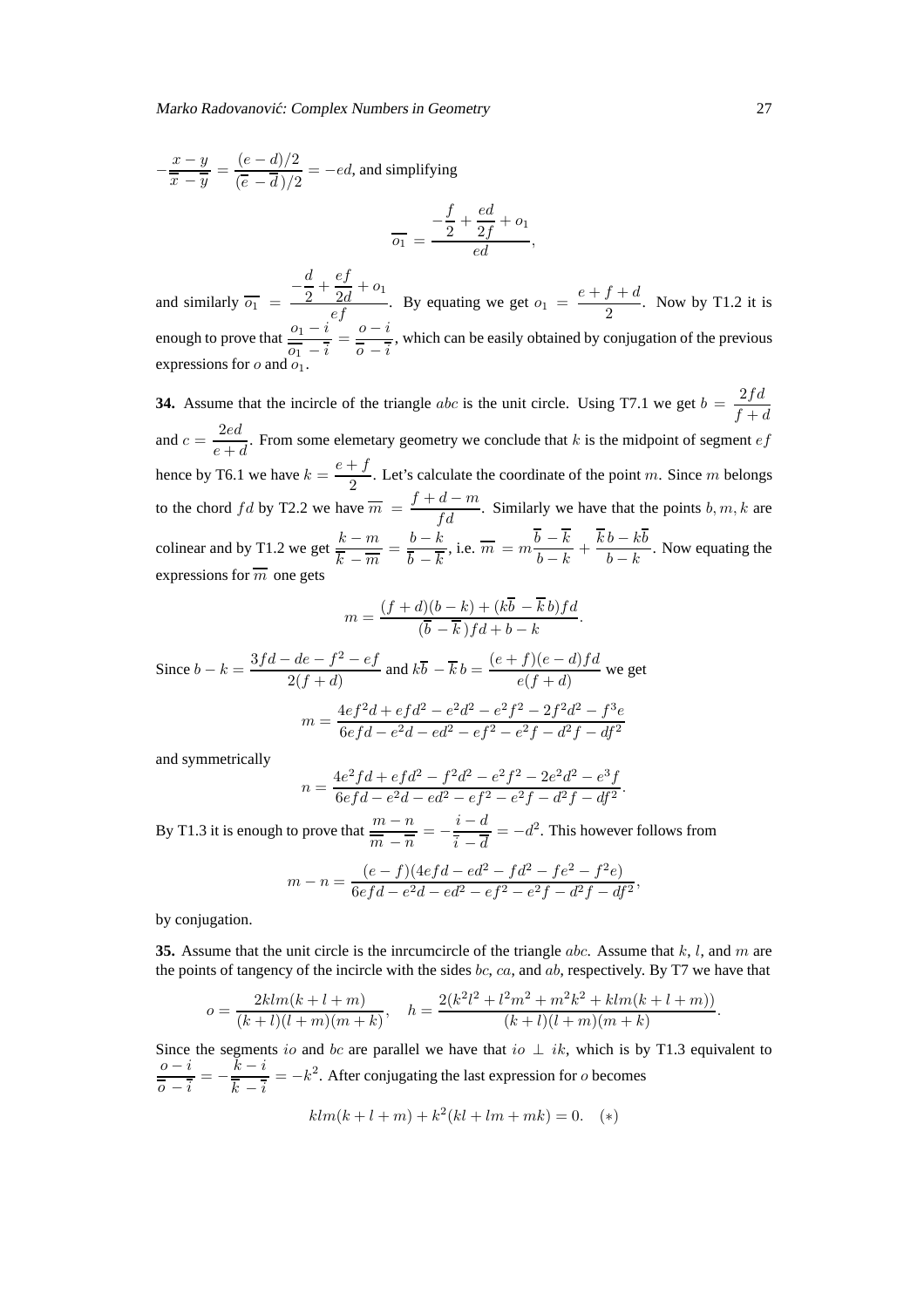Let's prove that under this condition we have  $ao \parallel hk$ . According to T1.1 it is enough to prove that  $a - o$  $\frac{a - b}{\overline{a} - \overline{b}} = \frac{h - k}{\overline{h} - \overline{k}}$  $|h - k$ . According to T7.1 we have that  $a = \frac{2ml}{r}$  $\frac{2mc}{m+l}$ , and

$$
a - o = \frac{2ml}{m+l} - \frac{2klm(k+l+m)}{(k+l)(l+m)(m+k)} = \frac{2m^2l^2}{(k+l)(l+m)(m+k)}.
$$

Now we get that it is enough to prove that

$$
\frac{h-k}{\overline{h}-\overline{k}} = \frac{l^2m^2}{k^2}.
$$

Notice that

$$
h - k = \frac{2(k^2l^2 + l^2m^2 + m^2k^2 + klm(k+l+m))}{(k+l)(l+m)(m+k)} - k
$$
  
\n
$$
= \frac{k^2l^2 + k^2m^2 + 2l^2m^2 + k^2lm + kl^2m + klm^2 - k^2l - k^3m - k^2lm}{(k+l)(l+m)(m+k)}
$$
  
\n
$$
= \frac{klm(k+l+m) - k^2(k+l+m) + k^2l^2 + 2l^2m^2 + m^2l^2}{(k+l)(l+m)(m+k)}
$$
  
\n
$$
= \left(\operatorname{according to (*)}\right) = \frac{(kl+lm+mk)^2 + l^2m^2}{(k+l)(l+m)(m+k)}
$$
  
\n
$$
= \left(\operatorname{according to (*)}\right) = \frac{(kl+lm+mk)^2((k+l+m)^2+k^2)}{(k+l+m)^2(k+l)(l+m)(m+k)}.
$$

After conjugating the last expression for  $h - k$  we get

$$
\overline{h} - \overline{k} = \frac{(k+l+m)^2 + k^2}{(k+l)(l+m)(m+k)},
$$

and using the last expression for  $h - k$  we get

$$
\frac{h-k}{\overline{h}-\overline{k}} = \frac{(kl+lm+mk)^2}{(k+l+m)^2} = \left(\text{by (*)}\right) = \frac{l^2m^2}{k^2},
$$

which completes the proof.

**36.** Assume that the incircle of the triangle abc is the unit circle. Then using T7.1 we have  $c =$  $2t_1t_2$  $\frac{1}{t_1 + t_2}$ . Our goal is to first determine the point  $h_3$ . From  $h_3t_3 \perp it_3$  by T1.3 we have

$$
\frac{h_3 - t_3}{\overline{h_3} - \overline{t_3}} = -\frac{t_3 - i}{\overline{t_3} - \overline{i}} = -t_3^2,
$$

i.e.  $\overline{h_3} = \frac{2t_3 - h_3}{4}$  $\frac{-h_3}{t_3^2}$ . Furthermore from  $ch_3 \parallel it_3$  and T1.1 we have  $\frac{h_3 - c}{\overline{h_3} - \overline{c}} = \frac{t_3 - i}{\overline{t_3} - \overline{i}}$  $\frac{t_3 - t}{t_3 - \bar{t}} = t_3^2.$ Writing the similar expression for  $\overline{h_3}$  gives

$$
h_3 = \frac{1}{2} \left( 2t_3 + c - \overline{c}t_3^2 \right) = t_3 + \frac{t_1t_2 - t_3^2}{t_1 + t_2}.
$$

Similarly we obtain  $h_2 = t_2 + \frac{t_1t_3 - t_2^2}{t_1 + t_2}$  $\frac{1}{t_1 + t_3}$ . In order to determine the line symmetric to  $h_2 h_3$  with repsect to  $t_2t_3$  it is enough to determine the points symmetric to  $h_2$  and  $h_3$  with respect to  $t_2t_3$ . Assume that  $p_2$  and  $p_3$  are these two points and let  $h'_2$  and  $h'_3$  be the feet of perpendiculars from  $h_2$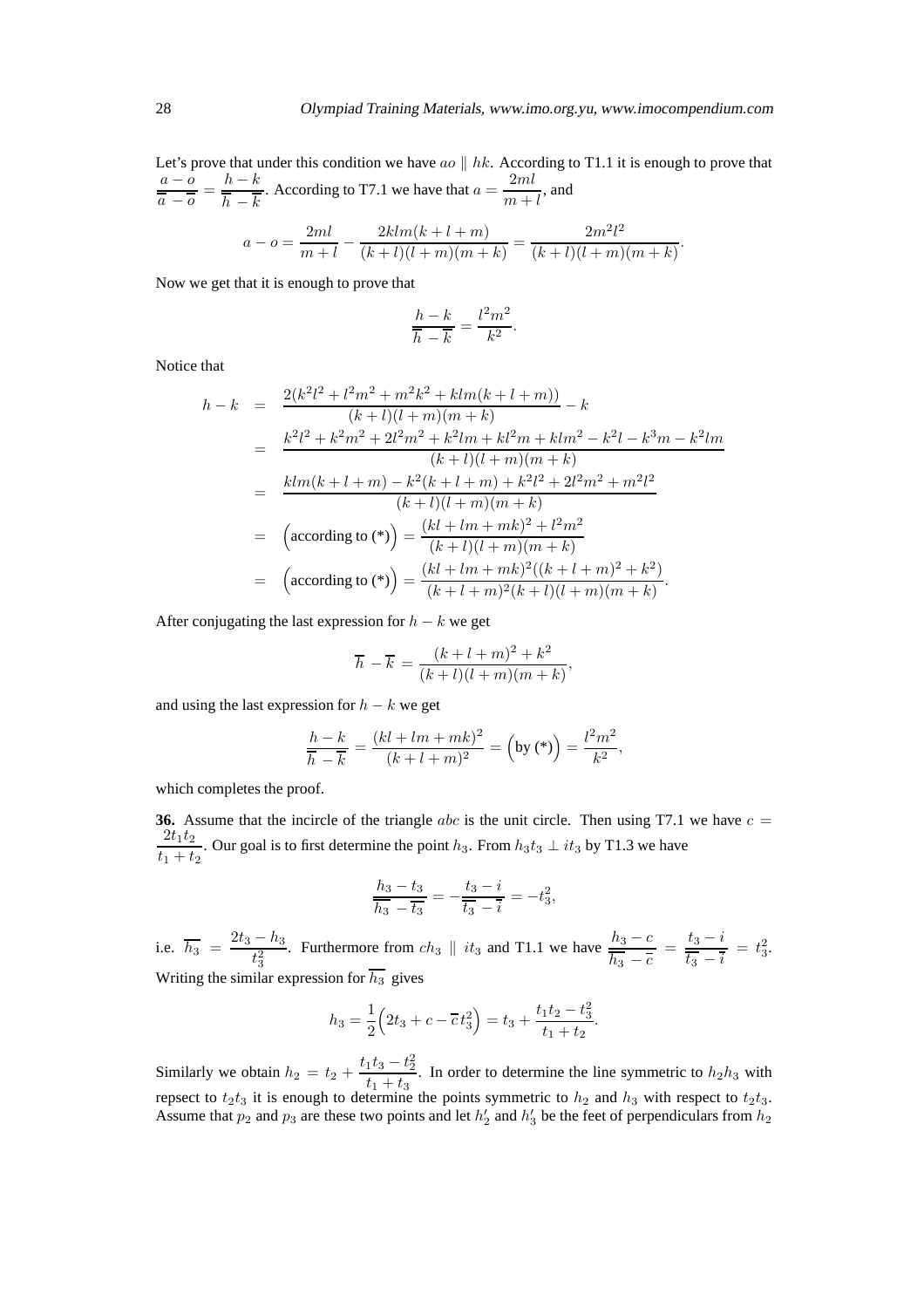Marko Radovanović: Complex Numbers in Geometry 29

and  $h_3$  to the line  $t_2t_3$  respectively. According to T2.4 we have  $h'_2 = \frac{1}{2}$ 2  $\left(t_2+t_3-t_2t_3\overline{h_3}\right)$  hence by T6.1

$$
p_2 = 2h'_2 - h_2 = \frac{t_1(t_2^2 + t_3^2)}{t_2(t_1 + t_3)}
$$

and symmetrically  $p_3 = \frac{t_1(t_2^2 + t_3^2)}{t_1(t_1 + t_2)}$  $\frac{t_1(t_2 + t_3)}{t_3(t_1 + t_2)}$ . Furthermore

$$
p_2 - p_3 = \frac{t_1^2(t_2^2 + t_3^2)(t_3 - t_2)}{t_1 t_3(t_1 + t_2)(t_1 + t_3)},
$$

and if the point x belongs to  $p_2p_3$  by T1.2 the following must be satisfied:

$$
\frac{x-p_2}{\overline{x}-\overline{p_2}} = \frac{p_2-p_3}{\overline{p_2}-\overline{p_3}} = -t_1^2.
$$

Specifically if x belongs to the unit circle we also have  $\bar{x} = \frac{1}{x}$  $\frac{1}{x}$ , hence we get the quadratic equation

$$
t_2t_3x^2 - t_1(t_2^2 + t_3^2)x + t_1^2t_2t_3 = 0.
$$

Its solutions are  $x_1 = \frac{t_1 t_2}{t_1}$  $\frac{1}{t_3}$  and  $x_2 = \frac{t_1 t_3}{t_2}$  $\frac{1}{2}$  and these are the intersection points of the line  $p_2p_3$  with the unit circle. Similarly we get  $y_1 = \frac{\bar{t_1} t_2}{t_1}$  $\frac{1}{t_3}t_2, y_2 = \frac{t_2t_3}{t_1}$  $\frac{2t_3}{t_1}$ , and  $z_1 = \frac{t_3t_1}{t_2}$  $\frac{3t_1}{t_2}, z_2 = \frac{t_2t_3}{t_1}$  $t_1^{20}$ , which finishes the proof.

**37.** Assume that the circumcircle of the triangle abc is the unit circle. Let  $u, v, w$  be the complex numbers described in T8. Using this theorem we get that  $l = -(uv + vw + wu)$ . By elementary geometry we know that the intersection of the line  $al$  and the circumcircle of the triangle  $abc$  is the midpoint of the arc bc which doesn't contain the point a. That means  $a_1 = -vw$  and similarly  $b_1 = -uw$  and  $c_1 = -uv$ .

(a) The statement follows from the equality

$$
1 = \frac{|l - a_1| \cdot |l - c_1|}{|l - b|} = \frac{|u(v + w)| \cdot |w(u + v)|}{|uv + uw + vw + v^2|} = \frac{|v + w| \cdot |u + v|}{|(u + v)(v + w)|} = 1.
$$

(b) If  $x$  is the point of the tangency of the incircle with the side  $bc$  then  $x$  is the foot of the perpendicular from the point l l to the side bc and T2.4 implies  $x = \frac{1}{2}$ 2  $\left(b+c+l-bc\overline{l}\right)$  and consequently  $r = |l - x| = \frac{1}{2}$ 2  $\begin{array}{c} \n\end{array}$  $(u + v)(v + w)(w + u)$ u  $=\frac{1}{2}$  $\frac{1}{2} |(u+v)(v+w)(w+u)|$ . Now the required equality follows from

$$
\frac{|l-a|\cdot|l-b|}{|l-c_1|} = \frac{|(u+v)(u+w)|\cdot|(u+v)(v+w)|}{|w(u+v)|}
$$
  
=  $|(u+v)(v+w)(w+u)|$ .

(c) By T5 we have that

$$
S(ABC) = \frac{i}{4} \begin{vmatrix} u^2 & 1/u^2 & 1 \\ v^2 & 1/v^2 & 1 \\ w^2 & 1/w^2 & 1 \end{vmatrix} \mathbf{i} S(A_1B_1C_1) = \frac{i}{4uvw} \begin{vmatrix} vw & u & 1 \\ uw & v & 1 \\ uv & w & 1 \end{vmatrix},
$$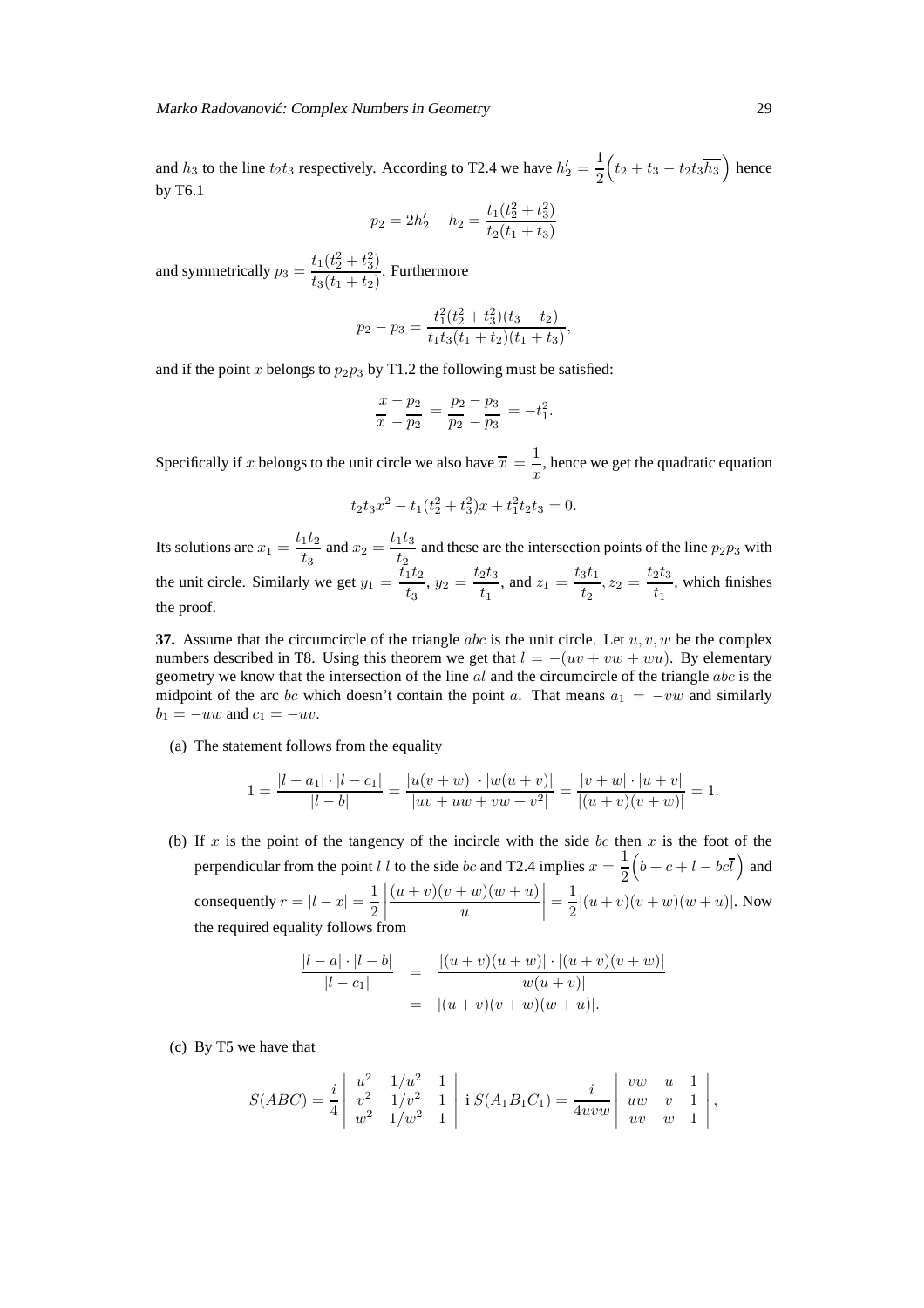hence

$$
\frac{S(ABC)}{S(A_1B_1C_1)} = \frac{u^4w^2 + w^4v^2 + v^4u^2 - v^4w^2 - u^4v^2 - w^4u^2}{uvw(v^2w + uw^2 + u^2v - uv^2 - u^2w - vw^2)}
$$
  
\n
$$
= \frac{(u^2 - v^2)(uw + vw - uv - w^2)(uw + vw + uv + w^2)}{uvw(u - v)(uv + w^2 - uw - vw)}
$$
  
\n
$$
= -\frac{(u + w)(vw + uw + uv^2)}{uvw}
$$
  
\n
$$
= -\frac{(u + v)(v + w)(w + u)}{uvw}
$$

Here we consider the oriented surface areas, and substracting the modulus from the last expression gives us the desired equality.

**38. First solution.** Assume that the circumcircle of the triangle abc is the unit circle and  $u, v, w$  are the complex numbers described in T8. Let  $d, e, f$  be the points of tangency of the incircle with the sides bc, ca, ab respectively. By T2.4 we have that  $f = \frac{1}{2}$ 2  $\overline{\left(a+b+z-ab\overline{z}\right)}=\frac{1}{2}$ 2  $\left(u^2+v^2+w^2- \right)$  $uv - vw - wu + \frac{uv(u + v)}{2w}$  $2w$ ). By symmetry we get the expressions for  $e$  and  $f$  and by T6.1 we get

$$
k = \frac{1}{3} \left( u^2 + v^2 + w^2 - uv - vw - wu + \frac{uv(u+v)}{2w} + \frac{vw(v+w)}{2u} - \frac{wu(w+u)}{2v} \right) =
$$
  
= 
$$
\frac{(uv + vw + wu)(u^2v + uv^2 + uw^2 + u^2w + v^2w + vw^2 - 4uvw)}{6uvw}.
$$

Now it is easy to verify  $\frac{z - 0}{z - 0}$  $\frac{\overline{z} - \overline{o}}{\overline{z} - \overline{o}} = \frac{k - \overline{o}}{\overline{k} - \overline{o}}$  $k-\overline{0}$ , which is by T1.2 the condition for colinearity of the points  $z, k, o$ . Similarly we also have

$$
\frac{|v-z|}{|z-k|} = \frac{|uv + vw + wu|}{\left|\frac{(uv + vw + wu)(u^2v + uv^2 + uw^2 + u^2w + v^2w + vw^2 + 2uvw)}{6uvw}\right|}
$$
  
= 
$$
\frac{6}{|(u+v)(v+w)(w+u)|} = \frac{6R}{2r} = \frac{3R}{r},
$$

which completes the proof.

**Second solution.** Assume that the incircle of the triangle abc is the unit circle and let  $d, e, f$ denote its points of tangency with the sides bc,  $ca$ ,  $ab$  respectively. According to T7.3 we have that  $o = \frac{2def(d+e+f)}{(d+e+f)(d+e+f)}$  $\frac{2def(d+e+f)}{(d+e)(e+f)(f+d)}$  and according to T6.1  $k = \frac{d+e+f}{3}$  $\frac{3}{3}$ . Now it is easy to verify that  $\overline{o-z}$  $\frac{0-z}{0-z} = \frac{k-z}{k-\overline{z}}$  $k - \overline{z}$ which is by T1.2 enough to establish the colinearity of the points  $o, z, k$ . We also have that

$$
\frac{|o-z|}{|z-k|} = \frac{\left| \frac{d+e+f}{(d+e)(e+f)(f+d)} \right|}{\left| \frac{d+e+f}{3} \right|} = \frac{3}{|(d+e)(e+f)(f+d)|} = \frac{3R}{r}.
$$

**39.** Assume that the circumcircle of the triangle abc is the unit circle and let  $u, v, w$  be the complex numbers described in T8 (here  $p = w^2$ ). According to this theorem we have  $i = -uv - vw - wu$ . Since  $|a - c| = |a - b|$  by T1.4 it holds

$$
c - a = e^{i \angle cab}(b - a).
$$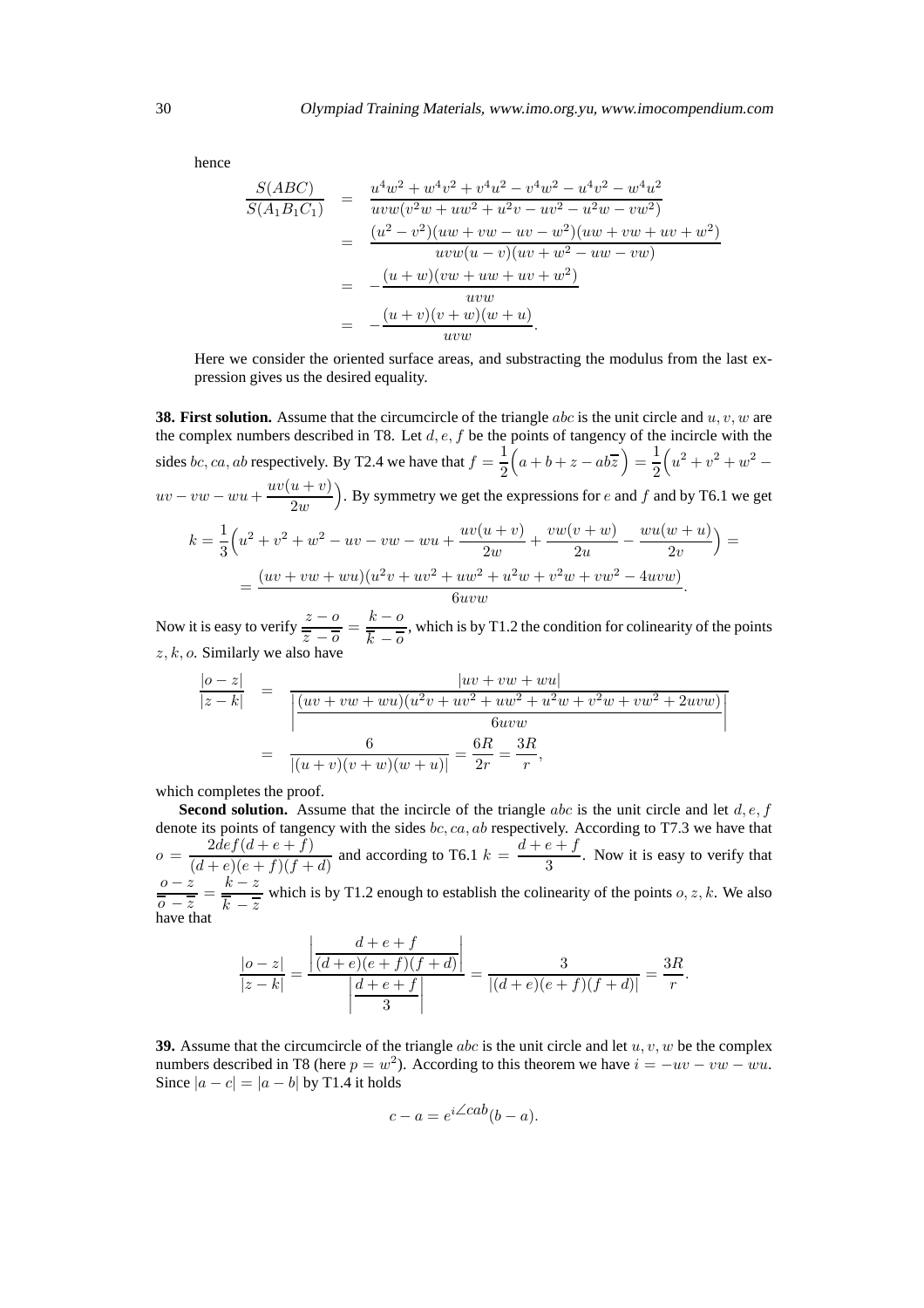By the same theorem we have

$$
\frac{-vw - u^2}{-vw - u^2} = e^{i2} \frac{\angle pab}{2} \frac{v^2 - u^2}{v^2 - u^2},
$$

hence  $e^{i\angle pab} = -\frac{w}{w}$  $\frac{w}{v}$ . Now we have

$$
c = \frac{u^2w + u^2v - v^2w}{v},
$$

and symmetrically  $d = \frac{v^2w + v^2u - u^2w}{u^2}$  $\frac{u}{u}$ . By T1.3 it is enough to prove that

$$
\frac{c-d}{\overline{c}-\overline{d}}=-\frac{o-i}{\overline{o}-\overline{i}}=-\frac{uv+vw+wu}{u+v+w}uvw.
$$

This follows from  $c - d = \frac{(u^2 - v^2)(uv + vw + wu)}{uv}$  $\frac{dv + v \omega + w \omega}{uv}$  by conjugation.

**40.** Assume that the circumcircle of the triangle abc is the unit circle. By T8 there are numbers  $u, v, w$  such that  $a = u^2, b = v^2, c = w^2$  and the incenter is  $i = -(uv + vw + wu)$ . If o' denotes the foot of the perpendicular from o to bc then by T2.4 we have  $o' = \frac{1}{2}$ 2  $(b + c)$ , and by T6.1  $o_1 = 2o' = b + c = v^2 + w^2$ . By T1.2 the points  $a, i, o_1$  are colinear if and only if

$$
\frac{o_1 - a}{\overline{o_1} - \overline{a}} = \frac{a - i}{\overline{a} - \overline{i}}
$$

.

Since

$$
\frac{o_1 - a}{\overline{o_1} - \overline{a}} = \frac{o_1 - a}{\overline{o_1} - \overline{a}} = \frac{v^2 + w^2 - u^2}{u^2(v^2 + w^2) - v^2w^2}u^2v^2w^2 \text{ mbox} and
$$

$$
\frac{a - i}{\overline{a} - \overline{i}} = \frac{u(u + v + w) + vw}{vw + uw + u^2}u^2vw = u^2vw,
$$

we get

$$
v3w + vw3 - u2vw - (u2v2 + u2w2 - v2w2) = (vw - u2)(v2 + w2 + vw) = 0.
$$

This means that either  $vw = u^2$  or  $v^2 + w^2 + vw = 0$ . If  $vw = u^2$  then by T6.1 the points  $u^2$  and  $-vw$  belong to the same radius hence abc is isosceles contrary to the assumption. This means that  $v^2 + w^2 + vw = 0$ . We now want to prove that the triangle with the vertices  $o, -vw, w^2$  is equilateral. It is enough to prove that  $1 = |w^2 + vw| = |v + w|$  which is equivalent to  $1 = (v + w)(\overline{v} + \overline{w}) =$  $(v + w)^2$  $\frac{w}{vw}$  and this to  $v^2 + w^2 + vw = 0$ . Since  $\angle boc = 120^\circ$  we have  $\alpha = 60^\circ$ .

**41.** Assume that the incumcircle of the triangle abc is the unit circle. According to T8 there are complex numbers  $u, v, w$  such that  $p = u^2, q = v^2, r = w^2$  and  $p_1 = -vw, q_1 = -wu, r_1 = -uv$ . Then  $p_2 = vw, q_2 = wu, r_2 = uv$ . By T7.1 we gave

$$
a = \frac{2v^2w^2}{v^2 + w^2}, \ b = \frac{2w^2u^2}{w^2 + u^2} \text{ i } c = \frac{2u^2w^2}{u^2 + w^2},
$$

hence by T6.1

$$
a_1=\frac{w^2u^2}{w^2+u^2}+\frac{u^2v^2}{u^2+v^2},\ b_1=\frac{u^2v^2}{u^2+v^2}+\frac{v^2w^2}{v^2+w^2},\ c_2=\frac{v^2w^2}{v^2+w^2}+\frac{w^2u^2}{w^2+u^2}
$$

.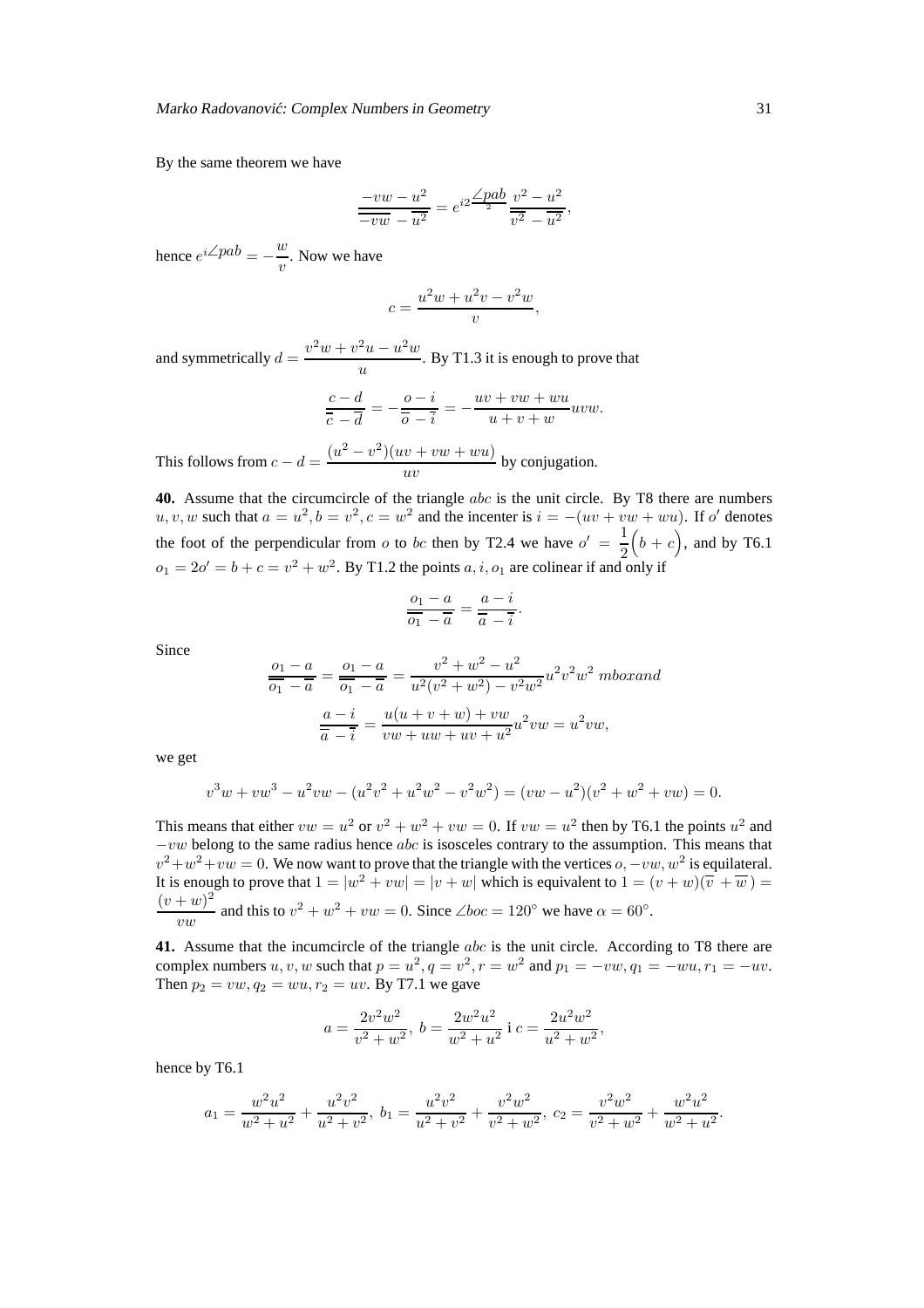If the point n is the intersection of the lines  $a_1p_1$  and  $b_1q_1$  then the triplets of points  $(n, a_1, p_1)$  and  $(n, b_1, q_1)$  are colinear and using T1.2 we get

$$
\frac{n-a_1}{n-a_1} = \frac{a_1 - p_1}{a_1 - p_1}, \quad \frac{n-b_1}{n-b_1} = \frac{b_1 - q_1}{b_1 - q_1}
$$

Solving this system gives us

$$
n = \frac{u^4v^4 + v^4w^4 + w^4u^4}{(u^2 + v^2)(v^2 + w^2)(w^2 + u^2)} +
$$
  
\n
$$
\frac{uvw(u^3v^2 + u^2v^3 + u^3w^2 + u^2w^3 + v^3w^2 + v^2w^3)}{(u^2 + v^2)(v^2 + w^2)(w^2 + u^2)} +
$$
  
\n
$$
\frac{3u^2v^2w^2(u^2 + v^2 + w^2)}{(u^2 + v^2)(v^2 + w^2)(w^2 + u^2)} +
$$
  
\n
$$
\frac{2u^2v^2w^2(uv + vw + wu)}{(u^2 + v^2)(v^2 + w^2)(w^2 + u^2)}.
$$

Since the above expression is symmetric this point belongs to  $c_1r_1$ . The second part of the problem can be solved similarly.

**42.** Assume that a is the origin. According to T1.4 we have  $c'' - a = e^{i\pi/2}(c - a)$ , i.e.  $c'' = ic$ . Similarly we get  $b'' = -ib$ . Using the same theorem we obtain  $x - c = e^{i\pi/2}(b - c)$ , i.e.  $x =$  $(1-i)c + ib$  hence by T6.1  $p = \frac{1+i}{2}$  $\frac{+i}{2}b + \frac{1-i}{2}$  $\frac{1}{2}$  c. Denote by q the intersection of the lines bc and ap. Then the points  $a, p, q$  are colinear as well as the points  $b, c'', q$ . Using T1.2 we get

$$
\frac{a-p}{\overline{a}-\overline{p}}=\frac{a-q}{\overline{a}-\overline{q}}, \quad \frac{b-c''}{\overline{b}-\overline{c''}}=\frac{q-b}{\overline{q}-\overline{b}}.
$$

From the first equation we conclude that  $\overline{q} = q \frac{(1-i)b + (1+i)c}{(1+i)(1-i)}$  $\frac{(1+i)\theta + (1+i)\theta}{(1+i)b + (1-i)c}$ , and from the second  $\overline{q}$  =  $q(b + i\overline{c}) - i(bc + b\overline{c})$  $\frac{b - i(c - 1)(b - 1)}{b - ic}$ . These two imply

$$
q = \frac{i(\overline{b}c + b\overline{c})((1+i)b + (1-i)c)}{2(i b\overline{b} - 2b\overline{c} + 2\overline{b}c + 2i c\overline{c})} = \frac{(\overline{b}c + b\overline{c})((1+i)b + (1-i)c)}{(b - ic)(\overline{b} + i\overline{c})}.
$$

Denote by  $q'$  the intersection of ap and  $cb''$ . Then the points  $a, p, q'$  are colinear as well as the points  $b'', c, q'$ . Hence by T1.2

$$
\frac{a-p}{\overline{a}-\overline{p}}=\frac{a-q'}{\overline{a}-\overline{q}'}, \quad \frac{b''-c}{\overline{b''}-\overline{c}}=\frac{q-c}{\overline{q}-\overline{c}}.
$$

The first equation gives  $\overline{q'} = q' \frac{(1-i)b + (1+i)\overline{c}}{(1-i)\overline{b} + (1-i)\overline{c}}$  $\frac{(1-i)b + (1+i)\overline{c}}{(1+i)b + (1-i)c}$ , and the second  $\overline{q} = \frac{q(\overline{c} - ib) + i(bc + b\overline{c})}{c + ib}$ . By the equating we get

$$
q' = \frac{(\overline{b}\,c + b\overline{c})((1+i)b + (1-i)c)}{(b - ic)(\overline{b} + i\overline{c})},
$$

hence  $q = q'$ , q.e.d.

**43.** Assume that the origin is the intersection of the diagonals, i.e.  $o = 0$ . From the colinearity of a, o, c and b, o, d using T1.2 we get  $a\overline{c} = \overline{a}c$  and  $b\overline{d} = \overline{b}d$ . By T6.1 we get  $m = \frac{a+b}{2}$  $\frac{1}{2}$  and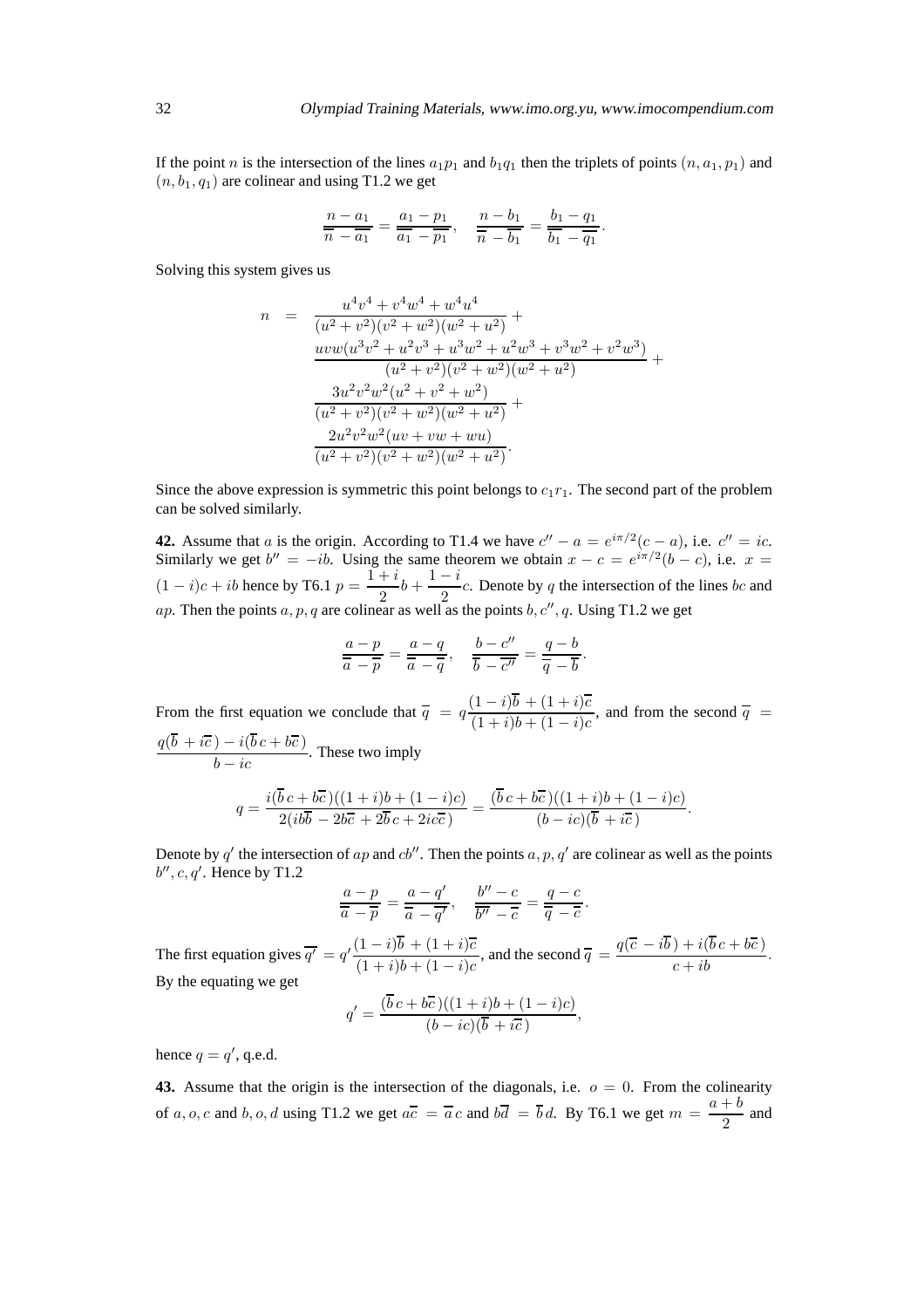$$
n = \frac{c+d}{2}
$$
. Since  $om \perp cd$  and  $on \perp ab$  by T1.3  

$$
\frac{c+d}{2} = 0
$$

$$
\frac{\frac{c+d}{2}-o}{\frac{c+d}{2}-\overline{o}}=-\frac{a-b}{\overline{a}-\overline{b}}, \quad \frac{\frac{a+b}{2}-o}{\frac{a+b}{2}-\overline{o}}=-\frac{c-d}{\overline{c}-\overline{d}}
$$

From these two equations we get

$$
c = \frac{da(\overline{a}\,b - 2b\overline{b} + a\overline{b})}{b(\overline{a}\,b - 2a\overline{a} + a\overline{b})} \text{ and } c = \frac{da(\overline{a}\,b + 2b\overline{b} + a\overline{b})}{b(\overline{a}\,b + 2a\overline{a} + a\overline{b})}.
$$

The last two expressions give  $(\overline{a} b + a\overline{b}) (a\overline{a} - b\overline{b}) = 0$ . We need to prove that the last condition is sufficient to guarantee that  $a, b, c, d$  belong to a circle. According to T3 the last is equivalent to

$$
\frac{c-d}{\overline{c}-\overline{d}}\frac{b-a}{\overline{b}-\overline{a}}=\frac{b-d}{\overline{b}-\overline{d}}\frac{c-a}{\overline{c}-\overline{a}}.
$$

Since the points b, d, o are colinear, by T1.2  $\frac{b-d}{b-a}$  $\frac{b-d}{\overline{b}-\overline{d}}=\frac{b-o}{\overline{b}-\overline{o}}$  $\frac{b - o}{\overline{b} - \overline{o}} = \frac{b}{\overline{b}}$ b we get  $\frac{a-c}{a}$  $\frac{a-c}{\overline{a}-\overline{c}}=\frac{a-o}{\overline{a}-\overline{o}}$  $\frac{a - b}{\overline{a} - \overline{b}} = \frac{a}{\overline{a}}$  $\frac{a}{\overline{a}}$ . If  $a\overline{b} + \overline{a} b = 0$  then

$$
c - d = d \frac{2ab(\overline{a} - b)}{b(\overline{a}b - 2a\overline{a} + a\overline{b})},
$$

and the last can be obtained by conjugation. If  $a\overline{a} = b\overline{b}$ , then

$$
c-d = \frac{d(a-b)(\overline{a}\,b + a\overline{b})}{b(\overline{a}\,b - 2a\overline{a} + a\overline{b})},
$$

and in this case we can get the desired statement by conjugation.

**44.** Let f be the origin and let  $d = \overline{c}$  (this is possible since  $FC = FD$ ). According to T9.2 we have that

$$
o_1 = \frac{ad(\overline{a} - \overline{d})}{\overline{a}d - a\overline{d}}, \quad o_2 = \frac{bc(\overline{b} - \overline{c})}{\overline{b}c - b\overline{c}}.
$$

Since *cd*  $\|af$  according to T1.1  $\frac{a-f}{\overline{a} - \overline{f}} = \frac{c-d}{\overline{c} - \overline{d}}$  $\frac{\partial}{\partial c} - \frac{\partial}{\partial d} = -1$ , i.e.  $\overline{a} = -a$  and similarly  $b = -b$ . Now we have

$$
o_1 = \frac{\overline{c}(a+c)}{c+\overline{c}}, \quad o_2 = \frac{c(b+\overline{c})}{c+\overline{c}}
$$

.

Let's denote the point e. From T1.2 using the colinearity of  $a, c, e$  and  $b, d, e$  we get the following two equations

$$
\frac{a-c}{\overline{a}-\overline{c}}=\frac{e-a}{\overline{e}-\overline{a}}, \quad \frac{b-d}{\overline{b}-\overline{d}}=\frac{e-b}{\overline{e}-\overline{b}}.
$$

From these equations we get  $\overline{e} = \frac{a(c + \overline{c}) - e(a + \overline{c})}{\overline{c}}$  $\frac{(-b)-e(a+\overline{c})}{a-c}$  and  $\overline{e} = \frac{b(c+\overline{c})-e(b+c)}{b-\overline{c}}$  $\frac{b}{b-c}$ . By equating these two we get

$$
e = \frac{a\overline{c} - bc}{a + \overline{c} - b - c}.
$$

Using T1.3 the condition  $fe \perp o_1 o_2$  is equivalent to  $\frac{o_1 - o_2}{\overline{o_1} - \overline{o_2}} = -\frac{f - e}{\overline{f} - \overline{e}}$  $f - e$ , which trivially follows from  $o_1 - o_2 = \frac{a\overline{c} - cb}{c + \overline{c}}$  $\frac{c}{c + c}$  by conjugation.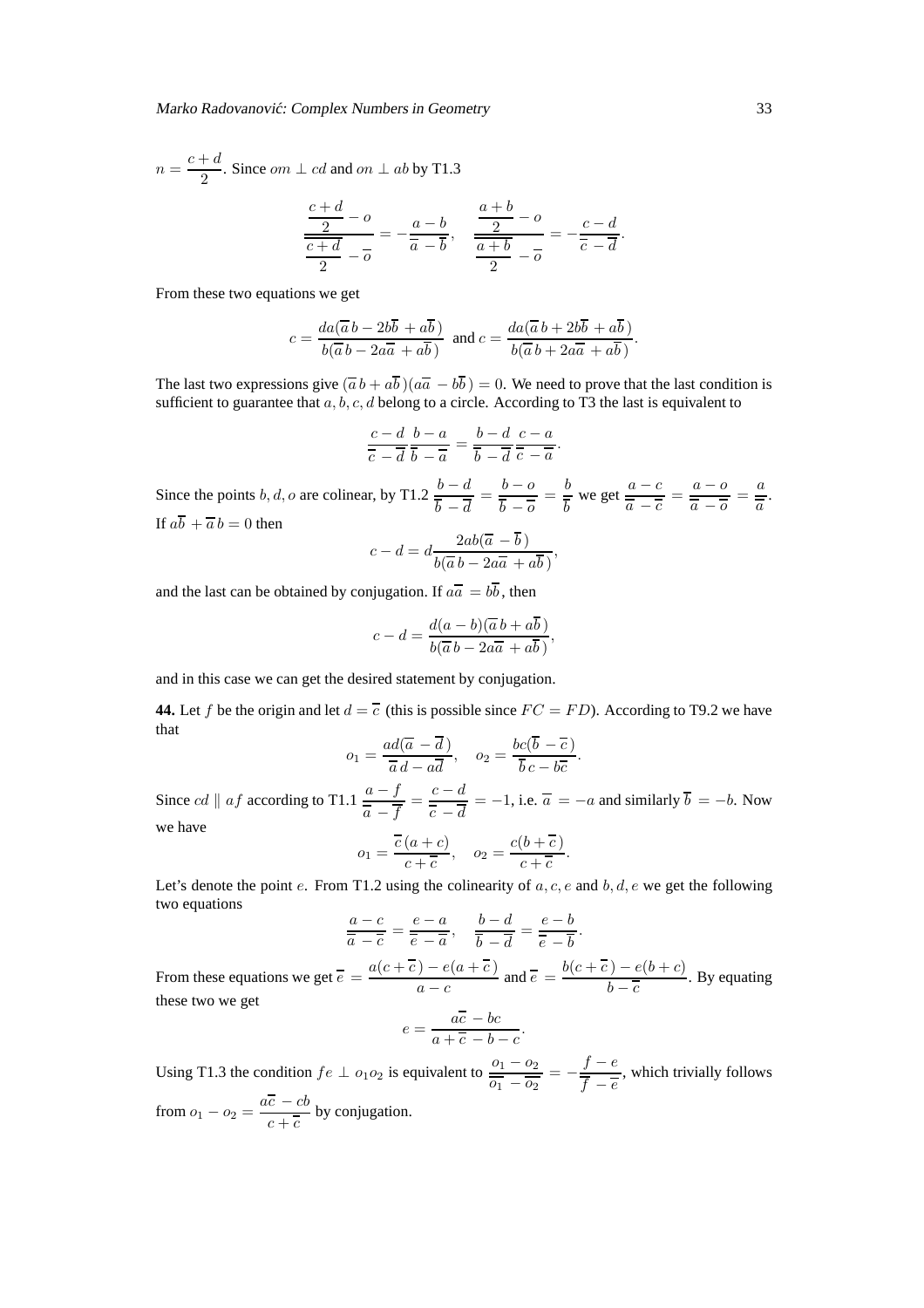**45.** Assume that the point p is the origin. Let ac be the real axis and let  $\angle cpd = \varphi$ . Then  $a = \alpha, b =$  $\beta e^{i\varphi}$ ,  $c = \gamma$ ,  $d = \delta e^{i\varphi}$ , where  $\alpha, \beta, \gamma, \delta$  are some real numbers. Let  $e^{i\varphi} = \Pi$ . If  $|a - f| = \varepsilon |a - d|$ , then  $|e - c| = \varepsilon |b - c|$  hence by T6.1  $a - f = \varepsilon (a - d)$  and  $e - c = \varepsilon (b - c)$ . Thus we have

$$
f = \alpha(1 - \varepsilon) + \varepsilon \delta \Pi, \ e = \gamma(1 - \varepsilon) + \varepsilon \beta \Pi.
$$

Since q belongs to pd we have that  $q = \rho \Pi$  and since q also belongs to  $ef$  by T1.2 we have that  $f - q$  $\frac{f-q}{\overline{f}-\overline{q}}=\frac{e-f}{\overline{e}-\overline{f}}$  $\overline{e} - f$ , hence

$$
\frac{\alpha(1-\varepsilon) + (\varepsilon \delta - \varrho)\Pi}{\alpha(1-\varepsilon) + (\varepsilon \delta - \varrho)\frac{1}{\Pi}} = \frac{(1-\varepsilon)(\alpha-\gamma) + \varepsilon(\delta-\beta)\Pi}{(1-\varepsilon)(\alpha-\gamma) + \varepsilon(\delta-\beta)\frac{1}{\Pi}}
$$

After some algebra we get  $(\Pi - \frac{1}{\Pi})$  $\frac{1}{\Pi}$ )(1 –  $\varepsilon$ ) $\left[ (\alpha - \gamma)(\varepsilon \delta - \varrho) - \varepsilon \alpha (\delta - \beta) \right] = 0$ . Since  $\Pi \neq \pm 1$ (because  $\angle CPD < 180^\circ$ ) and  $\varepsilon \neq 1$  we get  $\rho = \varepsilon \left[ \delta - \frac{\alpha(\delta - \beta)}{\alpha - \gamma} \right]$  $\alpha - \gamma$ . Similarly we get  $\rho = (1 - \mathbb{I})$  $\epsilon) \Big[ \alpha - \frac{\delta(\alpha-\gamma)}{\delta-\beta}$  $\delta - \beta$ , where  $\rho$  is the coordinate of the point r. By T9.2 we have

$$
o_1 = \frac{rq(\overline{r} - \overline{q})}{\overline{r}q - \overline{q}} = \frac{\rho \rho \Pi(\rho - \rho \frac{1}{\Pi})}{\rho \rho \Pi - \rho \rho \frac{1}{\Pi}} = \frac{\rho \Pi - \rho}{\Pi^2 - 1} \Pi
$$

$$
= \frac{(1 - \varepsilon) \left[ \alpha - \frac{\delta(\alpha - \gamma)}{\delta - \beta} \right] \Pi - \varepsilon \left[ \delta - \frac{\alpha(\delta - \beta)}{\alpha - \gamma} \right]}{\Pi^2 - 1} \Pi.
$$

For any other position of the point e on the line ad such that  $ae = \epsilon ad$  the corresponding center of the circle has the coordinate

$$
o_2 = \frac{(1-\epsilon)\left[\alpha - \frac{\delta(\alpha-\gamma)}{\delta-\beta}\right]\Pi - \epsilon\left[\delta - \frac{\alpha(\delta-\beta)}{\alpha-\gamma}\right]}{\Pi^2 - 1}\Pi.
$$

Notice that the direction of the line  $o_1o_2$  doesn't depend on  $\varepsilon$  and  $\epsilon$ . Namely if we denote  $A =$  $\alpha - \frac{\delta(\alpha - \gamma)}{\delta - \beta}$  $\frac{(\alpha - \gamma)}{\delta - \beta}$  and  $B = \delta - \frac{\alpha(\delta - \beta)}{\alpha - \gamma}$  $\frac{(\sigma - \beta)}{\alpha - \gamma}$  we have

$$
\frac{o_1 - o_2}{\overline{o_1} - \overline{o_2}} = -\frac{A\Pi + B}{A + B\Pi}\Pi.
$$

Thus for every three centers  $o_1, o_2, o_3$  it holds  $o_1o_2||o_2o_3$  hence all the centers are colinear. Since all the circles have a common point, the circles have another common point.

**Remark.** We have proved more than we've been asked. Namely two conditions  $AD = BC$  and  $BE = DF$  are substituted by one  $BE/BC = DF/AD$ .

Another advantage of this solutions is that we didn't have to guess what is the other intersection point.

**46.** Let *o* be the origin. According to the property T9.1 we have that  $h_1 = \frac{(a-b)(\overline{a}b + ab)}{\overline{b} - \overline{b}}$  $ab - \overline{a}b$ ,  $h_2 = \frac{(c-d)(\overline{c}d + cd)}{7}$ , and according to the theorem 6  $t_1 = \frac{a+c}{2}$ 

 $cd - \overline{c}d$  $\frac{1}{3}$ ,  $t_2 = \frac{b+d}{3}$ . Since the points

a, c, and o are colinear as well as the points b, d, and o by T1.2 we have  $\overline{c} = \frac{c\overline{a}}{c}$  $\frac{a}{a}$ ,  $\overline{d} = \frac{db}{b}$  $\frac{b}{b}$ , hence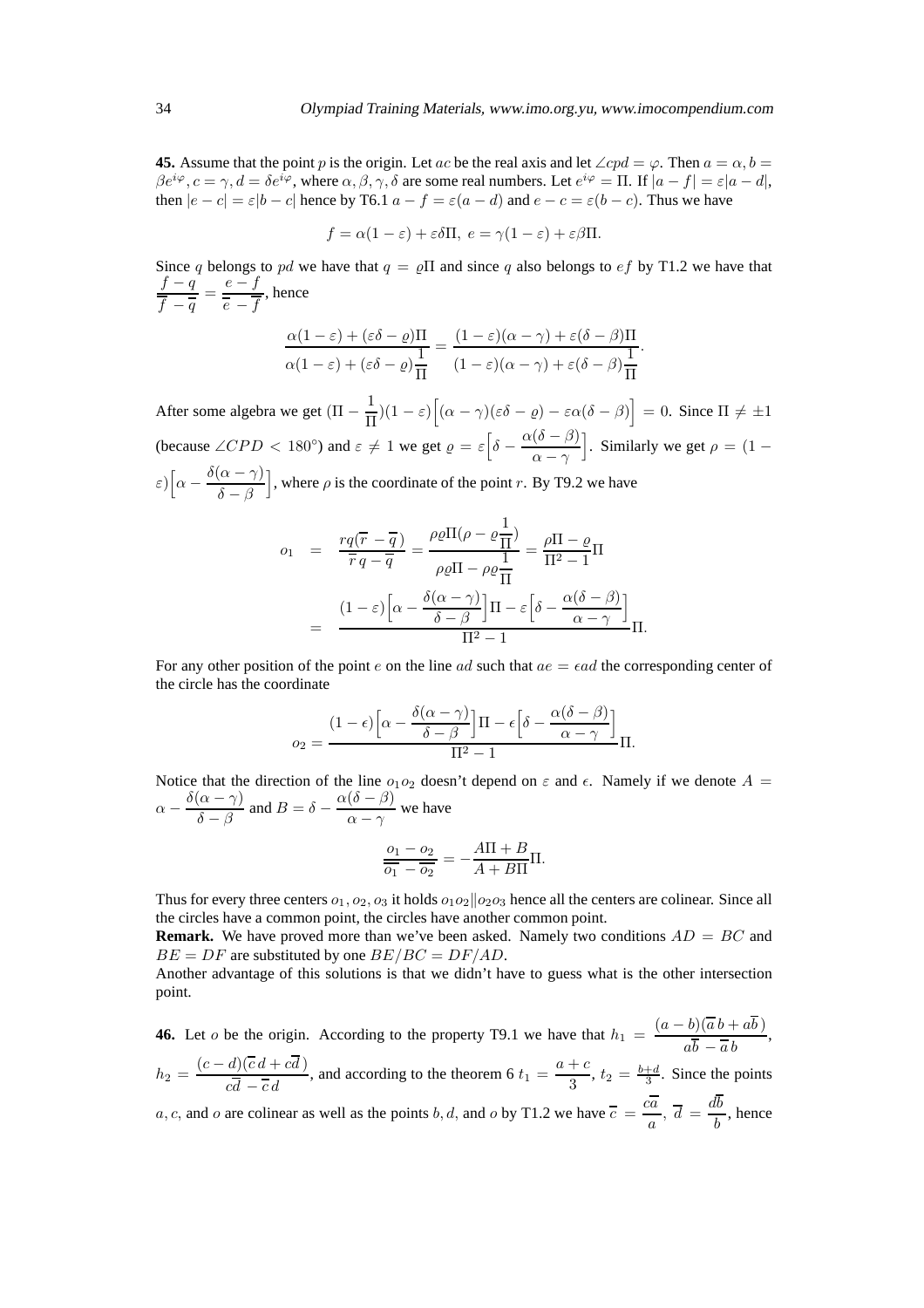$$
h_2 = \frac{(c-d)(a\overline{b} + \overline{a}b)}{a\overline{b} - \overline{a}b}
$$
. In order to prove that  $t_1t_2 \perp h_1h_2$ , by T1.3, it is enough to verify

$$
\frac{t_1 - t_2}{\overline{t_1} - \overline{t_2}} = -\frac{h_1 - h_2}{\overline{h_1} - \overline{h_2}}
$$

This follows from

$$
h_1 - h_2 = \frac{a\overline{b} + \overline{a}b}{a\overline{b} - \overline{a}b}\Big(a + c - b - d\Big),
$$

by conjugation.

**47.** Let  $\Gamma$  be the unit circle. Using T2.3 we get  $c = \frac{2ab}{\Gamma}$  $\frac{2ax}{a+b}$ . Let  $o_1$  be the center of  $\Gamma_1$ . Then  $o_1b \perp ab$  (because ab is a tangent) hence by T1.3  $\frac{o_1-b}{\overline{o_1}-\overline{b}} = -\frac{a-b}{\overline{a}-\overline{b}}$  $\overline{a} - b$  $=$  ab. After simplifying  $\overline{o_1} = \frac{o_1 + a - b}{ab}$ . We have also  $|o_1 - b| = |o_1 - c|$ , and after squaring  $(o_1 - b)(\overline{o_1} - \overline{b}) =$  $(o_1 - c)(\overline{o_1} - \overline{c})$ , i.e.  $\overline{o_1} = \frac{o_1}{h^2}$  $\frac{a-b}{b^2} - \frac{a-b}{b(a+l)}$  $\frac{a}{b(a + b)}$ . Now we have  $o_1 = \frac{ab}{a}$  $\frac{ab}{a+b}+b.$ 

Since the point m belongs to the unit circle it satisfies  $\overline{m} = \frac{1}{m}$  $\frac{1}{m}$  and since it belongs to the circle with the center  $o_1$  it satisfies  $|o_1 - m| = |o_1 - b|$ . Now we have

$$
\overline{o_1} m^2 - \left(\frac{o_1}{b} + \overline{o_1} b\right) m + o_1 = 0.
$$

This quadratic equation defines both m and b, and by Vieta's formulas we have  $b + m = \frac{0}{n}$  $\frac{\partial}{\partial y} + b$ , i.e.

$$
m = b \frac{2a+b}{a+2b}.
$$

It remains to prove that the points  $a, m$ , and the midpoint of the segment bc colinear. The midpoint of bc is equal to  $(b + c)/2$  by T6.1. According to T1.2 it is enough to prove that

$$
\frac{a - \frac{b + c}{2}}{\overline{a} - \frac{\overline{b} + c}{2}} = \frac{a - m}{\overline{a} - \overline{m}} = -am,
$$

which is easy to verify.

**48.** Assume that the circle k is unit and assume that  $b = 1$ . The  $a = -1$  and since  $p \in k$  we have  $\overline{p} = \frac{1}{n}$  $\frac{1}{p}$ . According to T2.4 we have that  $q = \frac{1}{2}$ 2  $\left(p + \frac{1}{n}\right)$ p ), and according to T6.1 we have that  $f =$  $\left(p+\frac{1}{\cdot}\right)$ p  $-1$  $\frac{p}{2} \frac{p-1}{2} = \frac{(p-1)^2}{4p}$  $\frac{1}{4p}$ . Furthermore since c belongs to the circle with the center p and

radius  $|p - q|$  we have  $|p - q| = |p - c|$  and after squaring

$$
(p-q)(\overline{p} - \overline{q}) = (p-c)(\overline{p} - \overline{c}).
$$

Since  $c \in k$  we have  $\overline{c} = \frac{1}{c}$  $\frac{1}{c}$ . The relation  $p - q = \frac{1}{2}$ 2  $\left(p-\frac{1}{n}\right)$ p implies  $4pc<sup>2</sup> - (p<sup>4</sup> + 6p<sup>2</sup> + 1)c + 4p<sup>3</sup> = 0.$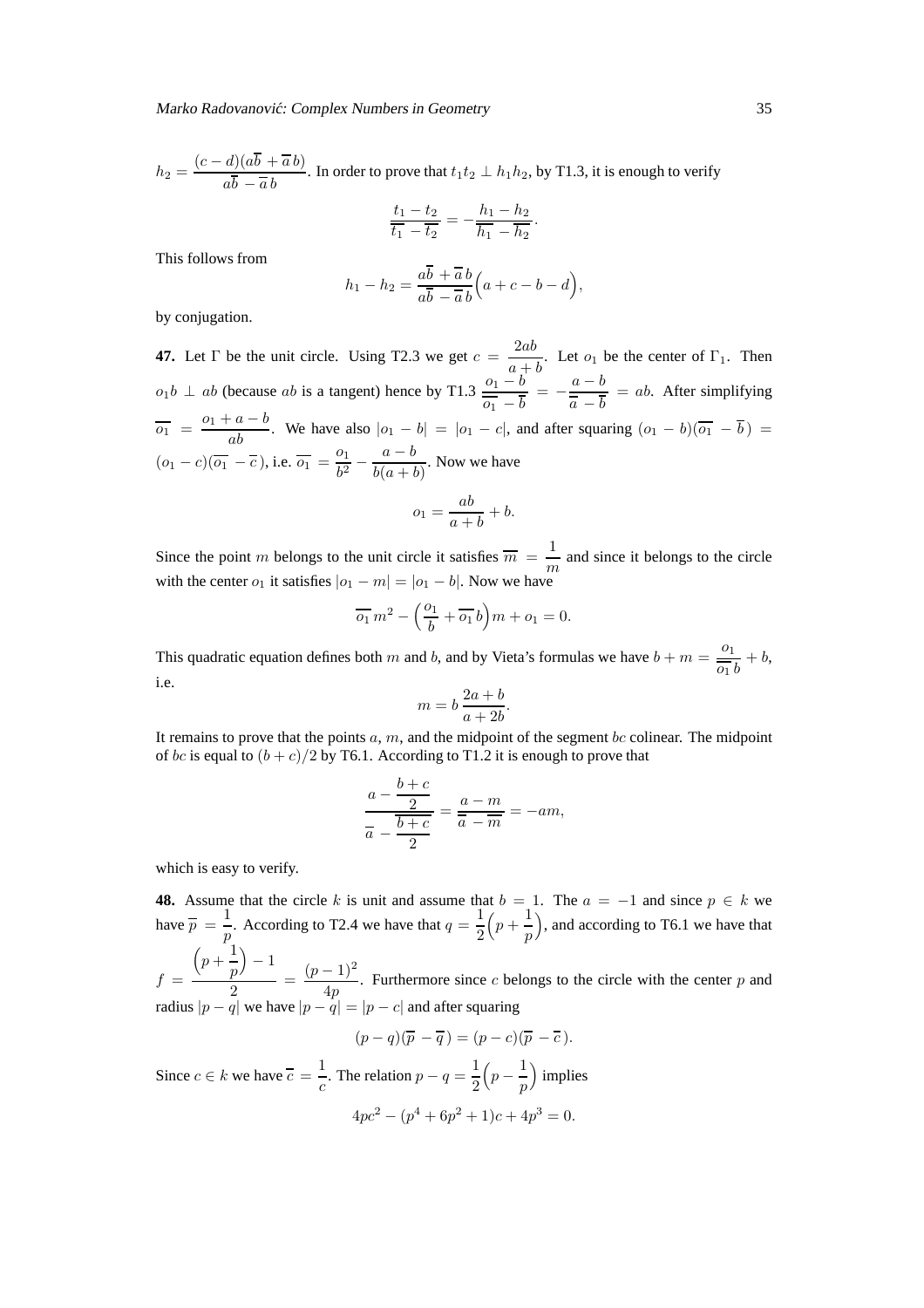Notice that what we obtained is the quadratic equation for c. Since  $d$  satisfies the same conditions we used for c, then the point d is the second solution of this quadratic equation. Now from Vieta's formulas we get

$$
c + d = \frac{p^4 + 6p^2 + 1}{4p^3}
$$
,  $cd = p^2$ .

Since the point g belongs to the chord  $cd$  by T2.2 we get

$$
\overline{g} = \frac{c+d-g}{cd} = \frac{p^4 + 6p^2 + 1 - 4pg}{4p^3}.
$$

From  $gf \perp cd$  T1.3 gives  $\frac{g - f}{\overline{g} - \overline{f}} = -\frac{c - d}{\overline{c} - \overline{d}}$  $\frac{\overline{c} - \overline{a}}{\overline{c} - \overline{d}} = cd = p^2$ . Solving this system gives us

$$
g = \frac{p^3 + 3p^2 - p + 1}{4p}.
$$

The necessair and sufficient condition for colinearity of the points  $a, p, g$  is (according to T1.2)  $a-g$  $\frac{a-g}{\overline{a} - \overline{g}} = \frac{a-p}{\overline{a} - \overline{p}}$  $\frac{a-p}{\overline{a} - \overline{p}} = p$ . This easily follows from  $a - g = \frac{p^3 + 3p^3 + 3p + 1}{4p}$  $\frac{4p}{4p}$  and by conjugating  $\overline{a} - \overline{g} = \frac{1 + 3p + 3p^2 + p^3}{4n^2}$  $\frac{(4+3p^2+p^3)}{4p^2}$ . Since *e* belongs to the chord *cd* we have by T2.2  $\overline{e} = \frac{c+d-g}{cd} =$  $p^4 + 6p^2 + 1 - 4pe$  $\frac{2+1-4pe}{4p^3}$ , and since  $pe \perp ab$  T1.3 implies  $\frac{e-p}{\overline{e-p}}$  $\frac{e-p}{\overline{e}-\overline{p}} = -\frac{a-b}{\overline{a}-\overline{b}} = -1$ , or equivalently  $\overline{a} - b$  $\overline{e} = p + \frac{1}{p} - e$ . It follows that  $e = \frac{3p^2 + 1}{4p}$  $\frac{p^2+1}{4p}$ . Since  $p - q = \frac{p^2-1}{2p}$  $rac{(-1)}{2p} = 2\frac{p^2-1}{4p}$  $\frac{q-1}{4p} = 2\Big(e-q\Big)$ , we get  $|e-p| = |e-q|$ . Furthermore since  $g - e = \frac{p^2 - 1}{4}$  $\frac{1}{4}$  from  $|p| = 1$ , we also have  $|e - q| = |g - e|$ , which finishes the proof.

**49.** Assume that the circle with the diameter bc is unit and that  $b = -1$ . Now by T6.1 we have that  $b + c = 0$ , i.e.  $c = 1$ , and the origin is the midpoint of the segment bc. Since p belongs to the unit circle we have  $\overline{p} = \frac{1}{n}$  $\frac{1}{p}$ , and since  $pa \perp p0$ , we have according to T1.3  $\frac{a-p}{\overline{a} - \overline{p}} = -\frac{p-0}{\overline{p} - \overline{0}}$  $\frac{p-\sigma}{\overline{p}-\overline{0}}=-p^2.$ Simplification yields

$$
\overline{a}p^2 - 2p + a = 0.
$$

Since this quadratic equation defines both  $p$  and  $q$ , according to Vieta's formulas we have

$$
p + q = \frac{2}{\overline{a}}, \quad pq = \frac{a}{\overline{a}}.
$$

Let h' be the intersection of the perpendicular from a to bc with the line pq. Since  $h' \in pq$  T2.2 gives  $\overline{h'} = \frac{p+q-h'}{h}$  $\frac{q-h'}{pq}=\frac{2-\overline{a}\,h}{a}$  $\frac{a}{a}$ . Since  $ah \perp bc$  according to T1.3 we have  $\frac{a-h}{\overline{a}-\overline{h}}$  $\frac{a-h}{\overline{a}-\overline{h}}=-\frac{b-c}{\overline{b}-\overline{c}}$  $\frac{\partial}{\partial b - \overline{c}} = -1,$ i.e.  $h = a + \overline{a} - h$ . Now we get

$$
h = \frac{a\overline{a} + a^2 - 2}{a - \overline{a}}.
$$

It is enough to prove that  $h' = h$ , or  $ch \perp ab$  which is by T1.3 equivalent to  $\frac{h-c}{\overline{h} - \overline{c}} = -\frac{a-b}{\overline{a} - \overline{b}}$  $\overline{a} - b$ . The last easily follows from

$$
h-1 = \frac{a\overline{a} + a^2 - 2 - a + \overline{a}}{a - \overline{a}} = \frac{(a+1)(a+\overline{a}-2)}{a-\overline{a}}
$$

and  $a - b = a + 1$  by conjugation.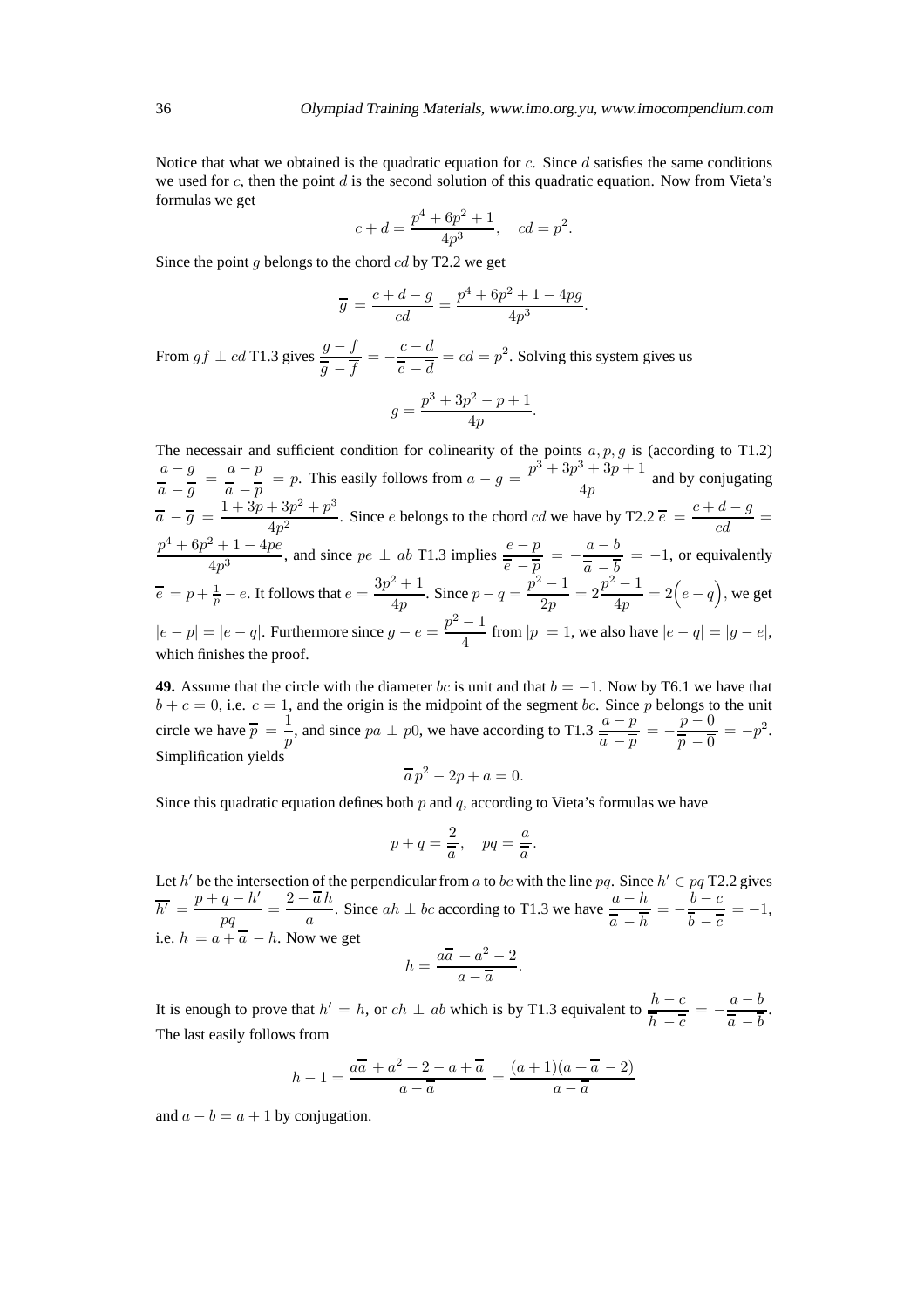**50.** Assume that the origin of our coordinate system is the intersection of the diagonals of the rectangle and that the line ab is parallel to the real axis. We have by T6.1  $c + a = 0$ ,  $d + b = 0$ ,  $c = \overline{b}$ , and  $d = \overline{a}$ . Since the points p, a, 0 are colinear T1.2 implies  $\frac{p}{\overline{p}} = \frac{a}{\overline{a}}$  $\frac{a}{\overline{a}}$ , i.e.  $\overline{p} = -\frac{b}{a}$  $\frac{a}{a}$ *p*. Let  $\varphi = \angle dpb = \angle pbc$ . By T1.4 we have

$$
\frac{c-p}{\overline{c}-\overline{p}} = e^{i2\varphi} \frac{b-p}{\overline{b}-\overline{p}}, \quad \frac{p-b}{\overline{p}-\overline{b}} = e^{i2\varphi} \frac{c-b}{\overline{c}-\overline{b}},
$$

and after multiplying these equalities and expressing in terms of  $a$  and  $b$ 

$$
\frac{p+b}{bp+a^2} = \frac{a(p-b)^2}{(bp-a^2)^2}.
$$

In the polynomial form this writes as

$$
(b2 – ab)p3 + p2(b3 – 2a2b – a3 + 2ab2) + p(a4 – 2a2b2 – ab3 + 2a3b) + a4b – a3b2
$$
  
= (b – a)(bp<sup>3</sup> + (a<sup>2</sup> + 3ab + b<sup>2</sup>)p<sup>2</sup> – ap(a<sup>2</sup> + 3ab + b<sup>2</sup>) – a<sup>3</sup>b) = 0.

Notice that  $\alpha$  is one of those points  $p$  which satisfy the angle condition. Hence  $\alpha$  is one of the zeroes of the polynomial. That means that  $p$  is the root of the polynomial which is obtained from the previous one after division by  $p - a$  i.e.  $bp^2 + (a^2 + 3ab + b^2)p + a^2b = 0$ . Let's now determine the ratio  $|p - b| : |p - c|$ . From the previous equation we have  $bp^2 + a^2b = -(a^2 + 3ab + b^2)$ , hence

$$
\frac{PB^2}{PC^2} = \frac{(p-b)(\overline{p}-\overline{b})}{(p-c)(\overline{p}-\overline{c})} = \frac{bp^2 - (a^2 + b^2)p + a^2b}{bp^2 + 2abp + a^b} = \frac{-2(a^2 + b^2 + 2ab)}{-(a^2 + b^2 + 2ab)} = 2,
$$

and the required ratio is  $\sqrt{2}$  : 1.

**51.** Assume first that the quadrilateral abcd is cyclic and that its cicrumcircle is the unit circle. If  $\angle abd = \varphi$  and  $\angle bda = \theta$  by T1.4 after squaring we have

$$
\frac{d-b}{\overline{d}-\overline{b}} = e^{i2\varphi} \frac{a-b}{\overline{a}-\overline{b}}, \quad \frac{c-b}{\overline{c}-\overline{b}} = e^{i2\varphi} \frac{p-b}{\overline{p}-\overline{b}},
$$

$$
\frac{c-d}{\overline{c}-\overline{d}} = e^{i2\theta} \frac{p-d}{\overline{p}-\overline{d}}, \quad \frac{b-d}{\overline{b}-\overline{d}} = e^{i2\theta} \frac{a-d}{\overline{a}-\overline{d}}.
$$

From the first of these equalities we get  $e^{i2\varphi} \frac{a}{\tau}$ , and from the fourth  $e^{i2\theta} = \frac{b}{\tau}$ . From the second  $d$ , and not the fourth  $a$ equality we get  $\overline{p} = \frac{ac + bd - pd}{abc}$ , and from the third  $\overline{p} = \frac{ac + bd - pb}{acd}$ . Now it follows that

$$
p = \frac{ac + bd}{b + d}.
$$

We have to prove that  $|a-p|^2 = (a-p)(\overline{a}-\overline{p}) = |c-p|^2 = (c-p)(\overline{c}-\overline{p})$ , which follows from

$$
a - p = \frac{ab + ad - ac - bd}{b + d}, \quad \overline{a} - \overline{p} = \frac{cd + bc - bd - ac}{ac(b + d)},
$$

$$
c - p = \frac{bc + cd - ac - bd}{b + d}, \quad \overline{c} - \overline{p} = \frac{ad + ab - bd - ac}{ac(b + d)}.
$$

Assume that  $|a-p| = |c-p|$ . Assume that the circumcircle of the triangle *abc* is unit. Squaring the last equality gives us that  $a\overline{p} + \frac{p}{q}$  $\frac{p}{a} = c\overline{p} + \frac{p}{c}$  $\frac{p}{c}$ , i.e.  $(a-c)(\overline{p} - \frac{p}{ac})$  $\frac{p}{ac}$ ) = 0. This means that  $\overline{p} = \frac{p}{ab}$  $\frac{P}{ac}$ . Let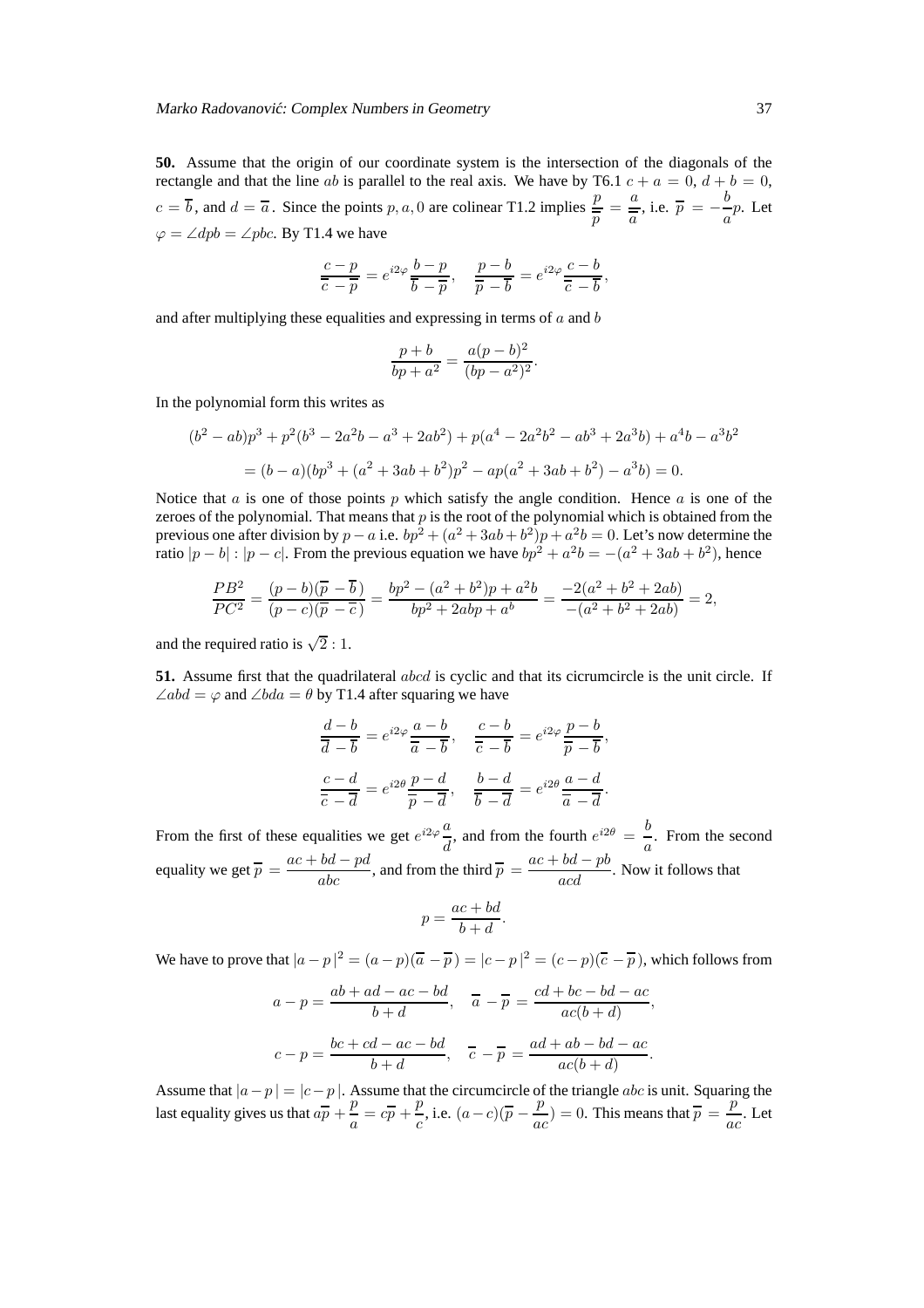*d* belong to the chord *d'c*. Then according to T2.2  $\overline{d} = \frac{c + d' - d}{d}$  $\frac{a}{c d'}$ . By the condition of the problem we have  $\angle dba = \angle cbp = \varphi$  and  $\angle adb = \angle pdc = \theta$ , and squaring in T1.4 yields

$$
\frac{a-b}{\overline{a}-\overline{b}} = e^{i2\varphi} \frac{d-b}{\overline{d}-\overline{b}}, \quad \frac{p-b}{\overline{p}-\overline{b}} = e^{i2\varphi} \frac{c-b}{\overline{c}-\overline{b}},
$$

$$
\frac{b-d}{\overline{b}-\overline{d}} = e^{i2\theta} \frac{a-d}{\overline{a}-\overline{d}}, \quad \frac{c-d}{\overline{c}-\overline{d}} = e^{i2\theta} \frac{p-d}{\overline{p}-\overline{d}}.
$$

Multiplying the first two equalities gives us

$$
\frac{a-b}{\overline{a}-\overline{b}}\frac{c-b}{\overline{c}-\overline{b}}=ab^2c=\frac{p-b}{\overline{p}-\overline{b}}\frac{d-b}{\overline{d}-\overline{b}}.
$$

After some algebra we conclude

$$
p = \frac{ac + bd - b(ac\overline{d} + b)}{d - b^2\overline{d}} = \frac{bdd' + acd' - abd' - abc + abd - b^2d'}{cd'd - b^2d' + b^2d - b^2c}.
$$

Since the pionts d, c, d' are colinear, according to T1.2 we get  $\frac{d-c}{d}$  $\frac{d-c}{\overline{d}-\overline{c}} = \frac{c-d'}{\overline{c}-\overline{d'}}$  $\frac{\overline{c} - \overline{d'}}{\overline{c} - \overline{d'}} = -cd', \text{ and}$ myltiplying the third and fourth equality gives

$$
(-cd')(d-a)(\overline{d}-\overline{b})(\overline{d}-\overline{p}) - (\overline{d}-\overline{a})(d-b)(d-p) = 0.
$$

Substituting values for  $p$  gives us a polynomial  $f$  in  $d$ . It is of the most fourth degree and observing the coefficient next to  $d^4$  of the left and right summand we get that the polynomial is of the degree at most 3. It is obvious that  $a$  and  $b$  are two of its roots. We will now prove that its third root is  $d'$ and that would imply  $d = d'$ . For  $d = d'$  we get

$$
p = \frac{bd'd + acd' - abc - b^2d'}{c(d'^2 - b^2)} = \frac{ac + bd'}{b + d'}, \quad d - p = \frac{d'^2 - ac}{b + d'}
$$

$$
\overline{d} - \overline{p} = -bd'\frac{d'^2 - ac}{ac(b + d')} \quad \frac{d - a}{\overline{d} - \overline{a}} = -d'a, \quad \frac{d - b}{\overline{d} - \overline{b}} = -d'b
$$

and the statement is proved. Thus  $d = d'$  hence the quadrilateral abcd' is cyclic.

**52.** Since the rectangles  $a_1b_2a_2b_1$ ,  $a_2b_3a_3b_2$ ,  $a_3b_4a_4b_3$ , and  $a_4$ ,  $b_1$ ,  $a_1$ ,  $b_4$  are cyclic T3 implies that the numbers

$$
\frac{a_1 - a_2}{b_2 - a_2} : \frac{a_1 - b_1}{b_2 - b_1}, \quad \frac{a_2 - a_3}{b_3 - a_3} : \frac{a_2 - b_2}{b_3 - b_2},
$$

$$
\frac{a_3 - a_4}{b_4 - a_4} : \frac{a_3 - b_3}{b_4 - b_3}, \quad \frac{a_4 - a_1}{b_1 - a_1} : \frac{a_4 - b_4}{b_1 - b_4},
$$

are real. The product of the first and the third divided by the product of the second and the fourth is equal to

$$
\frac{a_1 - a_2}{a_2 - a_3} \cdot \frac{a_3 - a_4}{a_4 - a_1} \cdot \frac{b_2 - b_1}{b_3 - b_2} \cdot \frac{b_4 - b_3}{b_1 - b_4},
$$

and since the points  $a_1, a_2, a_3, a_4$  lie on a circle according to the theorem 4 the number  $\frac{a_1 - a_2}{a_2 - a_3}$ .  $a_2 - a_3$  $a_3 - a_4$  $a_4 - a_1$ is real, hence the number  $\frac{b_2 - b_1}{b_2 - b_1}$  $\frac{b_2 - b_1}{b_3 - b_2} \cdot \frac{b_4 - b_3}{b_1 - b_4}$  $\frac{b_4 - b_3}{b_1 - b_4}$  is real as well. According to T3 the points  $b_1, b_2, b_3, b_4$  are cyclic or colinear.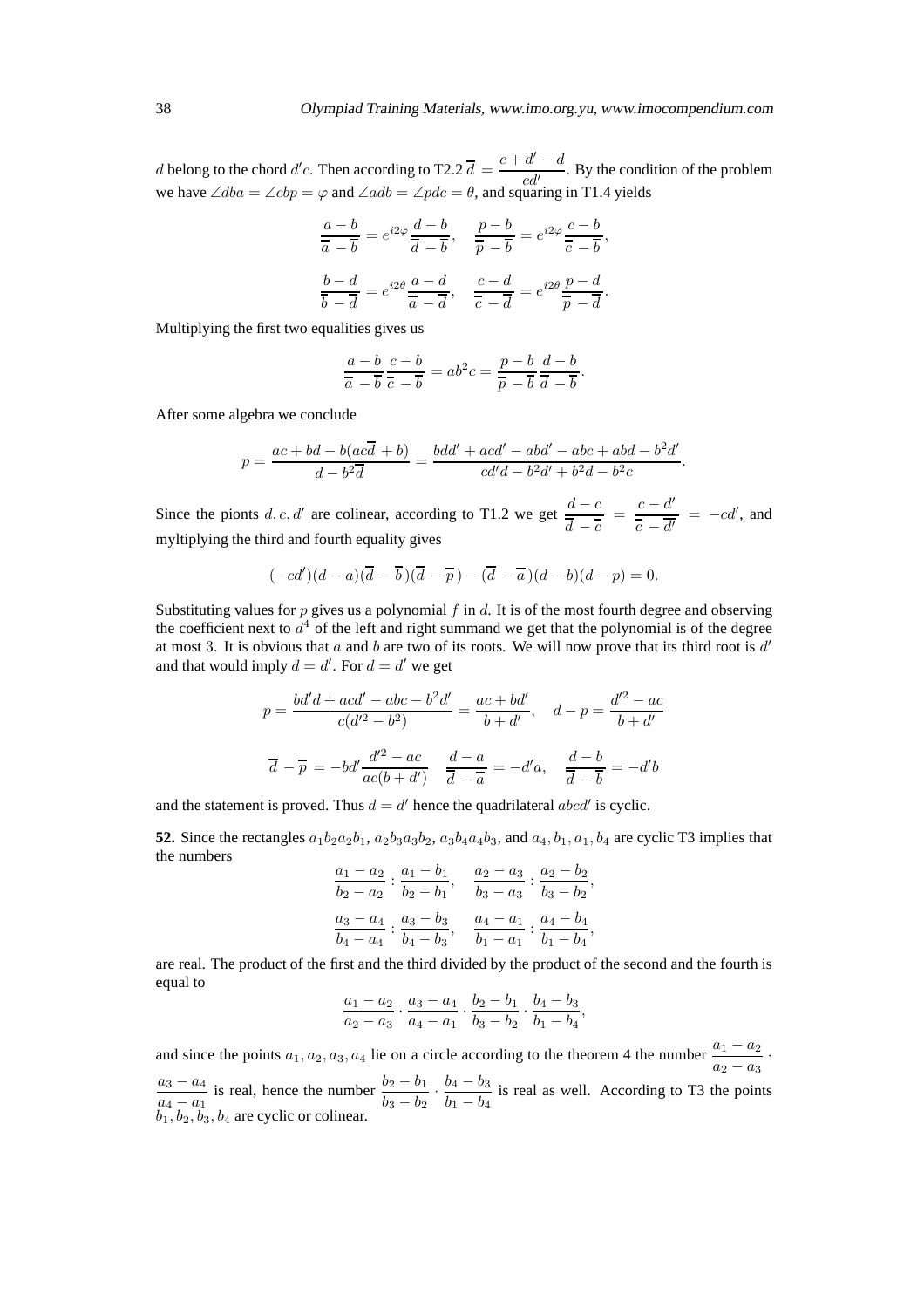**53.** Assume that the origin is the intersection of the diagonals of the parallelogram. Then  $c = -a$ and  $d = -b$ . Since the triangles *cde* and *fbc* are similar and equally orientged by T4

$$
\frac{c-b}{b-f} = \frac{e-d}{d-c},
$$

hence  $f = \frac{be + c^2 - bc - cd}{l}$  $\frac{e^2 - bc - cd}{e - d} = \frac{be + a^2}{e + b}$  $\frac{e+u}{e+b}$ . In order for triangles *cde* and *fae* to be similar and equally oriented (as well as for fbc and  $fae$ ), according to T4 it is necessairy and sufficient that the following relation holds:

$$
\frac{c-d}{d-e} = \frac{f-a}{a-e}.
$$

The last equaliy follows from

$$
f - a = \frac{be + a^2 - ea - ab}{e + b} = \frac{(e - a)(b - a)}{e + b},
$$

and  $c - d = c + b$ ,  $d - e = -(b + e)$ ,  $c + b = b - a$ .

**54.** Let  $p = 0$  and  $q = 1$ . Since  $\angle m p q = \alpha$ , according to T1.4 we have that  $\frac{q - p}{q - q}$  $\frac{q-p}{q} = e^{i2\alpha} \frac{m-p}{m-p}$  $\frac{\overline{m}}{\overline{m}-\overline{p}},$ i.e.  $\frac{m}{m} = e^{i2\alpha}$ . Since  $\angle pqm = \beta$ , the same theorem implies  $\frac{m-q}{\overline{m}-q}$  $\frac{m-q}{\overline{m}-\overline{q}} = e^{i2\beta}\frac{p-q}{\overline{p}-\overline{q}}$  $\frac{p}{\overline{p}-\overline{q}}$ , i.e. 1 =  $e^{i2\beta} \frac{m-1}{n}$  $\frac{m}{m-1}$ . Solving this system (with the aid of  $e^{i2(\alpha+\beta+\gamma)} = 1$ ) we get

$$
m = \frac{e^{i2(\alpha + \gamma)} - 1}{e^{i2\gamma} - 1},
$$

and symmetrically

$$
l = \frac{e^{i2(\beta + \gamma)} - 1}{e^{i2\beta} - 1}, \quad k = \frac{e^{i2(\alpha + \beta)} - 1}{e^{i2\alpha} - 1}.
$$

According to T4 in order to prove that the triangles  $klm$  and  $kpq$  are similar and equally oriented it is enough to prove that

$$
\frac{k-l}{l-m} = \frac{k-p}{p-q} = -k.
$$

The last follows from

$$
\frac{k-l}{l-m} = \frac{\frac{e^{i(2\alpha+4\beta)} - e^{i2\beta} - e^{i(2\alpha+2\beta)} + e^{i(2\beta+2\gamma)} + e^{i2\alpha} - 1}{(e^{i2\alpha} - 1)(e^{i2\beta} - 1)}
$$
\n
$$
= \frac{\frac{e^{i(2\beta+4\gamma)} - e^{i2\gamma} - e^{i(2\beta+2\gamma)} + e^{i(2\alpha+2\gamma)} + e^{i2\beta} - 1}{(e^{i2\beta} - 1)(e^{i2\gamma} - 1)}
$$
\n
$$
= \frac{e^{i2(\alpha+\beta)}(e^{i(2\beta+4\gamma)} - e^{i2\gamma} - e^{i(2\beta+2\gamma)} + e^{i(2\alpha+2\gamma)} + e^{i2\beta} - 1)}{e^{i(2\beta+4\gamma)} - e^{i2\gamma} - e^{i(2\beta+2\gamma)} + e^{i(2\alpha+2\gamma)} + e^{i2\beta} - 1}
$$
\n
$$
\frac{e^{i2\gamma} - 1}{e^{i2\alpha} - 1}
$$
\n
$$
= \frac{1 - e^{i2(\alpha+\beta)}}{e^{i2\alpha} - 1} = -k.
$$

Since the triangles  $kpq$ ,  $qlp$ ,  $pqm$  are mutually similar and equally oriented the same holds for all four of the triangles.

**55.** Assume that the coordinates of the vertices of the *i*-th polygon are denoted by  $a_1^{(i)}$ ,  $a_2^{(i)}$ , ...,  $a_n^{(i)}$ , respectively in positive direction. smeru. According to T6.1 and the given recurrent relation we have that for each  $i$  and  $k$ :

$$
a_i^{(k+1)} = 2a_{i+k}^{(k)} - a_i^{(k)},
$$

·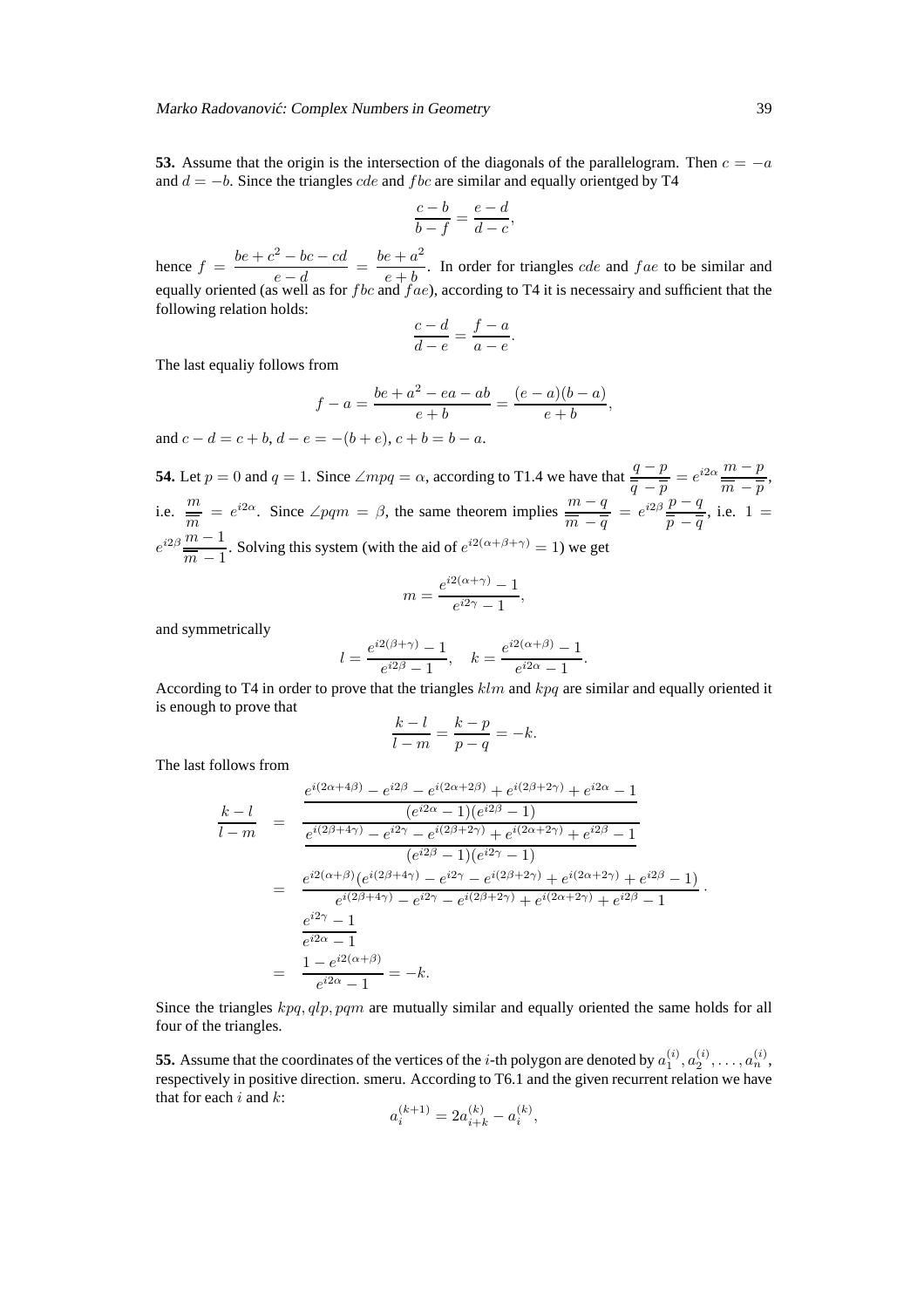where the indices are modulo *n*. Our goal is to determine the value of  $a_i^{(n)}$ , using the values of  $a_1^{(1)}, a_2^{(1)}, \ldots, a_n^{(1)}.$  The following

$$
\begin{array}{lcl} a_i^{(k+1)} & = & 2a_{i+k}^{(k)}-a_k^{(i)} = 4a_{i+k+k-1}^{(k-1)}-2a_{i+k}^{(k-1)}-2a_{i+k-1}^{(k-1)}+a_i^{(k-1)} \\ \\ & = & 4(2a_{i+k+k-1+k-2}^{(k-2)}-a_{i+k+k-1}^{(k-2)})-2(2a_{i+k+k-2}^{(k-2)}-a_{i+k}^{(k-2)})- \\ & & 2(2a_{i+k-1+k-2}^{(k-2)}-a_{i+k-1}^{(k-2)})+2a_{i+k-2}^{(k-2)}-a_i^{(k-2)} \\ \\ & = & 8a_{i+k+2+1+k-2}^{(k-2)}-4(a_{i+k+k-1}^{(k-2)}+a_{i+k+k-2}^{(k-2)}+a_{i+k-1+k-2}^{(k-2)})+ \\ & & 2(a_{i+k}^{(k-2)}+a_{i+k-1}^{(k-2)}+a_{i+k-2}^{(k-2)})-a_i^{(k-2)}, \end{array}
$$

yields that

$$
a_i^{(k)} = 2^{k-1} s_k^{(k)}(i) - 2^{k-2} s_{k-1}^{(k)}(i) + \ldots + (-1)^k s_0^{(k)}(i),
$$

where  $s_j^{(k)}(i)$  denotes the sum of all the numbers of the form  $a_{i+s_k}(j)$  and  $s_k(j)$  is one of the numbers obtained as the sum of exactly  $j$  different natural numbers not greater than  $n$ . Here we assume that  $s_0^{(k)}(i) = a_i$ . The last formula is easy to prove by induction. Particularly, the formula holds for  $k = n$  hence

$$
a_i^{(n)} = 2^{n-1} s_n^{(n)}(i) - 2^{n-2} s_{n-1}^{(n)}(i) + \ldots + (-1)^n s_0^{(n)}(i).
$$

Now it is possible to prove that  $s_l^{(n)}$  $l_1^{(n)}(i) = s_l^{(n)}$  $\binom{n}{l}(j)$ , for each  $1 \leq l \leq n-1$  which is not very difficult problem in the number theory. Since *n* is prime we have that  $n + n - 1 + \ldots + 1$  is divisible by *n* hence

$$
a_i^{(n)} - a_j^{(n)} = 2^{n-1} a_{i+n+n-1+\dots+1}^{(1)} - 2^{n-1} a_{j+n+n-1+\dots+1}^{(1)} +
$$
  

$$
(-1)^n a_i^{(1)} - (-1)^n a_j^{(1)}
$$
  

$$
= (2^{n-1} + (-1)^n)(a_i^{(1)} - a_j^{(1)}),
$$

which by T4 finishes the proof.

**56.** Assume that the pentagon *abcde* is inscribed in the unit circle and that  $x, y$ , and  $z$  are feet of perpendiculars from  $a$  to  $bc, cd$ , and  $de$  respectively. According to T2.4 we have that

$$
x = \frac{1}{2}(a+b+c-\frac{bc}{a}), \quad y = \frac{1}{2}(a+c+d-\frac{cd}{a}), \quad z = \frac{1}{2}(a+d+e-\frac{de}{a}),
$$

and according to T5 we have

$$
S(xyz) = \frac{i}{4} \begin{vmatrix} x & \overline{x} & 1 \\ y & \overline{y} & 1 \\ z & \overline{z} & 1 \end{vmatrix} = \frac{i}{8} \begin{vmatrix} a+b+c-\frac{bc}{a} & \overline{a}+\overline{b}+\overline{c}-\frac{bc}{a} & 1 \\ a+c+d-\frac{cd}{a} & \overline{a}+\overline{c}+\overline{d}-\frac{cd}{a} & 1 \\ a+d+e-\frac{de}{a} & \overline{a}+\overline{d}+\overline{e}-\frac{de}{a} & 1 \end{vmatrix}
$$

.

L.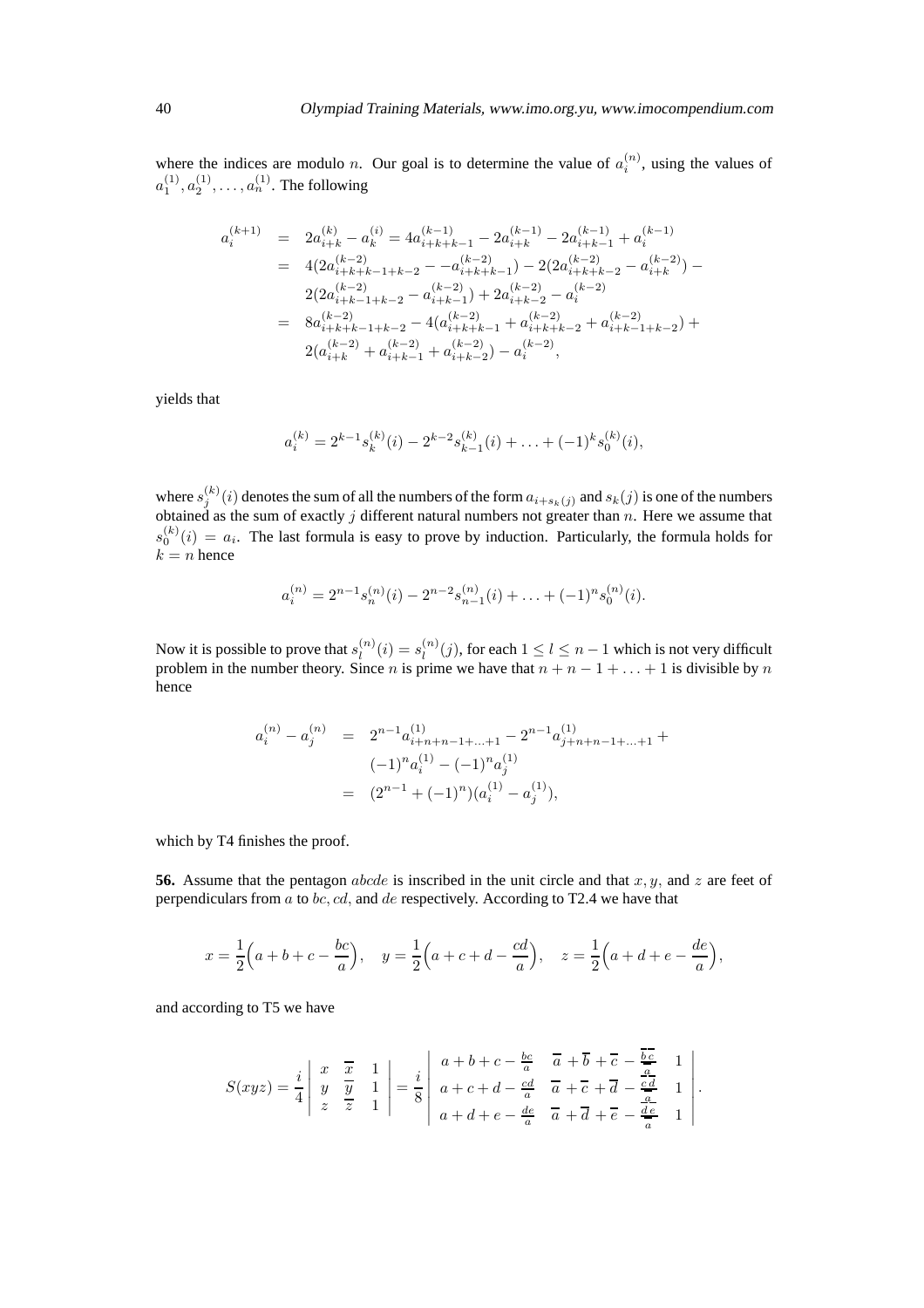Since the determinant is unchanged after substracting some columns from the others, we can substract the second column from the third, and the first from the second. After that we get

$$
S(xyz) = \frac{i}{8} \begin{vmatrix} a+b+c-\frac{bc}{a} & \overline{a}+\overline{b}+\overline{c}-\frac{\overline{bc}}{a} & 1 \\ \frac{(d-b)(a-c)}{(e-c)(a-d)} & \frac{(d-b)(a-c)}{bcd} & 0 \\ \frac{(e-c)(a-d)}{a} & \frac{(e-c)(a-d)}{a} & 0 \end{vmatrix}
$$
  
= 
$$
\frac{i(a-c)(d-b)(a-d)(e-c)}{8}.
$$

$$
\begin{vmatrix} a+b+c-\frac{bc}{a} & \overline{a}+\overline{b}+\overline{c}-\frac{\overline{bc}}{a} & 1 \\ \frac{1}{a} & \frac{1}{bcd} & 0 \\ \frac{1}{a} & \frac{1}{a} & 0 \end{vmatrix},
$$

and finally

$$
S(xyz) = \frac{i(a-c)(d-b)(a-d)(e-c)}{8} \left(\frac{1}{acde} - \frac{1}{abcd}\right)
$$
  
=  $\frac{i(a-c)(d-b)(a-d)(e-c)(b-e)}{8abcde}$ .

Since the last expression is symmetric with respet to  $a, b, c, d$ , and e the given area doesn't depend on the choice of the vertex (in this case a).

**57.** Assume that the unit circle is the circumcircle of the triangle *abc*. Since  $\frac{S(bca_1)}{S(abc)} = 1 |a - a_1|$  $\frac{|a-a_1|}{|a-a'|} = 1 - \frac{a-a_1}{a-a'}$  $\frac{a-a_1}{a-a'}$  (where a' is the foot of the perpendicular from a to bc), the given equality becomes

$$
2 = \frac{a - a_1}{a - a'} + \frac{b - b_1}{b - b'} + \frac{c - c_1}{c - c'}.
$$

According to T2.4 we have  $a' = \frac{1}{2}$ 2  $\left(a+b+c-\frac{bc}{a}\right)$ a ), hence  $a - a' = \frac{1}{2}$ 2  $\left(a + \frac{bc}{a}\right)$  $\frac{bc}{a} - b - c$  =  $(a - b)(a - c)$  $\frac{2a}{2a}$  and after writing the symmetric expressions we get

$$
2 = \frac{2a(a-a_1)}{(a-b)(a-c)} + \frac{2b(b-b_1)}{(b-a)(b-c)} + \frac{2c(c-c_1)}{(c-a)(c-b)}
$$
  
= 
$$
-2\frac{a(a-a_1)(b-c) + b(b-b_1)(c-a) + c(c-c_1)(a-b)}{(a-b)(b-c)(c-a)},
$$

and after simplying

$$
aa_1(b-c) + bb_1(c-a) + cc_1(a-b) = 0.
$$

By T4 points  $a_1, b_1, c_1, h$  lie on a circle if and only if

$$
\frac{a_1 - c_1}{\overline{a_1} - \overline{c_1}} \frac{b_1 - h}{\overline{b_1} - \overline{h}} = \frac{a_1 - h}{\overline{a_1} - \overline{h}} \frac{b_1 - c_1}{\overline{b_1} - \overline{c_1}}.
$$

Since h is the orthocenter by T6.3 we have  $h = a + b + c$ , and since  $aa_1 \perp bc$  T1.3 implies  $a_1 - a$  $\frac{a_1 - a}{\overline{a_1} - \overline{a}} = -\frac{b - c}{\overline{b} - \overline{c}}$  $b - \overline{c}$ , i.e.  $\overline{a_1} = \frac{bc + aa_1 - a^2}{abc}$ , and symmetrically  $\overline{b_1} = \frac{ac + bb_1 - b^2}{abc}$  and  $\overline{c_1} = \frac{bc + aa_1 - a^2}{abc}$ 

 $\overline{\phantom{a}}$  $\overline{\phantom{a}}$  $\overline{\phantom{a}}$  $\overline{\phantom{a}}$  $\overline{\phantom{a}}$  $\overline{\phantom{a}}$  $\overline{\phantom{a}}$  $\overline{\phantom{a}}$  $\overline{\phantom{a}}$  $\overline{\phantom{a}}$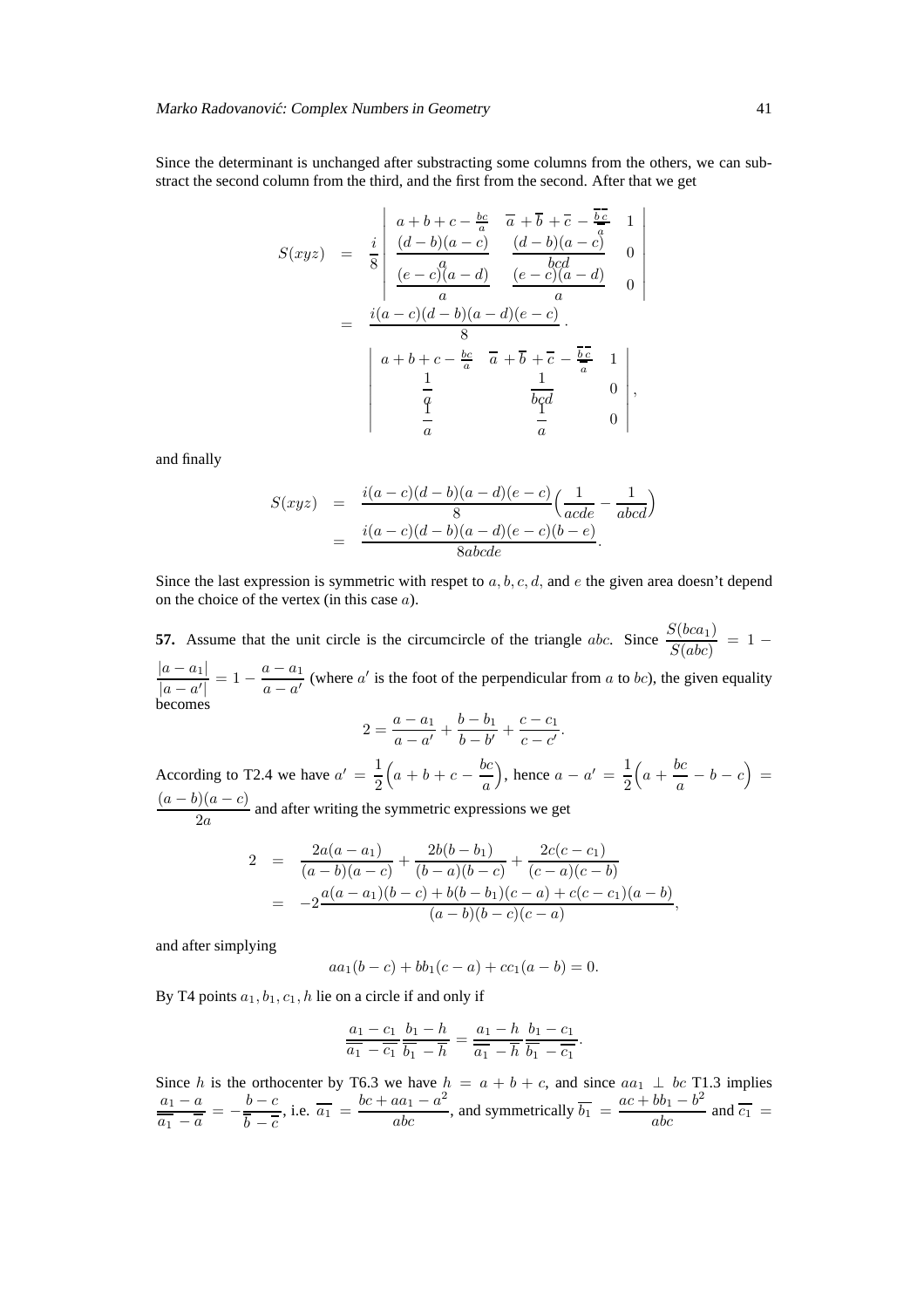$$
\frac{ab + cc_1 - c^2}{abc}
$$
. Similarly from  $a_1h \perp bc$  and  $b_1h \perp ac$ 

$$
\frac{a_1 - h}{\overline{a_1} - \overline{h}} = -\frac{b - c}{\overline{b} - \overline{c}} = bc, \quad \frac{b_1 - h}{\overline{b_1} - \overline{h}} = -\frac{a - c}{\overline{a} - \overline{c}} = ac.
$$

It is enough to prove that

$$
\frac{a(a_1-c_1)}{aa_1-cc_1+(c-a)(a+b+c)}=\frac{b(b_1-c_1)}{bb_1-cc_1+(c-b)(a+b+c)}.
$$

Notice that

$$
a(b-c)a_1 - a(b-c)c_1 = -b_1b(c-a)a - cc_1(a-b)a - a(b-c)c_1 = ab(c-a)(c_1-b_1),
$$

and the result follows by the conjugation.

**58.** Assume that the unit circle is the circumcircle of the triangle abc. By T2.4 we have that  $d =$ 1 2  $\left(a+b+c-\frac{ab}{c}\right)$ c  $\Big), e=\frac{1}{2}$ 2  $\left(a+b+c-\frac{ac}{b}\right)$ b ), and  $f = \frac{1}{2}$ 2  $\left(a+b+c-\frac{bc}{a}\right)$ a ). According to T6.1 we get  $a_1 = \frac{b+c}{2}$  $\frac{1}{2}$  (where  $a_1$  is the midpoint of the sidebc). Since q belongs to the chord ac T2.2 implies  $\overline{q} = \frac{a+c-q}{q}$  $rac{c-q}{ac}$ , and since qd  $||$  ef T1.1 implies  $rac{q-d}{\overline{q}-\overline{d}} = \frac{e-f}{\overline{e}-\overline{f}}$  $\frac{e - f}{\overline{e} - \overline{f}}$  =  $-a^2$ . Solving this system gives us 2 2

$$
q = \frac{a^3 + a^2b + abc - b^2c}{2ab}.
$$

Symmetrically we get  $r = \frac{a^3 + a^2c + abc - bc^2}{2}$  $\frac{1}{2ac}$ . Since p belongs to the chord bc T2.2 implies  $\overline{p} = \frac{b+c-p}{bc}$ , and from the colinearity of the points e, f, and p from T1.2 we conclude  $\frac{p-e}{\overline{p}-\overline{e}}$  $e - f$  $\frac{e - f}{\overline{e} - \overline{f}} = -a^2$ . After solving this system we get

$$
p = \frac{a^2b + a^2c + ab^2 + ac^2 - b^2c - bc^2 - 2abc}{2(a^2 - bc)} = \frac{b+c}{2} + \frac{a(b-c)^2}{2(a^2 - bc)}.
$$

By T4 it is sufficient to prove that

$$
\frac{p-a_1}{p-r}\frac{q-r}{q-a_1} = \frac{\overline{p}-\overline{a_1}}{\overline{p}-\overline{r}}\frac{\overline{q}-\overline{r}}{\overline{q}-\overline{a_1}}.
$$

Since

$$
q - r = \frac{a(c - b)(a^{2} + bc)}{2abc}, \quad p - a_{1} = \frac{a(b - c)^{2}}{2(a^{2} - bc)},
$$

$$
p - r = \frac{(a^{2} - c^{2})(b^{2}c + abc - a^{3} - a^{2}c)}{2ac(a^{2} - bc)}, \quad q - a_{1} = \frac{a^{3} + a^{2}b - b^{2}c - ab^{2}}{2ab}
$$

the required statement follows by conjugation.

**59.** Let O be the circumcenter of the triangle abc. We will prove that O is the incenter as well. Assume that the circumcircle of the triangle *abc* is unit. According to T6.1 we have that  $c_1 = \frac{a+b}{2}$  $\frac{1}{2}$ ,  $b_1 = \frac{a+c}{2}$  $\frac{c}{2}$ , and  $a_1 = \frac{b+c}{2}$  $\frac{1}{2}$ . Assume that  $k_1, k_2, k_3$  are the given circles with the centers  $a_1, b_1$ , and c<sub>1</sub>. Let  $k_1 \cap k_2 = \{k, o\}$ ,  $k_2 \cap k_3 = \{m, o\}$ , and  $k_3 \cap k_1 = \{l, o\}$ . Then we have  $|a_1 - k| = |a_1 - o|$ ,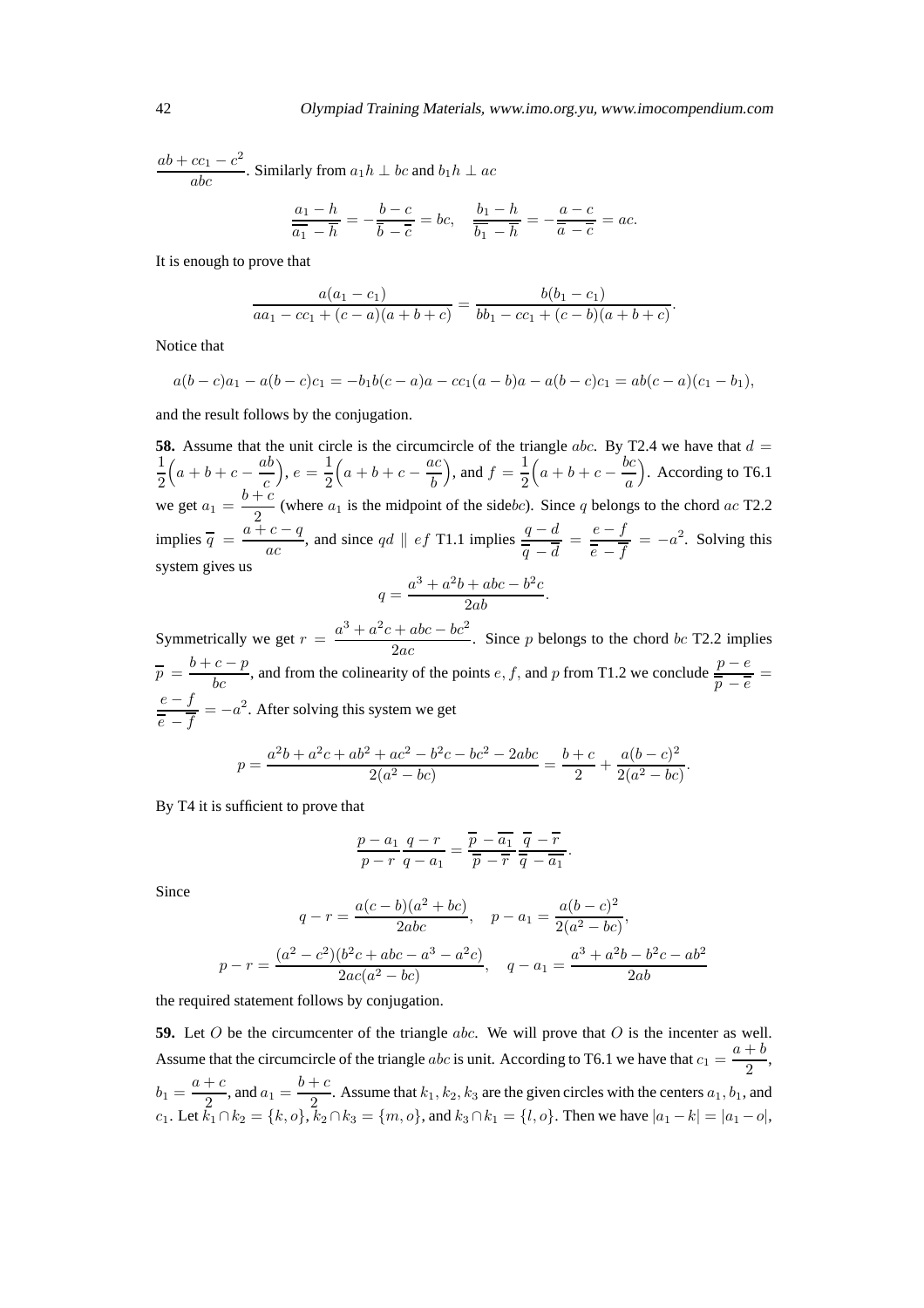#### Marko Radovanović: Complex Numbers in Geometry **43** and  $\frac{43}{43}$

 $|b_1 - k| = |b_1 - o|$ . After squaring  $(a_1 - k)(\overline{a_1} - \overline{k}) = a_1 \overline{a_1}$  and  $(b_1 - k)(\overline{b_1} - \overline{k}) = b_1 \overline{b_1}$ . After solving this system we obtain

$$
k = \frac{(a+c)(b+c)}{2c}.
$$

Symmetrically we get  $l = \frac{(b+c)(a+b)}{2l}$  $\frac{2b}{2b}$  and  $m = \frac{(a+c)(a+b)}{2a}$  $\frac{\partial y(a+v)}{\partial a}$ . Let  $\angle mko = \varphi$ . According to T1.4 we have that  $\frac{0-k}{\overline{a} - \overline{k}} = e^{i2\varphi} \frac{m-k}{\overline{m} - \overline{k}}$ , and since  $k - m = \frac{b(a^2 - c^2)}{2ac}$  $\overline{0-k}$   $\overline{m-k}$  $\frac{c}{2ac}$ , after conjugation  $e^{i2\varphi} = -\frac{a}{b}$  $\frac{a}{b}$ . If ∠okl =  $\psi$ , we have by T1.4  $\frac{o - k}{\overline{o} - \overline{k}}$  $\frac{0-k}{\overline{0}-\overline{k}}=e^{i2\psi}\frac{l-k}{\overline{l}-\overline{k}}$  $\frac{l-k}{\cosh}$ , hence  $e^{i\psi} = -\frac{a}{b}$  $\frac{a}{b}$ . Now we have  $\varphi = \psi$  or  $\varphi = \psi \pm \pi$ , and since the second condition is impossible (why?), we have  $\varphi = \psi$ . Now it is clear that  $\sigma$  is the incenter of the triangle  $klm$ .

For the second part of the problem assume that the circle is inscribed in the triangle  $klm$  is the unit circle and assume it touches the sides  $kl$ , km, lm at u, v, w respectively. According to T7.1 we have that

$$
k = \frac{2uv}{u+v}, \quad l = \frac{2uw}{w+u}, \quad m = \frac{2vw}{v+w}.
$$

Let  $a_1$  be the circumcenter of the triangle kol. Then according to T9.2 we have

$$
a_1 = \frac{kl(\overline{k} - \overline{l})}{\overline{k} \, l - k\overline{l}} = \frac{2uvw}{k(u+v)(u+w)}
$$

and symmetrically  $b_1 = \frac{2uvw}{(x + w)(w + w)}$  $\frac{2uvw}{(u+v)(v+w)}$  and  $c_1 = \frac{2uvw}{(w+u)(w+w)}$  $\frac{2\pi w}{(w+u)(w+v)}$  (*b*<sub>1</sub> and *c*<sub>1</sub> are circumcenters of the triangles kom and mol respectively). Now T6.1 in

$$
a + b = 2c_1, \quad b + c = 2a_1, \quad a + c = 2b_1,
$$

and after solving this system we get  $a = b_1 + c_1 - a_1$ ,  $b = a_1 + c_1 - b_1$ , and  $c = a - 1 + b_1 - c_1$ . In order to finish the proof it is enough to establish  $ab \perp oc_1$  (the other can be proved symmetrically), i.e. by T1.3 that  $\frac{c_1 - o}{\cdot}$  $\frac{c_1 - a}{\overline{c_1} - \overline{o}} = -\frac{a - b}{\overline{a} - \overline{b}}$  $\frac{a-b}{\overline{a}-\overline{b}}=-\frac{b_1-a_1}{\overline{b_1}-\overline{a_1}}$  $b_1 - \overline{a_1}$ . The last easily follows from

$$
b_1 - a_1 = \frac{2uvw(u - v)}{(u + v)(v + w)(w + u)},
$$

by conjugation.

**60.** Let b and c be the centers of the circles  $k_1$  and  $k_2$  respectively and assume that bc is the real axis. If the points  $m_1$  and  $m_2$  move in the same direction using T1.4 we get that  $m_1$  and  $m_2$  satisfy

$$
m_1 - b = (a - b)e^{i\varphi}
$$
,  $m_2 - c = (a - c)e^{i\varphi}$ .

If  $\omega$  is the requested point, we must have  $|\omega - m_1| = |\omega - m_2|$ , and after squaring  $(\omega - m_1)(\overline{\omega} - m_2)$  $\overline{m_1}$ ) =  $(\omega - m_2)(\overline{\omega} - \overline{m_2})$ . From the last equation we get

$$
\overline{\omega} = \frac{m_1 \overline{m_1} - m_2 \overline{m_2} - \omega(\overline{m_1} - \overline{m_2})}{m_1 - m_2}.
$$

After simplification (with the usage of  $\overline{b} = b$  and  $\overline{c} = c$  where  $e^{i\varphi} = z$ )

$$
\overline{w}\left(1-z\right) = 2(b+c) - a - \overline{a} + az + \overline{a}\,\overline{z} - (b+c)(z+\overline{z}) - (1-\overline{z})\omega.
$$

Since  $\overline{z} = \frac{1}{z}$  $\frac{1}{z}$ , we have  $(b + c - a - \overline{w})z^2 - (2(b + c) - a - \overline{a} - \omega - \overline{\omega})z + b + c - \overline{a} - \omega \equiv 0.$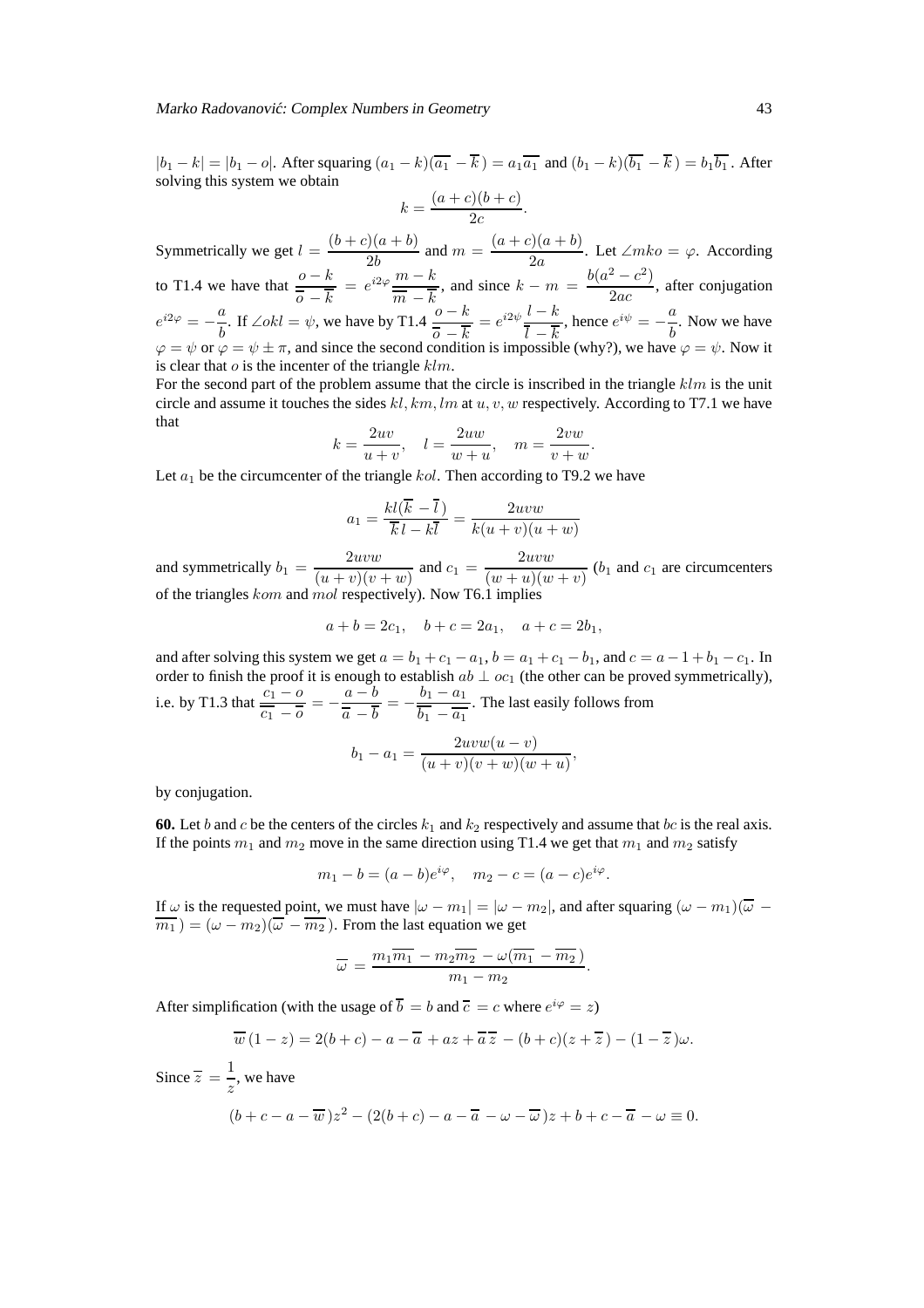The last polynomial has to be identical to 0 hence each of its coefficients is 0, i.e.  $\omega = b + c - \overline{a}$ . From the previous relations we conclude that this point satisfies the conditions of the problem. The problem is almost identical in the case of the oposite orientition.

**61.** Let  $\gamma$  be the unit circle and let  $a = -1$ . Then  $b = 1$ ,  $c = 1 + 2i$ , and  $d = -1 + 2i$ . Since the points  $n, b, p$  are colinear we can use T1.2 to get

$$
\frac{a-p}{\overline{a}-\overline{p}}=\frac{a-m}{\overline{a}-\overline{m}}=-am=m,
$$

and after some algebra  $\overline{p} = \frac{p+1-m}{n}$  $\frac{1}{m}$  (1). Since the points c, d, p are colinear using the same argument we get that

$$
\frac{c-n}{\overline{c}-\overline{n}}=\frac{c-d}{\overline{c}-\overline{d}}=1,
$$

hence  $\overline{p} = p - 4i$ . Comparing this with (1) one gets  $p = 4i \cdot \frac{m}{m-4}$  $\frac{m}{m-1}$  – 1. Furthermore, since the points  $b, n, p$  are colinear we have

$$
\frac{p-1}{\overline{p}-\overline{1}} = \frac{1-n}{\overline{1}-\overline{n}} = n,
$$

i.e.

$$
i = \frac{m(1-2i) - 1}{2i + 1 - m}.
$$

 $\boldsymbol{\eta}$ 

Let q' be the intersection point of the circle  $\gamma$  and the line dm. If we show that the points  $q', n, c$  are colinear we would have  $q = q'$  and  $q \in \gamma$ , which will finish the first part of the problem. Thus our goal is to find the coordinate of the point q'. Since q' belongs to the unit circle we have  $q' \overline{q'} = 1$ , and since  $d, m, q'$  are colinear, we have using T1.2 that

$$
\frac{d-m}{\overline{d}-\overline{m}}=\frac{q'-m}{\overline{q'}-\overline{m}}=-q'm,
$$

and after simplification

$$
q' = -\frac{m+1-2i}{m(1+2i)+1}.
$$

In order to prove that the points  $q', n, c$  are colinear it suffices to show that  $\frac{q - c}{q - c}$  $\frac{q-c}{\overline{q}-\overline{c}}=\frac{n-q}{\overline{n}-\overline{q}}$  $\frac{\pi}{n} - \frac{q}{q} = -nq,$ i.e.  $n = \frac{q-1-2i}{(q-1+i)}$  $\frac{q}{(\overline{q} - 1 + 2i)q}$ , which is easy to verify. This proves the first part of the problem.

Now we are proving the second part. Notice that the required inequality is equivalent to  $|q - a|$ .  $|p - c| = |d - p| \cdot |b - q|$ . From the previously computed values for p and q, we easily obtain

$$
|q - a| = 2 \left| \frac{m+1}{m(1+2i)+1} \right|, |p - c| = 2 \left| \frac{m(1+i)+1-i}{m(1+2i)+1} \right|,
$$
  

$$
|d - p| = 2 \left| \frac{m+1}{m+1} \right|, |b - q| = 2 \left| \frac{m(i-1)+1+1}{m-1} \right|,
$$

and since  $-i((i-1)m + 1 + i) = m(1+i) + 1 - i$  the required equality obviously holds.

**62.** In this problem we have plenty of possibilities for choosing the unit circle. The most convenient choice is the circumcircle of  $bcb'c'$  (try if you don't believe). According T2.5 we have that the intersection point x of  $bb'$  and  $cc'$  satisfy

$$
x = \frac{bb'(c + c') - cc'(b + b')}{bb' - cc'}
$$

.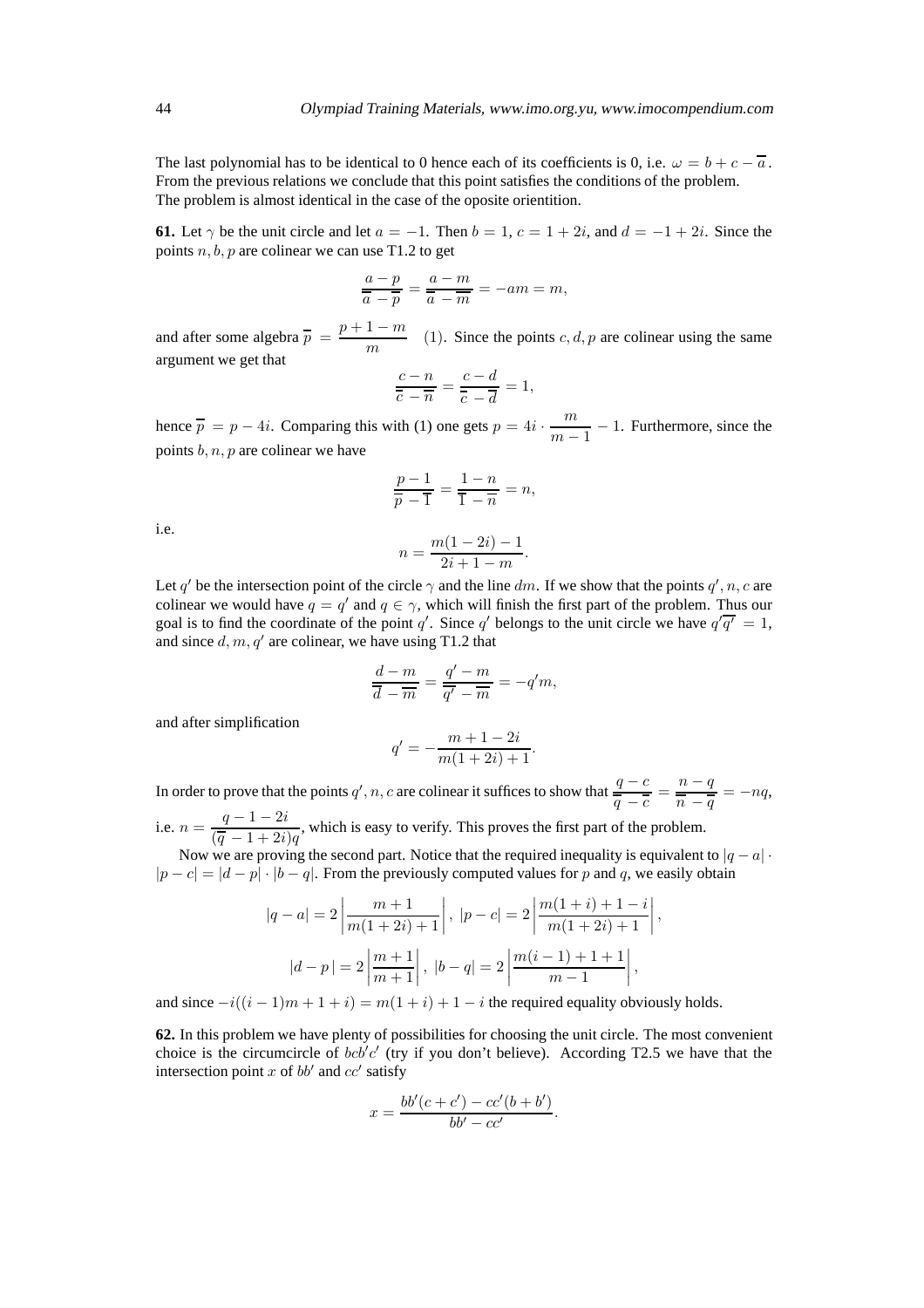#### Marko Radovanović: Complex Numbers in Geometry 45

Since  $bh \perp cb'$  and  $ch \perp bc'$  T1.3 implies the following two equalities

$$
\frac{b-h}{\overline{b}-\overline{h}}=-\frac{b'-c}{\overline{b'}-\overline{c}}=b'c, \quad \frac{c-h}{\overline{c}-\overline{h}}=-\frac{b-c'}{\overline{b}-\overline{c'}}=bc'.
$$

From the first we get  $\overline{h} = \frac{bh - b^2 + b'c}{4dt}$  $\frac{b^2 + b'c}{b b'c}$ , and from the second  $\overline{h} = \frac{ch - c^2 + bc'}{b c'c'}$  $\frac{b}{b}$ . After equating the two relations we get

$$
h = \frac{b'c'(b-c) + b^2c' - b'c^2}{bc' - b'c}.
$$

Symmetrically we obtain  $h' = \frac{bc(b'-c') + b'^2c - bc'^2}{b'}$  $\frac{b'c - bc'}{b'c - bc'}$ . It suffices to prove that the points  $h, h'$ and  $x$  are colinear, or after applying T1.2 we have to verify

$$
\frac{h-h'}{\overline{h}-\overline{h'}}=\frac{h-x}{\overline{h}-\overline{x}}.
$$

The last follwos from

$$
h - h' = \frac{bc(b' - c') + b'c'(b - c) + bc'(b - c') + b'c(b' - c)}{bc' - b'c}
$$
  
\n
$$
= \frac{(b + b' - c - c')(bc' + b'c)}{bc' - b'c},
$$
  
\n
$$
h - x = \frac{b^2b^{\prime 2}c' + b^3b'c' + b'c^2c^{\prime 2} + b'c^3c'}{(bc' - b'c)(bb' - cc')} -
$$
  
\n
$$
\frac{b^2b'cc' + b^2b'c^{\prime 2} + bb'c^2c' + b'^2c^2c'}{(bc' - b'c)(bb' - cc')}
$$
  
\n
$$
= \frac{b'c'(b^2 - c^2)(b' + b - c - c')}{(bc' - b'c)(bb' - cc')}
$$

by conjugation.

**63.** From elementary geometry we know that  $\angle nca = \angle mcb$  (such points m and n are called harmonic conjugates). Let  $\angle mab = \alpha$ ,  $\angle abm = \beta$ , and  $\angle mca = \gamma$ . By T1.4 we have that

$$
\frac{a-b}{|a-b|} = e^{i\alpha} \frac{a-m}{|a-m|}, \quad \frac{a-n}{|a-n|} = e^{i\alpha} \frac{a-c}{|a-c|},
$$

$$
\frac{b-c}{|b-c|} = e^{i\beta} \frac{b-n}{|b-n|}, \quad \frac{b-m}{|b-m|} = e^{i\beta} \frac{b-a}{|b-a|},
$$

$$
\frac{c-a}{|c-a|} = e^{i\gamma} \frac{c-n}{|c-n|}, \quad \frac{c-m}{|c-m|} = e^{i\gamma} \frac{c-b}{|c-b|},
$$

hence

$$
\frac{AM \cdot AN}{AB \cdot AC} + \frac{BM \cdot BN}{BA \cdot BC} + \frac{CM \cdot CN}{CA \cdot CB}
$$
  
= 
$$
\frac{(m-a)(n-a)}{(a-b)(a-c)} + \frac{(m-b)(n-b)}{(b-a)(b-c)} + \frac{(m-c)(n-c)}{(c-a)(c-b)}.
$$

The last expression is always equal to 1 which finishes our proof.

l,

**64.** Let 
$$
\angle A = \alpha
$$
,  $\angle B = \beta$ ,  $\angle C = \gamma$ ,  $\angle D = \delta$ ,  $\angle E = \varepsilon$ , and  $\angle F = \varphi$ . Applying T1.4 gives us

$$
\frac{b-c}{|b-c|} = e^{i\beta} \frac{b-a}{|b-a|}, \quad \frac{d-e}{|d-e|} = e^{i\delta} \frac{d-c}{|d-c|}, \quad \frac{f-a}{|f-a|} = e^{i\varphi} \frac{f-e}{|f-e|}
$$

.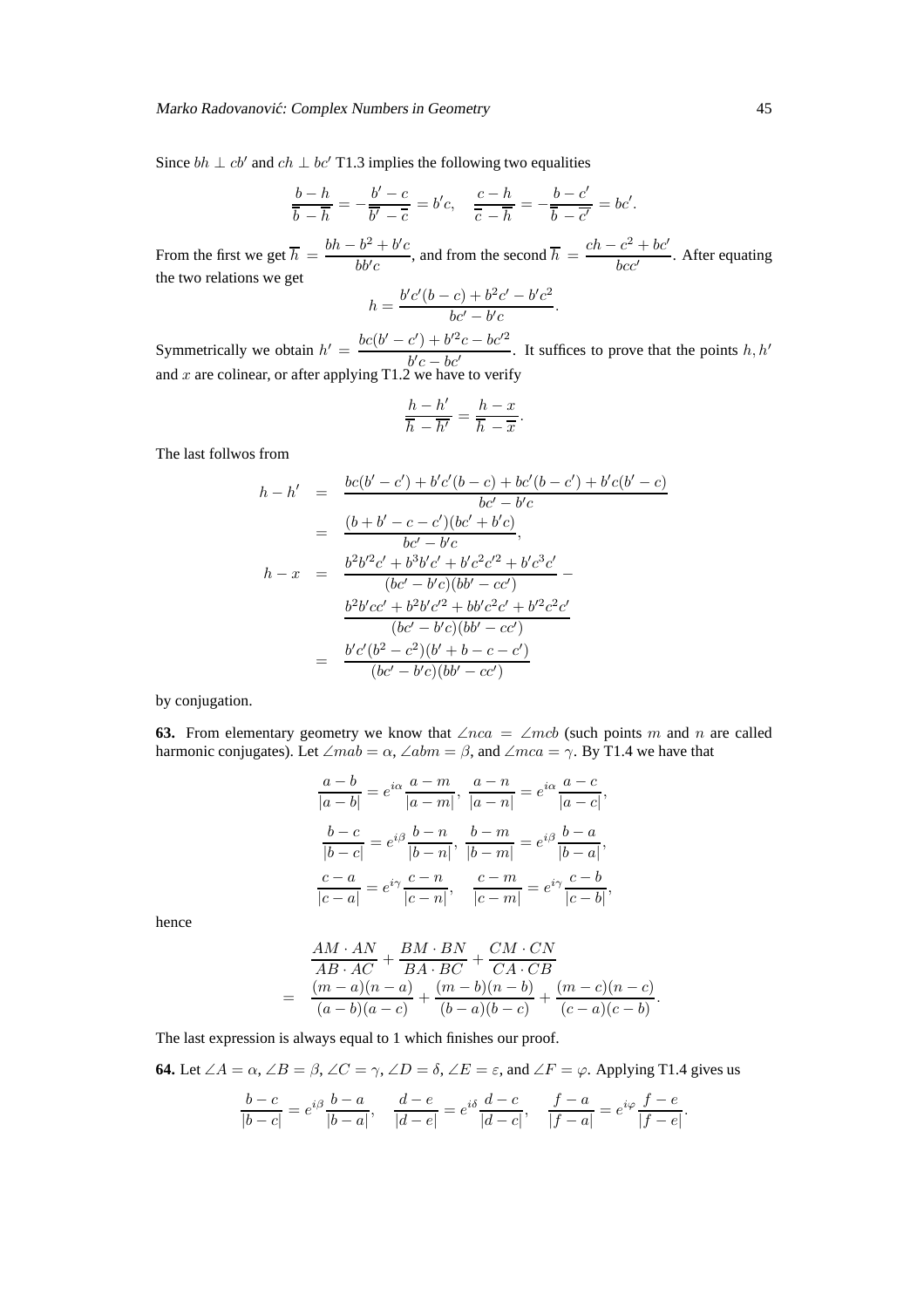Multiplying these equalities and using the given conditions (from the conditions of the problem we read  $e^{i(\beta + \delta + \varphi)} = 1$ ) we get

$$
(b - c)(d - e)(f - a) = (b - a)(d - c)(f - e).
$$

From here we can immediately conclude that

$$
(b - c)(a - e)(f - d) = (c - a)(e - f)(d - b),
$$

and the result follows by placing the modulus in the last expression.

**65.** We first apply the inversion with repsect to the circle  $\omega$ . The points  $a, b, c, e, z$  are fixed, and the point d is mapped to the intersection of the lines  $ae$  and  $bc$ . Denote that intersection by s. The circumcircle of the triangle  $azd$  is mapped to the circumcircle of the triangle  $azs$ , the line bd is mapped to the line  $bd$ , hence it is sufficient to prove that  $bd$  is the tangent to the circle circumscribed about *azs*. The last is equivalent to  $az \perp sz$ .

Let  $\omega$  be the unit circle and let  $b = 1$ . According to T6.1 we have  $c = -1$  and  $e = \overline{a} = \frac{1}{a}$  $\frac{1}{a}$ . We also have  $s = \frac{a + \overline{a}}{2}$  $\frac{1}{2} = \frac{a^2 + 1}{2a}$  $\frac{1}{2a}$ . Since  $eb \perp ax$  using T1.3 we get

$$
\frac{a-x}{\overline{a}-\overline{x}}=-\frac{e-b}{\overline{e}-\overline{b}}=-\frac{1}{a},
$$

and since the point x belongs to the chord eb by T2.2 it satisfies  $\bar{x} = \frac{1 + \bar{a} - x}{\bar{a}}$  $\frac{a}{a}$ . Solving this system gives sistema dobijamo  $x = \frac{a^3 + a^2 + a - 1}{2}$  $\frac{2a^2}{2a^2}$ . Since y is the midpoint of ax by T6.1

$$
y = \frac{a+x}{2} = \frac{3a^3 + a^2 + a - 1}{4a^2}.
$$

Since the points  $b, y, z$  are colinear and z belongs to the unit circle according to T1.2 and T2.1 we get

$$
\frac{b-y}{\overline{b}-\overline{y}}=\frac{b-z}{\overline{b}-\overline{z}}=-z.
$$

After simplifying we get  $z = \frac{1 + 3a^2}{(2a + 3a^2)}$  $\frac{1}{(3+a^2)a}$ . In order to prove that  $az \perp zs$  by T1.3 it is sufficient to prove that

$$
\frac{a-z}{\overline{a}-\overline{z}}=-\frac{s-z}{\overline{s}-\overline{z}}.
$$

The last follows from

$$
a-z = \frac{a^4 - 1}{a(3 + a^2)},
$$
  $s-z = \frac{a^4 - 2a^2 + 1}{2a(3 + a^2)},$ 

by conjugation.

**66.** Assume first that the orthocenters of the given triangles coincide. Assume that the circumcircle of abc is unit. According to T6.3 we have  $h = a + b + c$ . Consider the rotation with respect to h for the angle  $\omega$  in the negative direction. The point  $a_1$  goes to the point  $a'_1$  such that  $a_1$ ,  $a'_1$ , and h are colinear. Assume that the same rotation maps  $b_1$  to  $b'_1$  and  $c_1$  to  $c'_1$ . Since the triangles abc and  $a_1b_1c_1$  are similar and equally oriented we get that the points  $b, b'_1, h$  are clinear as well as  $c, c'_1, h$ . Moreover  $a'_1b'_1 \parallel ab$  (and similarly for  $b'_1c'_1$  and  $c'_1a'_1$ ). Now according to T1.4  $e^{i\omega}(a'_1-h)=(a_1-h)$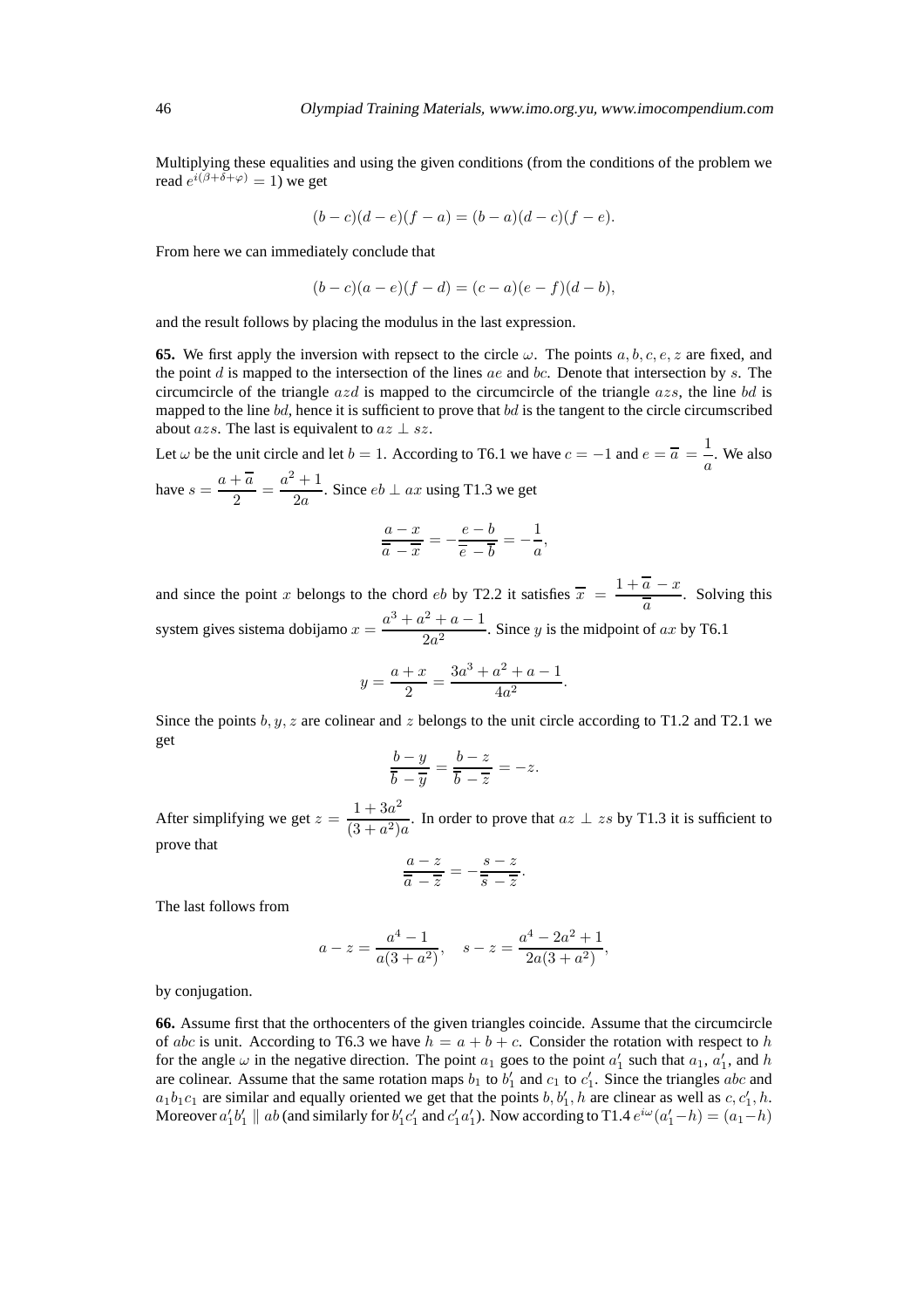(since the rotation is in the negative direction), and since the points  $a, a'_1, h$  are colinear, according to T1.2 we have  $\frac{a'_1 - h}{h}$  $\frac{a_1 - h}{a - h} = \lambda \in \mathbf{R}$ . This means that  $a_1 = h + \lambda e^{i\omega} (a - h)$  and analogously

$$
b_1 = h + \lambda e^{i\omega} (b - h), \quad c_1 = h + \lambda e^{i\omega} (c - h).
$$

Since the point  $a_1$  belongs to the chord bc of the unit circle, by T2.2 we get  $\overline{a_1} = \frac{b+c-a_1}{bc}$ . On the other hand by conjugation of the previous expression for  $a_1$  we get  $\overline{a_1} = \overline{h} + \lambda \frac{\overline{a} - h}{\overline{a_1}}$  $\frac{n}{e^{i\omega}}$ . Solving for  $\lambda$  gives

$$
\lambda = \frac{e^{i\omega}(a(a+b+c)+bc)}{a(b+c)(e^{ie\omega}+1)}.
$$
 (1)

Since  $\lambda$  has the same role in the formulas for  $b_1$  also, we must also have

$$
\lambda = \frac{e^{i\omega} (b(a+b+c) + ac)}{b(a+c)(e^{ie\omega} + 1)}.
$$
 (2)

By equating (1) and (2) we get

$$
ab(a+c)(a+b+c) + b2c(a+c) - ab(b+c)(a+b+c) - a2c(b+c)
$$
  
=  $(a - b)(ab(a+b+c) - abc - ac2 - bc2) = (a2 - b2)(ab - c2).$ 

Since  $a^2 \neq b^2$  we conclude  $ab = c^2$ . Now we will prove that this is necessair condition for triangle abc to be equilateral, i.e.  $|a - b| = |a - c|$ . After squaring the last expression we get that the triangle is equilateral if and only if  $0 = \frac{(a-c)^2}{2}$  $\frac{(a-b)^2}{ac} - \frac{(a-b)^2}{ab}$  $\frac{(b-b)^2}{ab} = \frac{(b-c)(a^2 - bc)}{abc}$ , and since  $b \neq c$ , this part of the problem is solved.

Assume now that the incenters of the given triangles coincide. Assume that the incircle of the triangle abc is unit and let d, e, f be the points of tangency of the incircle with the sides ab, bc, ca respectively. Similarly to the previous part of the problem we prove

$$
a_1 = i + \lambda e^{i\omega} (a - i), \quad b_1 = i + \lambda e^{i\omega} (b - i), \quad c_1 = i + \lambda e^{i\omega} (c - i).
$$

Together with the condition  $i = 0$  T2.3 and conjugation imply  $\overline{a_1} = \frac{2\lambda}{\sin(\lambda)}$  $\frac{2\pi}{e^{i\omega}(e+f)}$ . Also, since the points  $a_1, b, c$  are colinear we have  $a_1d \perp di$  hence according to T1.3  $\frac{a_1 - d}{\overline{a_1} - \overline{d}} = -\frac{d - i}{\overline{d} - \overline{i}}$  $\frac{a-i}{\overline{d}-\overline{i}}=-d^2.$ Solving this system gives

$$
\lambda = \frac{d(e+f)}{d^2 + efe^{i\omega}}.
$$

Since  $\lambda$  has the same roles in the formulas for  $a_1$  and  $b_1$  we must have

$$
\lambda = \frac{e(d+f)}{e^2 + df e^{i\omega}},
$$

and equating gives us

$$
e^{i2\omega} = \frac{ed(e+d+f)}{f(de+ef+fd)}.
$$

Symmetry implies  $e^{i2\omega} = \frac{ef(e+d+f)}{16}$  $\frac{c}{d(de+ef+fd)}$  and since  $f^2 \neq d^2$  we must have  $e + d + f = 0$ . It is easy to prove that the triangle  $def$  is equilateral in this case as well as  $abc$ .

**67.** Since  $(a - b)(c - d) + (b - c)(a - d) = (a - c)(b - d)$  the triangle inequality implies  $|(a - b)(c - d)| + |(b - c)(a - d)| \ge |(a - c)(b - d)|$ , which is exactly an expression of the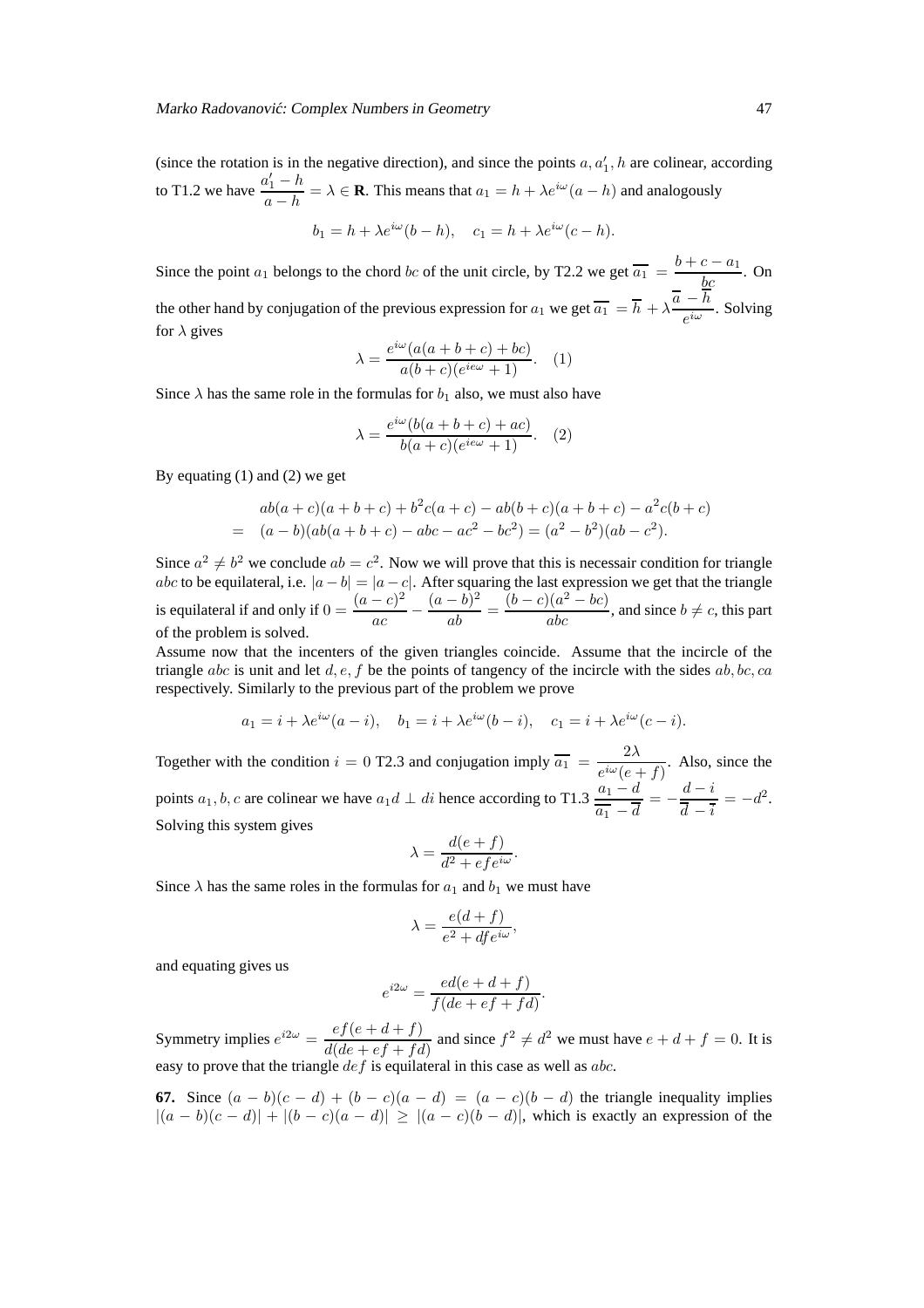required inequality. The equality holds if and only if the vectors  $(a - b)(c - d)$ ,  $(b - c)(a - d)$ , and  $(a - c)(c - d)$  are colinear. The first two of them are colinear if and only if

$$
\frac{(a-b)(c-d)}{(b-c)(a-d)} \in \mathbf{R},
$$

which is according to T3 precisely the condition that  $a, c, b, d$  belong to a circle. Similarly we prove that the other two vectors are colinear.

**68.** Since  $(d-a)(d-b)(a-b)+(d-b)(d-c)(b-c)+(d-c)(d-a)(c-a) = (a-b)(b-c)(c-a)$ , we have  $|(d-a)(d-b)(a-b)|+|(d-b)(d-c)(b-c)|+|(d-c)(d-a)(c-a)| \ge |(a-b)(b-c)(c-a)|$ where the equality holds if and only if  $(d-a)(d-b)(a-b)$ ,  $(d-b)(d-c)(b-c)$ ,  $(d-c)(d-a)(c-a)$ and  $(a - b)(b - c)(c - a)$  are colinear. The condition for colinearity of the first two vectors can be expressed as

$$
\frac{(d-a)(a-b)}{(d-c)(b-c)} = \frac{(\overline{d}-\overline{a})(\overline{a}-\overline{b})}{(\overline{d}-\overline{c})(\overline{b}-\overline{c})}.
$$

Assume that the circumcircle of *abc* is unit. Now the given expression can be written as

$$
d\overline{d}a - a^2\overline{d} - \frac{da}{c} + \frac{a^2}{c} = d\overline{d}c - c^2\overline{d} - \frac{dc}{a} + \frac{c^2}{a}
$$

and after some algebra  $d\overline{d}(a-c) = (a-c)(\left(a+c\right)\left(\overline{d} + \frac{d}{ac}\right))$  $\frac{ac}{}$  $a + c$ ac  $+1$  or

$$
d\overline{d} = (a+c)\left(\overline{d} + \frac{d}{ac} - \frac{a+c}{ac}\right) + 1.
$$

Similarly, from the colinearity of the first and the third vector we get  $d\overline{d} = (b+c)(\overline{d} + \frac{d}{d})$  $\overline{bc}$   $\overline{c}$  $b+c$ bc ) + 1. Substracting the last two expressions yields  $(a - b) \left( \overline{d} - \frac{d}{ab} + \frac{c^2 - ab}{abc} \right)$ abc  $= 0$ , i.e.

$$
\overline{d} - \frac{d}{ab} + \frac{c^2 - ab}{abc} = 0.
$$

Similarly  $\overline{d}$  –  $\frac{d}{d}$ Similarly  $\overline{d} - \frac{d}{ac} + \frac{b^2 - ac}{abc} = 0$  and after substracting and simplifying we get  $d = a + b + c$ . It is easy to verify that for  $d = a + b + c$ , i.e. the orthocenter of the triangle *abc*, all four of the above mentioned vectors colinear.

#### **13 Problems for Indepent Study**

For those who want more, here is the more. Many of the following problems are similar to the problems that are solved above. There are several quite difficult problems (towards the end of the list) which require more attention in choosing the known points, and more time. As in the case with solved problems, I tried to put lot of problems from math competitions from all over the world.

**1.** (Regional competition 2002, 2nd grade) In the acute-angled triangle  $ABC$ ,  $B'$  and  $C'$  are feet of perpendiculars from the vertices  $B$  and  $C$  respectively. The circle with the diameter  $AB$  intersects the line  $CC'$  at the points M and N, and the circle with the diameter AC intersects the line  $BB'$  at P and Q. Prove that the quadrilateral  $MPNQ$  is cyclic.

**2.** (Yug TST 2002) Let ABCD be a quadrilateral such that  $\angle A = \angle B = \angle C$ . Prove that the point D, the circumcenter, and the orthocenter of  $\triangle ABC$  are colinear.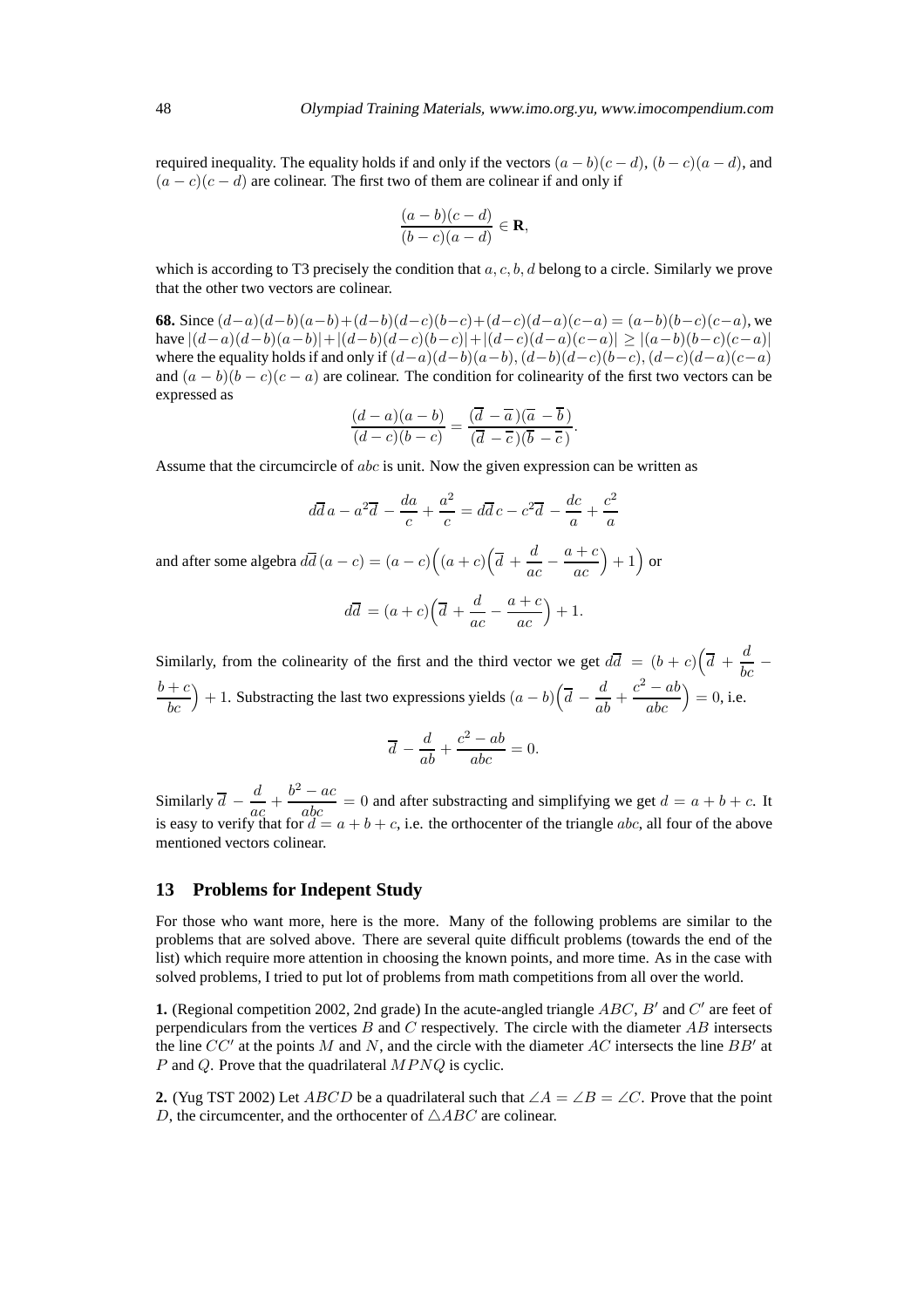**3.** (Republic competition 2005, 4th grade) The haxagon ABCDEF is inscribed in the circle k. If the lengths of the segments  $AB, CD$ , and  $EF$  are equal to the radius of the circle k prove that the midpoints of the remaining three edges form an equilateral trinagle.

**4.** (USA 1997) Three isosceles triangles BCD, CAE, and ABF with the bases BC, CA, and AB respectively are constructed in the exterior of the triangle ABC. Prove that the perpendiculars from A, B, and C to the lines EF, FD, and DE repsectively are concurrent.

**5.** Prove that the side length of the regular 9-gon is equal to the difference of the largest and the smallest diagonal.

**6.** If  $h_1, h_2, \ldots, h_{2n}$  denote respectively the distances of an arbitrary point P of the circle k circumscribed about the polygon  $A_1A_2 \ldots A_{2n}$  from the lines that contain the edges  $A_1A_2, A_2A_3, \ldots$  $A_{2n}A_1$ , prove that  $h_1h_3 \cdots h_{2n-1} = h_2h_4 \cdots h_{2n}$ .

**7.** Let  $d_1, d_2, \ldots, d_n$  denote the distances of the vertices  $A_1, A_2, \ldots, A_n$  of the regular n-gon  $A_1A_2 \ldots A_n$  from an arbitrary point P of the smaller arc  $A_1A_n$  of the circumcircle. Prove that

$$
\frac{1}{d_1d_2} + \frac{1}{d_2d_3} + \ldots + \frac{1}{d_{n-1}d_n} = \frac{1}{d_1d_n}.
$$

**8.** Let  $A_0A_1 \ldots A_{2n}$  be a regular polygon, P a point of the smaller arc  $A_0A_{2n}$  of the circumcircle and m an integer such that  $0 \le m < n$ . Prove that

$$
\sum_{k=0}^{n} P A_{2k}^{2m+1} = \sum_{k=1}^{n} P A_{2k-1}^{2m+1}.
$$

**9.** (USA 2000) Let *ABCD* be a cyclic quadrilateral and let E and F be feet of perpendiculars from the intersection of the diagonals to the lines  $AB$  and  $CD$  respectively. Prove that  $EF$  if perpendicular to the line passing through the midpoints of AD and BC.

**10.** Prove that the midpoints of the altitudes of the traingle are colinear if and only if the triangle is rectangular.

**11.** (BMO 1990) The feet of preprendiculars of the acute angled triangle  $ABC$  are  $A_1$ ,  $B_1$ , and  $C_1$ . If  $A_2$ ,  $B_2$ , and  $C_2$  denote the points of tangency of the incircle of  $\triangle A_1B_1C_1$  prove that the Euler lines of the triangles  $ABC$  and  $A_2B_2C_2$  coincide.

**12.** (USA 1993) Let ABCD be a convex quadrilateral whose diagonals AC and BD are perpendicular. Assume that  $AC \cup BD = E$ . Prove that the points symmetric to E with respect to the lines AB, BC, CD, and DA form a cyclic quadrilateral.

**13.** (India 1998) Let AK, BL, CM be the altitudes of the triangle ABC, and let H be its orthocenter. Let P be the midpoint of the segment AH. If BH and  $MK$  intersect at the point S, and LP and AM in the point T, prove that  $TS$  is perpendicular to BC.

**14.** (Vietnam 1995) Let AD, BE, and CF be the altitudes of the triangle  $\triangle ABC$ . For each  $k \in R$ ,  $k \neq 0$ , let  $A_1$ ,  $B_1$ , and  $C_1$  be such that  $AA_1 = kAD$ ,  $BB_1 = kBE$ , and  $CC_1 = kCF$ . Find all k such that for every non-isosceles triangle *ABC* the triangles *ABC* and  $A_1B_1C_1$  are similar.

**15.** (Iran 2005) Let ABC be a triangle and D, E, F the points on its edges BC, CA, AB respectively such that  $\Box$ 

$$
\frac{BD}{DC} = \frac{CE}{EA} = \frac{AF}{FB} = \frac{1 - \lambda}{\lambda}
$$

where  $\lambda$  is a real number. Find the locus of circumcenters of the triangles  $DEF$  as  $\lambda \in \mathbf{R}$ .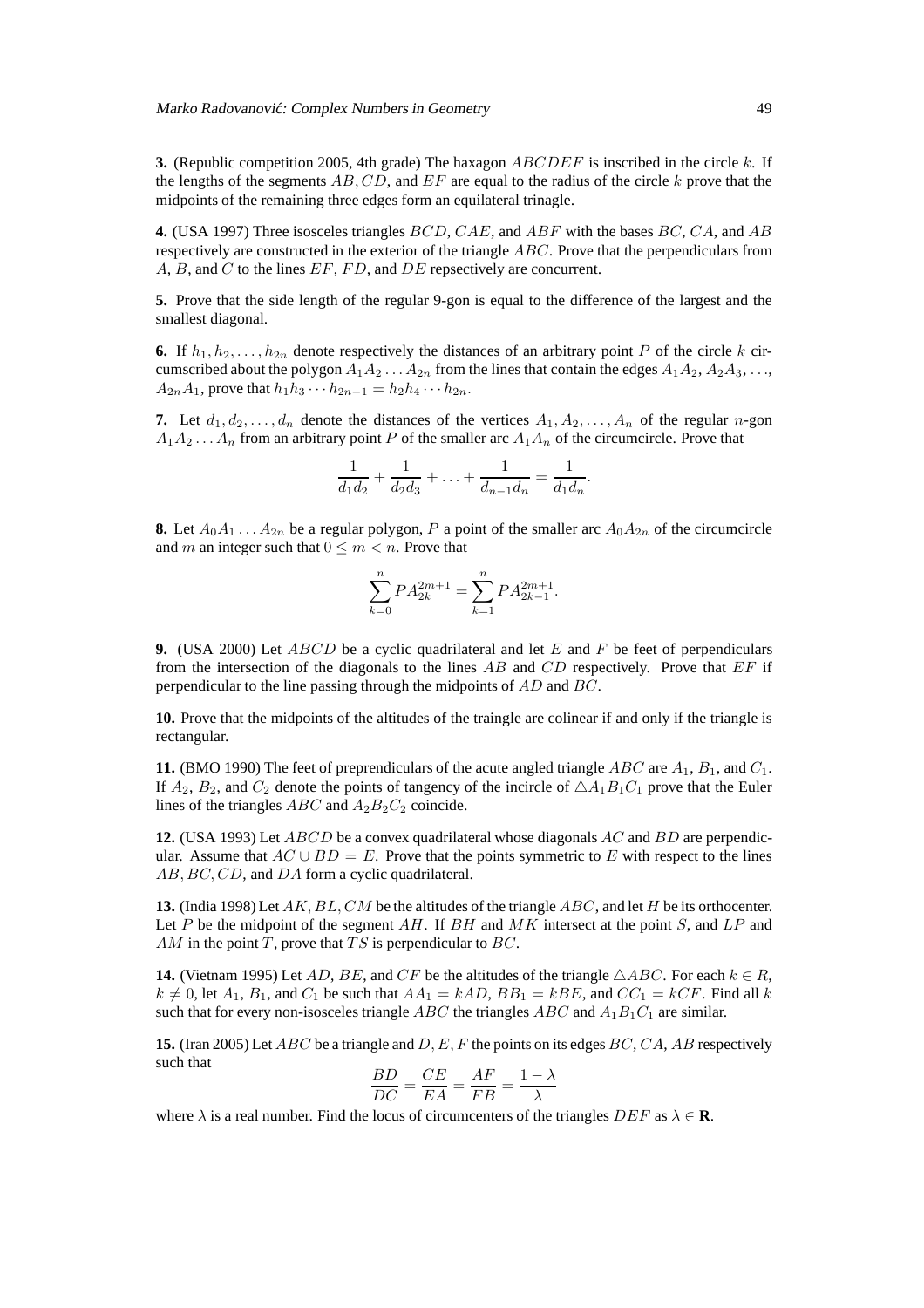**16.** Let  $H_1$  and  $H_2$  be feet of perpendiculars from the orthocenter H of the triangle ABC to the bisectors of external and internal angles at the vertex C. Prove that the line  $H_1H_2$  contains the midpoint of the side AB.

**17.** Given an acute-angled triangle ABC and the point D in its interior, such that  $\angle ADB =$  $\angle ACB + 90^\circ$  and  $AB \cdot CD = AD \cdot BC$ . Find the ratio

$$
\frac{AB \cdot CD}{AC \cdot BD}.
$$

**18.** The lines AM and AN are tangent to the circle k, and an arbitrary line through A intersects k at K and L. Let l be an arbitrary line parallel to  $AM$ . Assume that KM and LM intersect the line l at P and Q, respectively. Prove that the line  $MN$  bisects the segment  $PQ$ .

**19.** The points D, E, and F are chosen on the edges BC, CA, and AB of the triangle ABC in such a way that  $BD = CE = AF$ . Prove that the triangles ABC and DEF have the common incenter if and only if ABC is equilateral.

**20.** Given a cyclic quadrilateral ABCD, prove that the incircles of the triangles ABC, BCD, CDA, DAB form an rectangle.

**21.** (India 1997) Let I be the incenter of the triangle ABC and let D and E be the midpoints of the segments  $AC$  and  $AB$  respectively. Assume that the lines  $AB$  and  $DI$  intersect at the point  $P$ , and the lines AC and EI at the point Q. Prove that  $AP \cdot AQ = AB \cdot AC$  if and only if  $\angle A = 60^{\circ}$ .

**22.** Let M be an interior point of the square  $ABCD$ . Let  $A_1, B_1, C_1, D_1$  be the intersection of the lines  $AM, BM, CM, DM$  with the circle circumscribed about the square  $ABCD$  respectively. Prove that

$$
A_1B_1 \cdot C_1D_1 = A_1D_1 \cdot B_1C_1.
$$

**23.** Let ABCD be a cyclic quadrilateral,  $F = AC \cap BD$  and  $E = AD \cap BC$ . If M and N are the midpoints of the segments  $AB$  and  $CD$  prove that

$$
\frac{MN}{EF} = \frac{1}{2} \cdot \left| \frac{AB}{CD} - \frac{CD}{AB} \right|.
$$

**24.** (Vietnam 1994) The points  $A'$ ,  $B'$ , and  $C'$  are symmetric to the points  $A$ ,  $B$ , and  $C$  with respect to the lines BC, CA, and AB respectively. What are the conditions that  $\triangle ABC$  has to satisfy in order for  $\triangle A'B'C'$  to be equilateral?

**25.** Let O be the circumcenter of the triangle ABC and let R be its circumradius. The incircle of the triangle ABC touches the sides BC, CA, AB, at  $A_1, B_1, C_1$  and its radius is r. Assume that the lines determined by the midpoints of  $AB_1$  and  $AC_1$ ,  $BA_1$  and  $BC_1$ ,  $CA_1$  and  $CB_1$  intersect at the points  $C_2$ ,  $A_2$ , and  $B_2$ . Prove that the circumcenter of the triangle  $A_2B_2C_2$  coincides with O, and that its circumradius is  $R + \frac{r}{2}$  $\frac{1}{2}$ .

**26.** (India 1994) Let *ABCD* be a nonisosceles trapezoid such that *AB*  $\parallel$  *CD* and *AB*  $>$  *CD*. Assume that  $ABCD$  is circumscribed about the circle with the center I which tangets  $CD$  in E. Let M be the midpoint of the segment  $AB$  and assume that  $MI$  and  $CD$  intersect at  $F$ . Prove that  $DE = FC$  if and only if  $AB = 2CD$ .

**27.** (USA 1994) Assume that the hexagon  $ABCDEF$  is inscribed in the circle,  $AB = CD = EF$ , and that the diagonals  $AD, BE$ , and  $CF$  are concurrent. If P is the intersection of the lines  $AD$  and  $CE$ , prove that  $\frac{CP}{DE}$  $\frac{CP}{PE} = \Big(\frac{AC}{CE}\Big)$  $CE$  $\big)^2$ .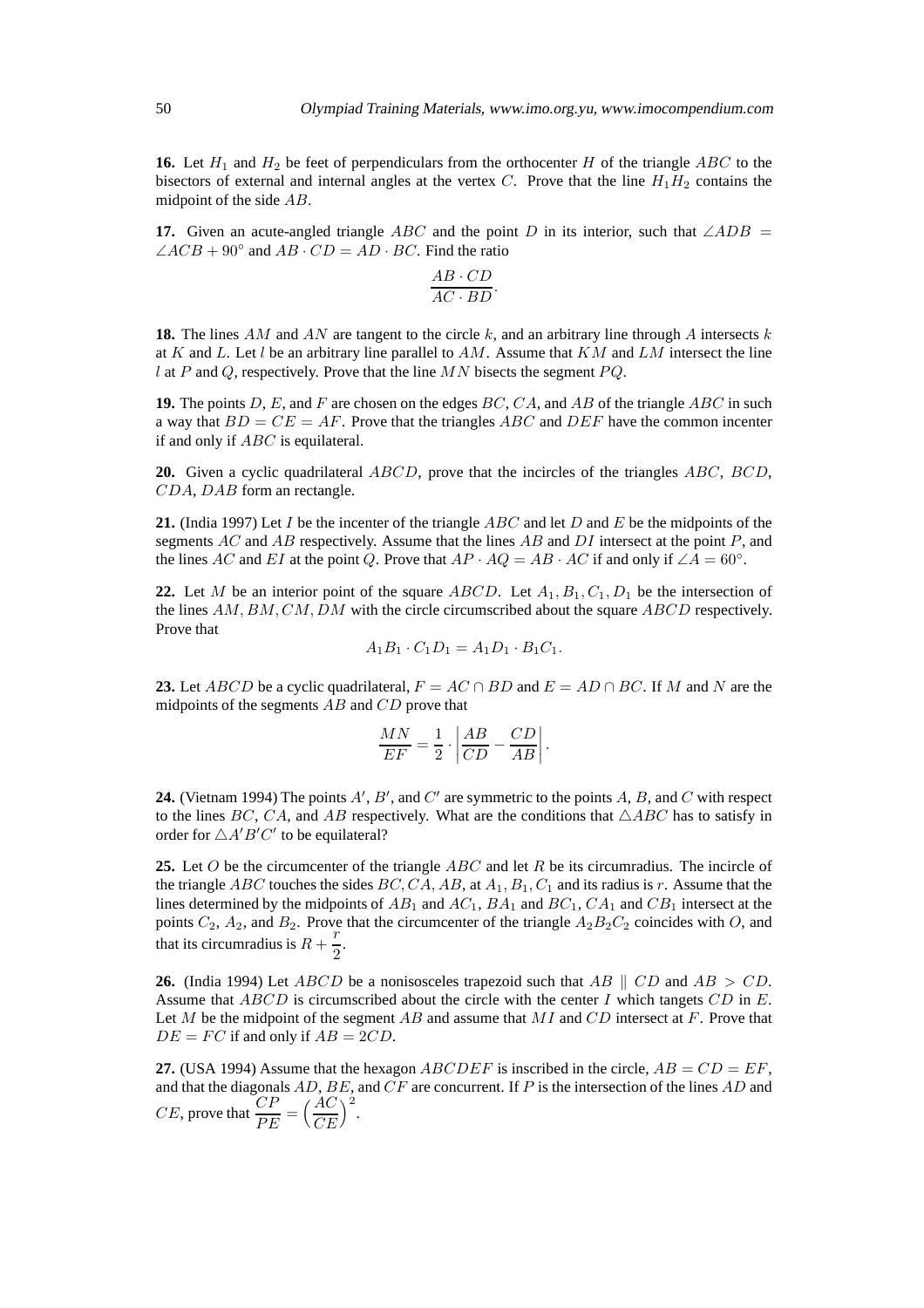**28.** (Vietnam 1999) Let  $ABC$  be a troiangle. The points  $A'$ ,  $B'$ , and  $C'$  are the midpoints of the arcs  $BC$ ,  $CA$ , and  $AB$ , which don't contain A, B, and C, respectively. The lines  $A'B'$ ,  $B'C'$ , and  $C'A'$  partition the sides of the triangle into six parts. Prove that the "middle" parts are equal if and only if the triangle ABC is equilateral.

**29.** (IMO 1991 shortlist) Assume that in  $\triangle ABC$  we have  $\angle A = 60^\circ$  and that IF is parallel to AC, where I is the incenter and F belongs to the line AB. The point P of the segment BC is such that  $3BP = BC$ . Prove that  $\angle BFP = \angle B/2$ .

**30.** (IMO 1997 shortlist) The angle A is the smallest in the triangle ABC. The points B and C divide the circumcircle into two arcs. Let U be the interior point of the arc between B and C which doesn't contain A. The medians of the segments  $AB$  and  $AC$  intersect the line  $AU$  respectively at the points V and W. The lines BV and CW intersect at T. Prove that  $AU = TB + TC$ .

**31.** (Vietnam 1993) Let *ABCD* be a convex quadrilateral such that *AB* is not parallel to *CD* and  $AD$  is not parallel to  $BC$ . The points  $P$ ,  $Q$ ,  $R$ , and  $S$  are chosen on the edges  $AB$ ,  $BC$ ,  $CD$ , and  $DA$ , respectively such that  $PQRS$  is a parallelogram. Find the locus of centroids of all such quadrilaterals PQRS.

**32.** The incircle of the triangle ABC touches BC, CA, AB at E, F, G respectively. Let  $AA_1$ ,  $BB_1$ ,  $CC_1$  the angular bisectors of the triangle  $ABC(A_1, B_1, C_1)$  belong to the corresponding edges). Let  $K_A, K_B, K_C$  respectively be the points of tangency of the other tangents to the incircle from  $A_1$ ,  $B_1, C_1$ . Let  $P, Q, R$  be the midpoints of the segments  $BC, CA, AB$ . Prove that the lines  $PK<sub>A</sub>$ ,  $QK_B, RK_C$  intersect on the incircle of the triangle ABC.

**33.** Assume that I and  $I_a$  are the incenter and the excenter corresponding to the edge  $BC$  of the triangle ABC. Let  $II_a$  intersect the segment BC and the circumcircle of  $\triangle ABC$  at  $A_1$  and M respectively (M belongs to  $I_a$  and I) and let N be the midpoint of the arc MBA which contains C. Assume that S and T are intersections of the lines NI and  $NI_a$  with the circumcircle of  $\triangle ABC$ . Prove that the points  $S, T$ , and  $A_1$  are colinear.

**34.** (Vietnam 1995) Let  $AD, BE, CF$  be the altitudes of the triangle  $ABC$ , and let  $A', B', C'$  be the points on the altitudes such that

$$
\frac{AA'}{AD} = \frac{BB'}{BE} = \frac{CC'}{CF} = k.
$$

Find all values for k such that  $\triangle A'B'C' \sim \triangle ABC$ .

**35.** Given the triangle ABC and the point T, let P and Q be the feet of perpendiculars from T to the lines AB and AC, respectively and let R and S be the feet of perpendiculars from A to the lines  $TC$  and  $TB$ , respectively. Prove that the intersection point of the lines  $PR$  and  $QS$  belongs to the line BC.

**36.** (APMO 1995) Let PQRS be a cyclic quadrilateral such that the lines PQ and RS are not parallel. Consider the set of all the circles passing through  $P$  and  $Q$  and all the circles passing through  $R$  and  $S$ . Determine the set of all points  $A$  of tangency of the circles from these two sets.

**37.** (YugMO 2003, 3-4 grade) Given a circle  $k$  and the point  $P$  outside of it. The variable line  $s$ which contains point P intersects the circle k at the points A and B. Let M and N be the midpoints of the arcs determined by the points A and B. If C is the point of the segment  $AB$  such that

$$
PC^2 = PA \cdot PB,
$$

prove that the measure of the angle  $\angle MCN$  doesn't depend on the choice of s.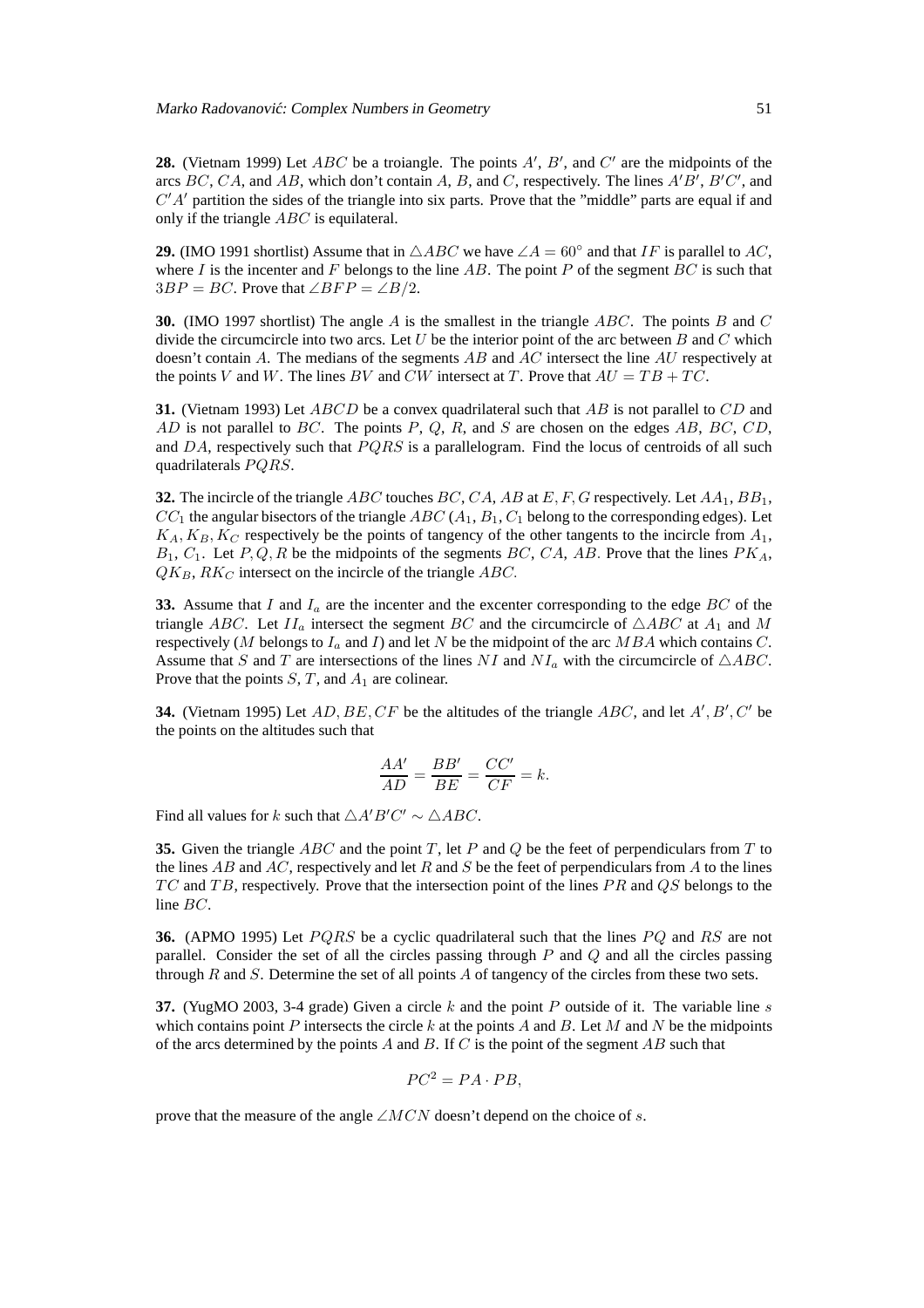**38.** (YugMO 2002, 2nd grade) Let  $A_0, A_1, \ldots, A_{2k}$ , respectevly be the points which divide the circle into  $2k + 1$  congruent arcs. The point  $A_0$  is connected by the chords to all other points. Those  $2k$ chords divide the circle into  $2k + 1$  parts. Those parts are colored alternatively in white and black in such a way that the number of white parts is by 1 bigger than the number of black parts. Prove that the surface area of teh black part is greater than the surface area of the white part.

**39.** (Vietnam 2003) The circles  $k_1$  and  $k_2$  touch each other at the point M. The radius of the circle  $k_1$  is bigger than the radius of the circle  $k_2$ . Let A be an arbitrary point of  $k_2$  which doesn't belong to the line connecting the centers of the circles. Let B and C be the points of  $k_1$  such that AB and AC are its tangents. The lines BM and CM intersect  $k_2$  again at E and F respectively. The point D is the intersection of the tangent at A with the line  $EF$ . Prove that the locus of points D (as A moves along the circle) is a line.

**40.** (Vietnam 2004) The circles  $k_1$  and  $k_2$  are given in the plane and they intersect at the points A and B. The tangents to  $k_1$  at those points intersect at K. Let M be an arbitrary point of the circle k<sub>1</sub>. Assume that  $MA \cup k_2 = \{A, P\}$ ,  $MK \cup k_1 = \{M, C\}$ , and  $CA \cup k_1 = \{A, Q\}$ . Prove that the midpoint of the segment  $PQ$  belongs to the line  $MC$  and that  $PQ$  passes through a fixed point as M moves along  $k_1$ .

**41.** (IMO 2004 shortlist) Let  $A_1A_2...A_n$  be a regular n-gon. Assume that the points  $B_1, B_2,...$  $B_{n-1}$  are determined in the following way:

- for  $i = 1$  or  $i = n 1$ ,  $B_i$  is the midpoint of the segment  $A_i A_{i+1}$ ;
- for  $i \neq 1$ ,  $i \neq n-1$ , and S intersection of  $A_1A_{i+1}$  and  $A_nA_i$ ,  $B_i$  is the intersection of the bisectors of the angle  $A_iS_{i+1}$  with  $A_iA_{i+1}$ .

Prove that  $\angle A_1B_1A_n + \angle A_1B_2A_n + \ldots + \angle A_1B_{n-1}A_n = 180^\circ$ .

**69.** (**Dezargue's Theorem**) The triangles are perspective with respect to a point if and only if they are perspective w.r.t to a line.

**42.** (IMO 1998 shortlist) Let ABC be a triangle such that  $\angle ACB = 2\angle ABC$ . Let D be the point of the segment BC such that  $CD = 2BD$ . The segment AD is extended over the point D to the point E for which  $AD = DE$ . Prove that

$$
\angle ECB + 180^{\circ} = 2\angle EBC.
$$

**43.** Given a triangle  $A_1A_2A_3$  the line p passes through the point P and intersects the segments  $A_2A_3, A_3A_1, A_1A_2$  at the points  $X_1, X_2, X_3$ , respectively. Let  $A_iP$  intersect the circumcircle of  $A_1A_2A_3$  at  $R_i$ , for  $i = 1, 2, 3$ . Prove that  $X_1R_1, X_2R_2, X_3R_3$  intersect at the point that belongs to the circumcircle of the triangle  $A_1A_2A_3$ .

**44.** The points  $O_1$  and  $O_2$  are the centers of the circles  $k_1$  and  $k_2$  that intersect. Let A be one of the intersection points of these circles. Two common tangents are constructed to these circles. BC are EF the chords of these circles with endpoints at the points of tangency of the common chords with the circles ( $C$  and  $F$  are further from  $A$ ). If  $M$  and  $N$  are the midpoints of the segments  $BC$  and EF, prove that  $\angle O_1AO_2 = \angle MAN = 2\angle CAF$ .

**45.** (BMO 2002) Two circles of different radii intersect at points A and B. The common chords of these circles are MN and ST respectively. Prove that the orthocenters of  $\triangle AMN$ ,  $\triangle AST$ ,  $\triangle BMN$ , and  $\triangle BST$  form a rectangle.

**46.** (IMO 2004 shortlist) Given a cyclic quadrilateral ABCD, the lines AD and BC intersect at E where C is between B and E. The diagonals  $AC$  and  $BD$  intersect at F. Let M be the